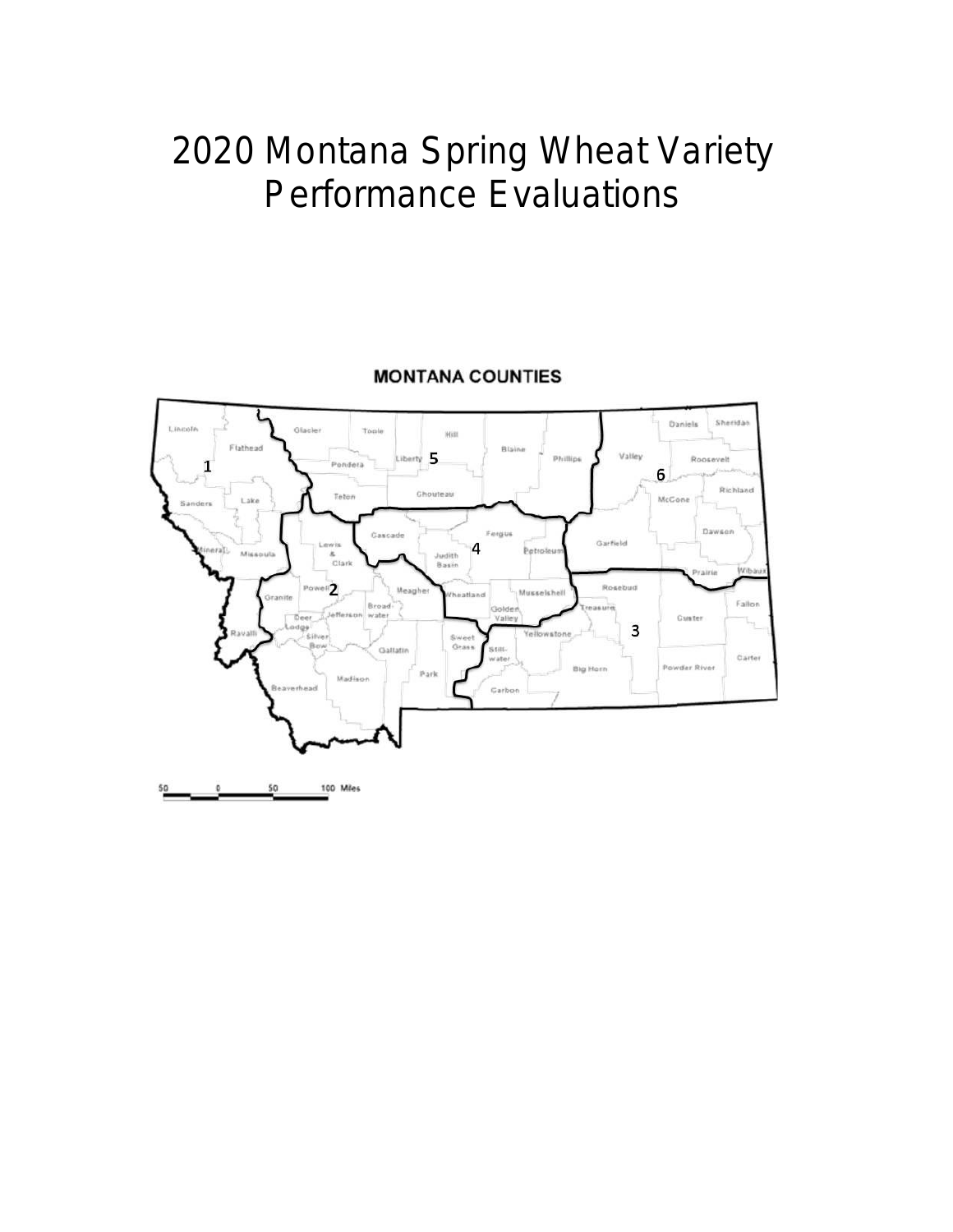#### **SPRING WHEAT VARIETY PERFORMANCE SUMMARY IN MONTANA**

H. Heo, J. Cook, N. Blake, J.A. Torrion, A. Shine, K.D. Kephart, V. Smith, J. Eberly, E. Magnuson, J. Orcutt, P.F. Lamb, C. Chen, C. Kowatch, D. Nash, and P. L. Bruckner

#### **INTRODUCTION**

The agronomic characteristics of spring wheat varieties evaluated by the Montana Agricultural Experiment Station are compared in this publication with other varieties commonly grown in the state. The objective of this summary is to help farmers select the varieties which will perform best in their area. Data from 2017-2020 is provided for each of the testing sites. Data for varieties grown in previous years can be found on this website:

#### [http://plantsciences.montana.edu/crops/index.html.](http://plantsciences.montana.edu/crops/index.html)

The map on the cover shows the districts in the state for purposes of reference for specific areas of adaptation. A brief description is given which may include a variety's particular advantages or disadvantages. The information was extracted from data collected and analyzed from the Advanced Spring Wheat nursery. These reports are prepared by research personnel of the Montana Agricultural Experiment Station.

#### **VARIETY TESTING PROCEDURES**

#### **Locations**

Typically, the Advanced Spring Wheat nursery is planted at 8 Montana sites; including Bozeman (dryland), Kalispell (NWARC : dryland), Havre (NARC : dryland), Sidney (EARC :dryland and irrigated), Huntley (SARC : dryland), Moccasin (CARC : dryland) and Conrad (WTARC : dryland).

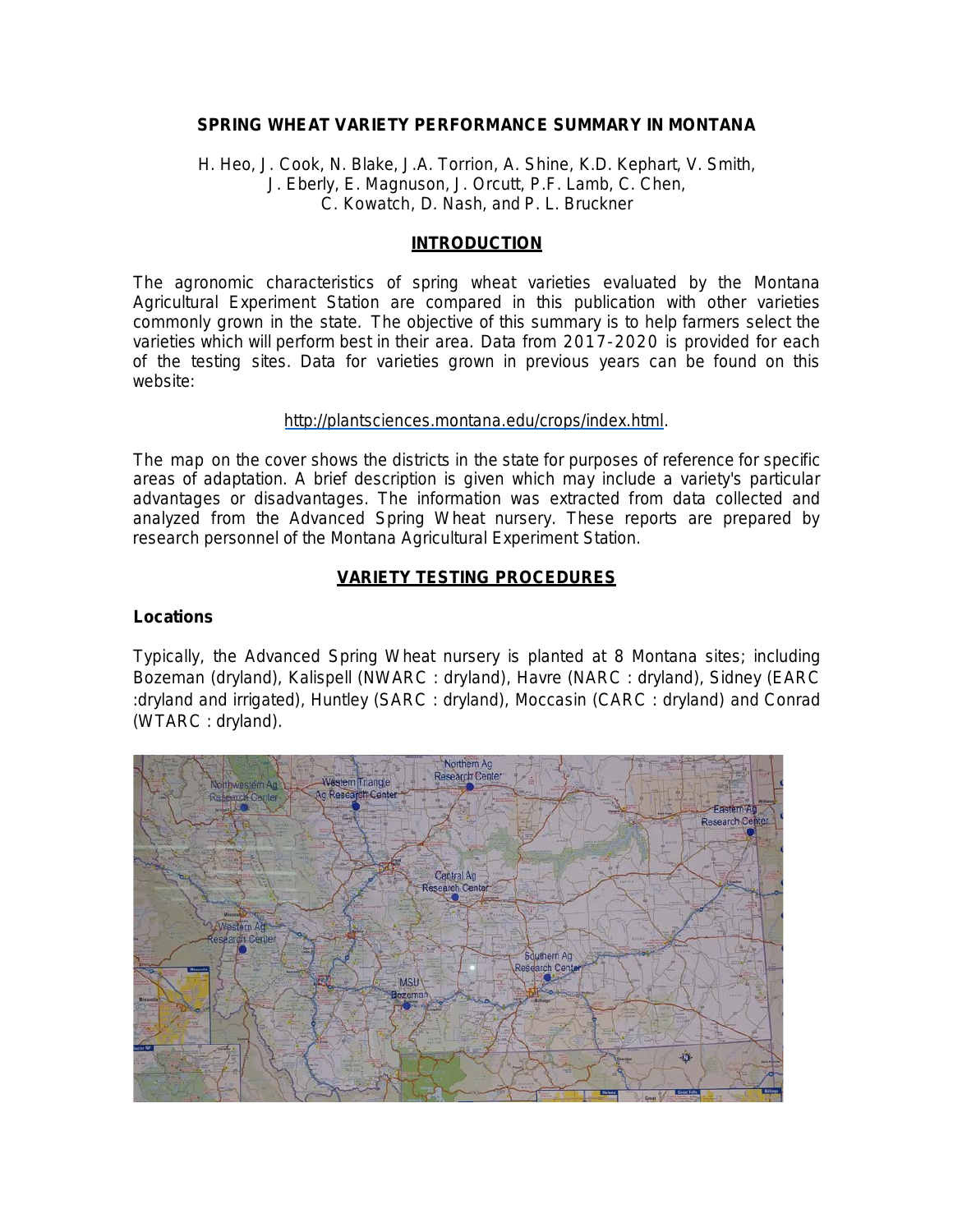#### **Experimental Design and Data Collection**

Varieties currently recommended, widely grown, or recently released are evaluated for agronomic performance in the Advanced Spring Wheat nursery. Also evaluated in these nurseries are experimental breeding lines tested against the check varieties

Agronomic data collected throughout the growing season includes heading date, plant height, lodging, disease and insect reactions. Experimental plots are trimmed, measured and harvested with small plot combines. The grain is weighed for yield and test weight.

One trait important to wheat growers is resistance to the wheat stem sawfly. The major mode of resistance is a solid versus hollow stemmed variety. To evaluate this trait we cut several stems of each variety and score them on a scale of 1=hollow, 2=2/5 solid, 3=3/5 solid, 4=4/5 solid and 5=solid. The cuts are made in the center of each internode, so there are 5 scores per stem. The five scores are added up to get a total number ranging from 5=very hollow up to 25=very solid.

Entries are submitted to the Cereal Quality Lab at MSU, Bozeman for protein, milling, baking and Asian noodle quality evaluation as needed.

Data is analyzed and summarized for each location and overall comparisons are made to determine which varieties and/or experimental lines look promising for Montana producers. When sufficient data is collected and analyzed, promising experimental lines are submitted to the MAES wheat variety release committee.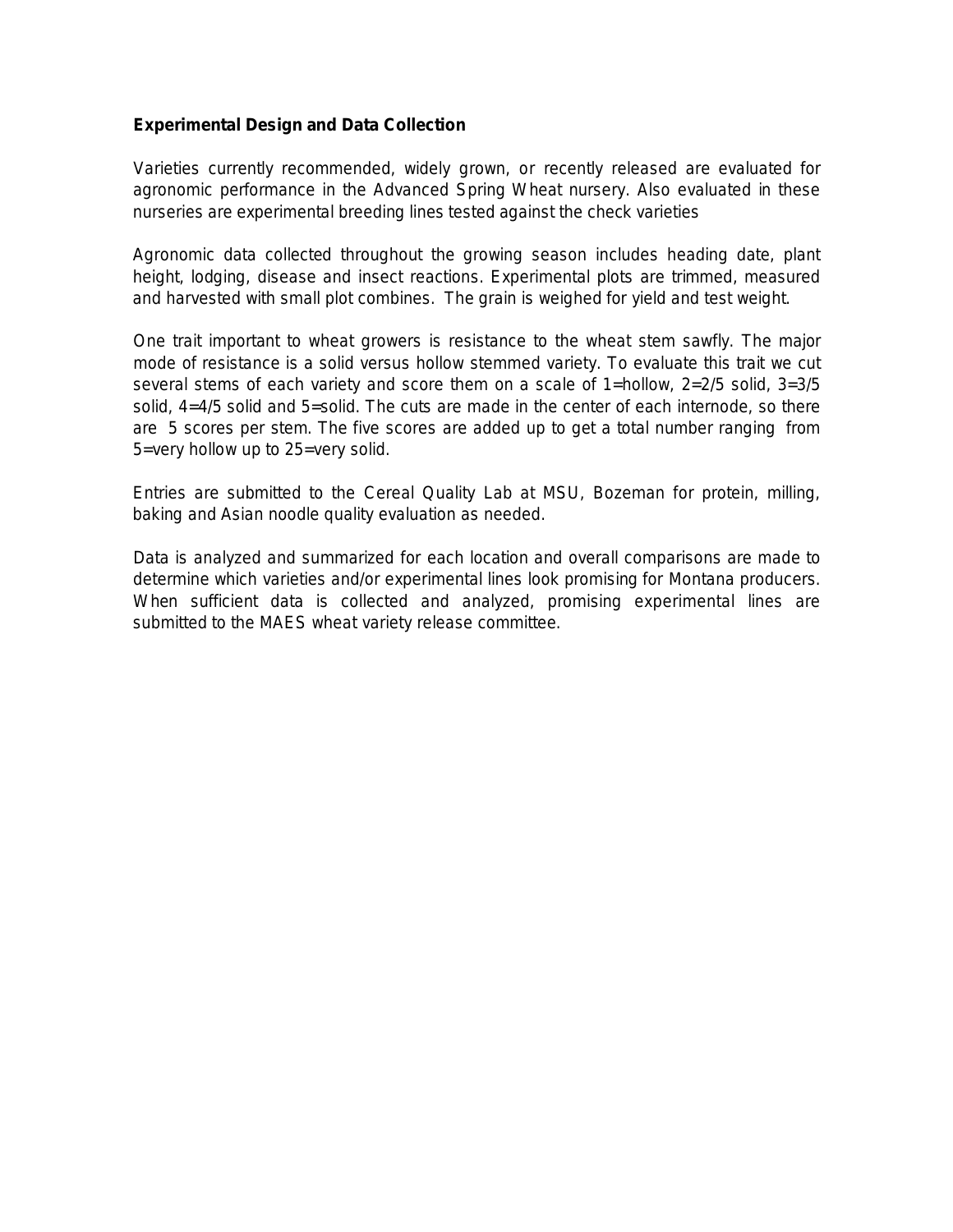## **2017-2020 OVERALL AVERAGE OF GRAIN YIELD, TEST WEIGHT AND PROTEIN CONTENT FOR THE ADVANCED SPRING WHEAT NURSERY GROWN ACROSS MONTANA**

|                       |      | <b>YIELD</b> |       | <b>TEST</b> |                |               |         | <b>PROTEIN</b> |                          |       |       |       |
|-----------------------|------|--------------|-------|-------------|----------------|---------------|---------|----------------|--------------------------|-------|-------|-------|
| <b>VARIETY / LINE</b> |      |              |       |             |                | <b>WEIGHT</b> |         |                |                          |       |       |       |
|                       |      | (BU/AC)      |       |             |                |               | (LB/BU) |                |                          |       | (%)   |       |
|                       |      | 2019-        | 2018- | 2017-       |                | 2019-         | 2018-   | 2017-          |                          | 2019- | 2018- | 2017- |
|                       | 2020 | 2020         | 2020  | 2020        | 2020           | 2020          | 2020    | 2020           | 2020                     | 2020  | 2020  | 2020  |
| <b>ALUM</b>           | 66.2 | 63.8         | 64.4  | 62.2        | 62.4           | 61.8          | 61.7    | 61.2           | 14.2                     | 14.3  | 14.4  | 14.4  |
| <b>CHOTEAU</b>        | 65.7 | 63.0         | 62.6  | 59.8        | 61.5           | 60.7          | 60.7    | 60.3           | 15.1                     | 15.1  | 15.1  | 15.1  |
| <b>CORBIN</b>         | 63.2 | 61.4         | 61.1  | 59.3        | 62.4           | 61.9          | 61.7    | 61.3           | 14.6                     | 14.7  | 14.7  | 14.7  |
| <b>DAGMAR</b>         | 71.2 | 68.5         | 68.3  | 66.4        | 62.3           | 61.7          | 61.6    | 61.3           | 15.3                     | 15.1  | 15.1  | 15.0  |
| <b>DUCLAIR</b>        | 67.7 | 66.8         | 66.8  | 63.6        | 61.3           | 60.9          | 60.9    | 60.2           | 14.4                     | 14.7  | 14.5  | 14.5  |
| <b>EGAN</b>           | 63.7 | 61.6         | 61.1  | 59.2        | 60.4           | 60.1          | 60.0    | 59.4           | 16.1                     | 16.2  | 16.2  | 16.1  |
| <b>FORTUNA</b>        | 56.2 | 55.7         | 54.8  | 54.1        | 61.3           | 60.7          | 60.6    | 60.4           | 14.5                     | 14.6  | 14.5  | 14.5  |
| <b>LANNING</b>        | 67.3 | 64.6         | 65.3  | 62.8        | 61.7           | 61.3          | 61.1    | 60.5           | 15.4                     | 15.4  | 15.3  | 15.2  |
| <b>LCS REBEL</b>      | 66.8 | 64.5         | 65.0  | 62.8        | 62.9           | 62.6          | 62.4    | 62.0           | 15.1                     | 15.2  | 15.1  | 15.0  |
| <b>MCNEAL</b>         | 64.8 | 63.5         | 63.1  | 60.5        | 60.9           | 60.7          | 60.5    | 59.8           | 14.9                     | 14.7  | 14.7  | 14.7  |
| <b>NS PRESSER CLP</b> |      | 70.0         | 69.3  | 66.4        | $\blacksquare$ | 59.9          | 59.7    | 59.3           | $\overline{\phantom{0}}$ | 14.7  | 14.5  | 14.5  |
| <b>REEDER</b>         | 65.8 | 62.8         | 63.9  | 62.1        | 62.2           | 61.7          | 61.4    | 60.9           | 14.8                     | 14.9  | 14.8  | 14.9  |
| <b>SY INGMAR</b>      | 65.6 | 63.7         | 62.4  | 60.0        | 62.2           | 61.6          | 61.6    | 61.1           | 15.3                     | 15.4  | 15.5  | 15.3  |
| <b>SY Rockford</b>    | 69.3 | 66.6         | 66.2  | 63.8        | 61.1           | 60.2          | 60.2    | 59.9           | 14.5                     | 14.5  | 14.4  | 14.4  |
| <b>VIDA</b>           | 71.9 | 69.0         | 68.4  | 66.0        | 61.1           | 60.8          | 60.6    | 60.2           | 14.5                     | 14.4  | 14.2  | 14.2  |
| <b>WB 9590</b>        | 64.1 | 63.0         | 63.5  | 61.1        | 62.5           | 61.7          | 61.6    | 61.3           | 14.9                     | 15.1  | 15.0  | 15.0  |
| <b>WB 9719</b>        | 69.6 | 68.0         | 67.7  | 65.6        | 64.1           | 64.0          | 63.7    | 63.1           | 14.3                     | 14.3  | 14.3  | 14.3  |
| <b>WB 9879 CLP</b>    | 66.4 | 64.8         | 64.0  | 61.8        | 61.8           | 61.0          | 61.0    | 60.7           | 15.2                     | 15.1  | 15.1  | 15.0  |
| <b>WB GUNNISON</b>    | 64.0 | 62.1         | 62.3  | 59.5        | 62.5           | 62.1          | 61.9    | 61.4           | 13.9                     | 14.0  | 13.9  | 13.9  |
| <b>MT 1716</b>        | 69.1 | 65.7         | 67.0  |             | 62.8           | 61.9          | 61.9    |                | 14.6                     | 14.8  | 14.6  |       |
| <b>SY 611 CL2</b>     | 64.6 | 63.0         | 62.8  |             | 61.9           | 62.1          | 61.8    |                | 15.0                     | 15.0  | 14.9  |       |
| <b>SY LONGMIRE</b>    | 67.8 | 66.5         | 66.1  |             | 62.7           | 62.4          | 62.1    |                | 14.7                     | 14.8  | 14.8  |       |
| <b>SY McCLOUD</b>     | 63.4 | 61.0         | 60.6  |             | 62.7           | 62.3          | 62.2    |                | 15.3                     | 15.6  | 15.6  |       |
| MT 1855               | 70.0 | 69.4         |       |             | 61.5           | 61.4          |         |                | 14.9                     | 14.7  |       |       |
| <b>MT 1866</b>        | 68.4 | 68.1         |       |             | 61.8           | 61.4          |         |                | 14.7                     | 14.6  |       |       |
| <b>AP MURDOCK</b>     | 61.8 |              |       |             | 61.8           |               |         |                | 14.8                     |       |       |       |
| <b>LCS BUSTER</b>     | 74.2 |              |       |             | 59.4           |               |         |                | 13.0                     |       |       |       |
| <b>LCS CANNON</b>     | 65.0 |              |       |             | 63.8           |               |         |                | 14.5                     |       |       |       |
| <b>MS Barracuda</b>   | 61.0 |              |       |             | 62.0           |               |         |                | 15.5                     |       |       |       |
| <b>MS Chevelle</b>    | 68.0 |              |       |             | 62.1           |               |         |                | 13.8                     |       |       |       |
| <b>MS Ranchero</b>    | 67.9 |              |       |             | 61.6           |               |         |                | 14.1                     |       |       |       |
| NP 11100135-1 CL2     | 65.3 |              |       |             | 60.8           |               |         |                | 15.4                     |       |       |       |
| NP 12100559-16        | 65.4 |              |       |             | 62.1           |               |         |                | 15.1                     |       |       |       |
| <b>WB 9707</b>        | 59.8 |              |       |             | 62.0           |               |         |                | 15.4                     |       |       |       |

**1) Kalispell's 2018 and 2020 data was excluded, 2) Huntley's 2019 data was excluded due to hail damage**

**3) Conrad's 2020 data was excluded**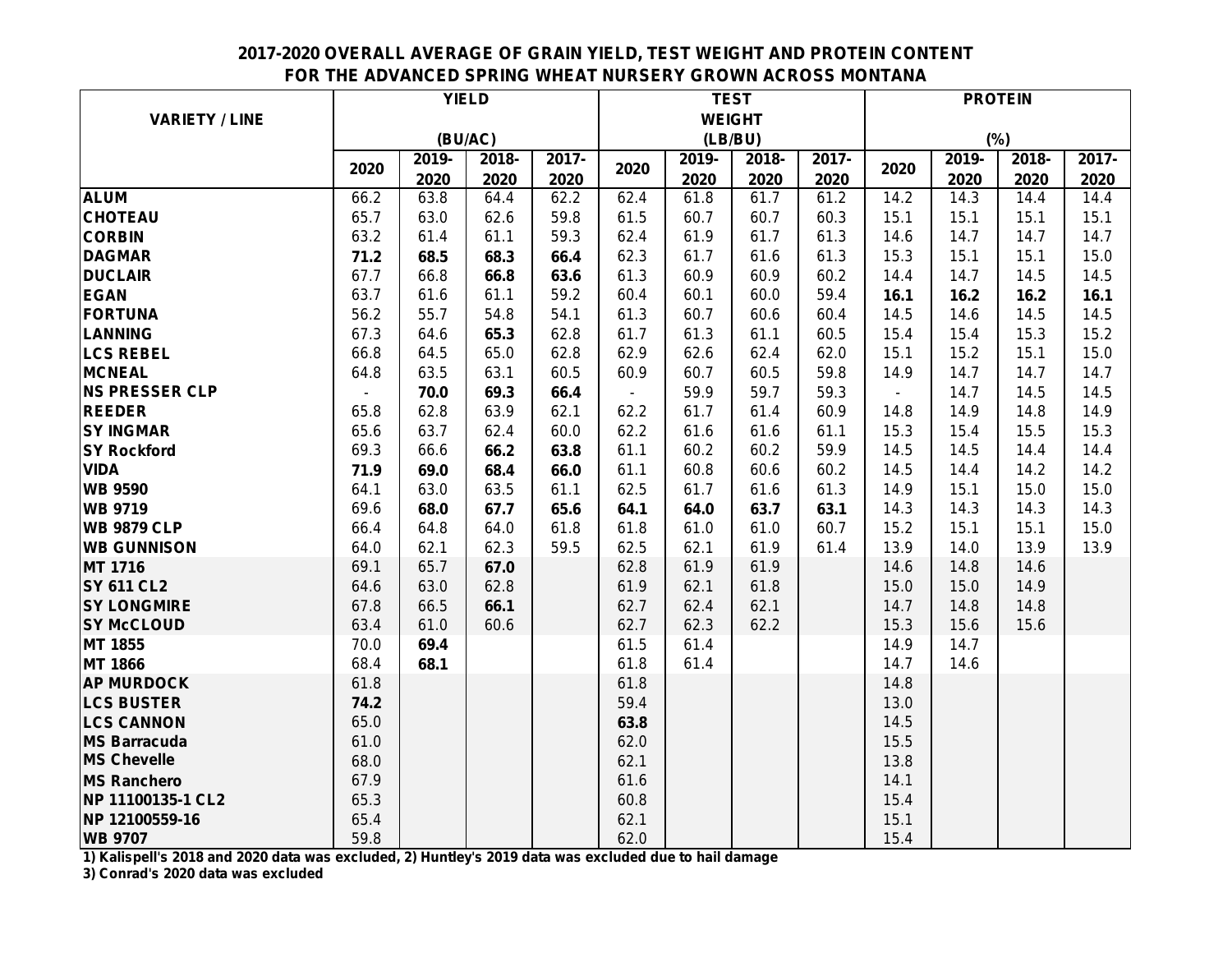## **2017-2020 OVERALL AVERAGE OF HEADING DATE, PLANT HEIGHT AND STEM SOLIDNESS FOR THE ADVANCED SPRING WHEAT NURSERY GROWN ACROSS MONTANA**

|                       | <b>HEADING DATE</b> |          |       |       | <b>PLANT</b>   |               |       |       | <b>STEM</b> |       |                         |       |
|-----------------------|---------------------|----------|-------|-------|----------------|---------------|-------|-------|-------------|-------|-------------------------|-------|
| <b>VARIETY / LINE</b> |                     |          |       |       |                | <b>HEIGHT</b> |       |       |             |       | <b>SOLIDNESS (5-25)</b> |       |
|                       |                     | (JULIAN) |       |       |                | (INCHES)      |       |       |             |       | <b>BOZEMAN ONLY</b>     |       |
|                       |                     | 2019-    | 2018- | 2017- |                | 2019-         | 2018- | 2017- |             | 2019- | 2018-                   | 2017- |
|                       | 2020                | 2020     | 2020  | 2020  | 2020           | 2020          | 2020  | 2020  | 2020        | 2020  | 2020                    | 2020  |
| <b>ALUM</b>           | 174.6               | 176.9    | 176.5 | 175.0 | 30.6           | 31.0          | 30.9  | 30.2  | 8.6         | 9.9   | 9.4                     | 9.1   |
| <b>CHOTEAU</b>        | 174.3               | 176.8    | 176.3 | 174.7 | 29.5           | 30.0          | 29.8  | 29.2  | 24.0        | 23.0  | 22.5                    | 22.6  |
| <b>CORBIN</b>         | 172.1               | 174.6    | 173.9 | 172.4 | 30.0           | 30.5          | 30.5  | 29.9  | 14.8        | 14.3  | 13.1                    | 12.1  |
| <b>DAGMAR</b>         | 171.7               | 174.3    | 173.6 | 172.3 | 31.3           | 31.3          | 31.3  | 30.5  | 22.2        | 18.6  | 18.1                    | 16.8  |
| <b>DUCLAIR</b>        | 171.8               | 174.2    | 173.6 | 172.2 | 30.4           | 30.9          | 30.6  | 30.0  | 21.8        | 20.2  | 20.0                    | 19.8  |
| <b>EGAN</b>           | 175.5               | 177.6    | 177.2 | 175.6 | 30.8           | 31.2          | 31.2  | 30.4  | 8.5         | 8.6   | 8.3                     | 7.7   |
| FORTUNA               | 175.5               | 177.3    | 176.4 | 174.9 | 36.6           | 37.0          | 36.6  | 36.0  | 13.8        | 14.7  | 15.0                    | 14.9  |
| LANNING               | 171.7               | 174.5    | 174.5 | 173.1 | 28.8           | 29.5          | 29.8  | 29.1  | 8.7         | 8.7   | 7.7                     | 7.2   |
| <b>LCS REBEL</b>      | 172.3               | 174.5    | 174.0 | 172.8 | 32.9           | 33.2          | 33.1  | 32.3  | 9.8         | 9.8   | 9.3                     | 8.8   |
| <b>MCNEAL</b>         | 176.3               | 178.3    | 177.9 | 176.4 | 32.1           | 32.3          | 32.2  | 31.5  | 8.1         | 8.7   | 8.3                     | 7.8   |
| <b>NS PRESSER CLP</b> |                     | 179.5    | 179.4 | 177.6 | $\blacksquare$ | 32.9          | 32.9  | 32.0  |             | 9.2   | 8.4                     | 8.0   |
| <b>REEDER</b>         | 174.2               | 177.2    | 176.7 | 175.2 | 31.4           | 32.0          | 31.9  | 31.3  | 8.2         | 8.5   | 7.9                     | 7.3   |
| <b>SY INGMAR</b>      | 174.6               | 176.7    | 175.8 | 174.2 | 29.3           | 29.9          | 29.6  | 29.0  | 10.6        | 10.3  | 10.0                    | 9.5   |
| <b>SY Rockford</b>    | 176.1               | 178.8    | 177.9 | 176.3 | 30.1           | 30.5          | 30.5  | 29.8  | 9.2         | 10.2  | 9.2                     | 8.5   |
| <b>VIDA</b>           | 175.2               | 177.4    | 176.8 | 175.4 | 30.8           | 30.6          | 30.5  | 29.8  | 14.5        | 13.6  | 12.5                    | 11.8  |
| <b>WB 9590</b>        | 173.0               | 174.9    | 174.2 | 172.6 | 26.7           | 26.8          | 27.6  | 26.6  | 9.8         | 9.7   | 9.6                     | 8.7   |
| <b>WB 9719</b>        | 176.4               | 178.6    | 177.9 | 176.2 | 28.7           | 29.2          | 29.4  | 28.5  | 7.5         | 8.5   | 7.9                     | 7.3   |
| <b>WB 9879 CLP</b>    | 175.3               | 177.4    | 176.9 | 175.2 | 29.9           | 30.4          | 30.4  | 29.6  | 24.7        | 23.9  | 22.9                    | 23.2  |
| <b>WB GUNNISON</b>    | 174.0               | 176.2    | 175.6 | 174.1 | 29.4           | 29.8          | 29.8  | 28.9  | 13.6        | 13.6  | 12.7                    | 11.9  |
| <b>MT 1716</b>        | 172.3               | 174.3    | 173.8 |       | 30.3           | 30.5          | 30.2  |       | 10.0        | 10.1  | 9.3                     |       |
| <b>SY 611 CL2</b>     | 173.4               | 175.7    | 175.0 |       | 27.7           | 28.0          | 28.6  |       | 10.9        | 10.5  | 9.5                     |       |
| <b>SY LONGMIRE</b>    | 174.2               | 176.3    | 175.6 |       | 30.0           | 30.1          | 29.7  |       | 19.5        | 19.6  | 19.0                    |       |
| <b>SY McCLOUD</b>     | 172.3               | 174.6    | 173.9 |       | 29.8           | 30.2          | 29.9  |       | 10.2        | 10.5  | 9.7                     |       |
| MT 1855               | 177.1               | 179.1    |       |       | 33.1           | 33.7          |       |       | 17.8        | 17.3  |                         |       |
| <b>MT 1866</b>        | 174.7               | 177.1    |       |       | 31.3           | 31.7          |       |       | 12.1        | 11.5  |                         |       |
| <b>AP MURDOCK</b>     | 173.1               |          |       |       | 28.4           |               |       |       | 9.9         |       |                         |       |
| <b>LCS BUSTER</b>     | 180.0               |          |       |       | 30.8           |               |       |       | 17.2        |       |                         |       |
| <b>LCS CANNON</b>     | 170.5               |          |       |       | 28.5           |               |       |       | 9.2         |       |                         |       |
| <b>MS Barracuda</b>   | 170.8               |          |       |       | 28.1           |               |       |       | 10.1        |       |                         |       |
| <b>MS Chevelle</b>    | 172.4               |          |       |       | 28.8           |               |       |       | 6.9         |       |                         |       |
| <b>MS Ranchero</b>    | 171.4               |          |       |       | 30.3           |               |       |       | 9.9         |       |                         |       |
| NP 11100135-1 CL2     | 173.0               |          |       |       | 28.9           |               |       |       | 10.1        |       |                         |       |
| NP 12100559-16        | 175.3               |          |       |       | 27.4           |               |       |       | 10.9        |       |                         |       |
| <b>WB 9707</b>        | 171.1               |          |       |       | 28.2           |               |       |       | 9.8         |       |                         |       |

**1) Kalispell's 2018 and 2020 data was excluded, 2) Huntley's 2019 data was excluded due to hail damage**

**3) Conrad's 2020 data was excluded**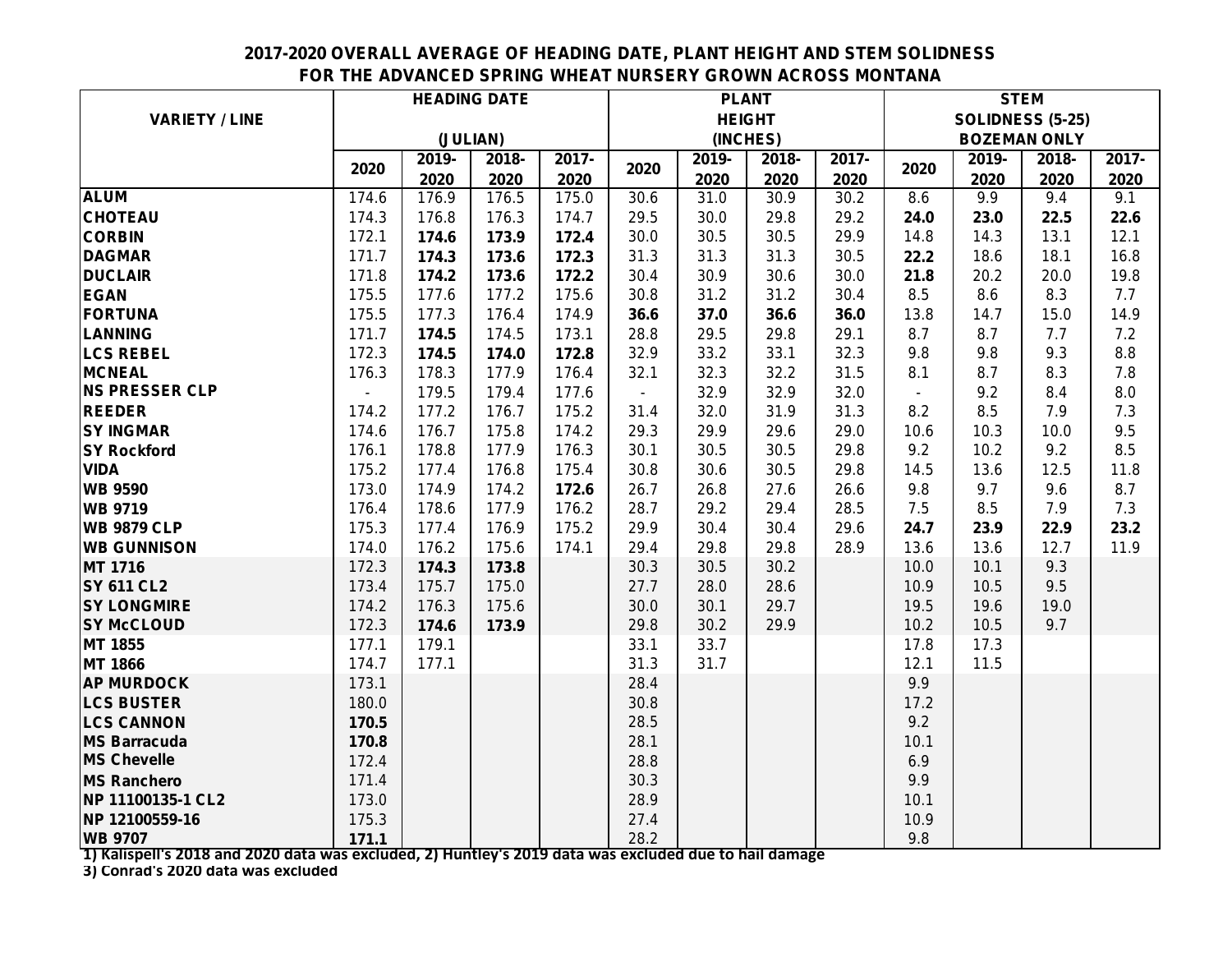## **2017-2020 ADVANCED SPRING WHEAT NURSERY, KALISPELL (DRY) : YIELD, TEST WEIGHT AND PROTEIN**

|                       | <b>YIELD</b> |              |               | <b>TEST</b>  | <b>PROTEIN</b> |              |  |
|-----------------------|--------------|--------------|---------------|--------------|----------------|--------------|--|
| <b>VARIETY / LINE</b> |              |              | <b>WEIGHT</b> |              |                |              |  |
|                       | (BU/AC)      |              | (LB/BU)       |              |                | (%)          |  |
|                       | 2019         | $2017^{1}$ , | 2019          | $2017^{1}$ , | 2019           | $2017^{1}$ , |  |
|                       |              | 2019         |               | 2019         |                | 2019         |  |
| <b>ALUM</b>           | 50.1         | 51.1         | 62.1          | 60.5         | 14.7           | 14.8         |  |
| <b>CHOTEAU</b>        | 38.8         | 44.9         | 59.8          | 59.1         | 15.2           | 15.1         |  |
| <b>CORBIN</b>         | 43.5         | 49.8         | 61.1          | 60.4         | 14.3           | 14.6         |  |
| <b>DAGMAR</b>         | 50.1         | 56.0         | 60.8          | 59.9         | 14.9           | 14.9         |  |
| <b>DUCLAIR</b>        | 52.2         | 54.1         | 60.3          | 59.1         | 14.7           | 14.3         |  |
| <b>EGAN</b>           | 42.9         | 47.8         | 59.9          | 57.9         | 17.0           | 16.7         |  |
| <b>FORTUNA</b>        | 38.3         | 45.4         | 60.0          | 59.8         | 15.0           | 14.8         |  |
| <b>LANNING</b>        | 46.1         | 50.8         | 60.9          | 58.6         | 15.5           | 15.5         |  |
| <b>LCS REBEL</b>      | 56.4         | 58.4         | 62.7          | 61.4         | 15.0           | 14.9         |  |
| <b>MCNEAL</b>         | 49.9         | 52.7         | 60.5          | 58.8         | 14.8           | 14.9         |  |
| MT 1673               | 46.9         | 50.2         | 59.2          | 58.2         | 16.0           | 15.6         |  |
| <b>NS PRESSER CLP</b> | 59.6         | 60.5         | 60.7          | 59.0         | 13.6           | 14.2         |  |
| <b>REEDER</b>         | 46.7         | 50.4         | 61.5          | 59.7         | 14.6           | 15.1         |  |
| <b>SY INGMAR</b>      | 45.8         | 50.8         | 62.0          | 61.1         | 16.5           | <u>15.9</u>  |  |
| <b>SY Rockford</b>    | 44.1         | 51.2         | 59.0          | 58.8         | 15.3           | 15.1         |  |
| <b>SY Valda</b>       | 54.0         | 51.8         | 60.5          | 59.5         | 14.1           | 14.2         |  |
| <b>THATCHER</b>       | 43.9         | 46.4         | 60.1          | 58.7         | 14.6           | 15.0         |  |
| <b>VIDA</b>           | 49.0         | 55.0         | 60.5          | 59.3         | 14.2           | 14.3         |  |
| <b>WB 9590</b>        | 44.4         | 51.2         | 60.3          | 59.4         | 15.6           | 15.4         |  |
| <b>WB 9719</b>        | 38.8         | 47.3         | 63.6          | 62.3         | 15.3           | 15.0         |  |
| <b>WB 9879 CLP</b>    | 42.9         | 48.1         | 59.8          | 59.4         | 15.4           | 15.3         |  |
| <b>WB GUNNISON</b>    | 45.2         | 49.7         | 61.6          | 60.3         | 14.2           | 14.0         |  |
| <b>LNR 1156</b>       | 48.4         |              | 60.4          |              | 14.3           |              |  |
| <b>LNR 1751</b>       | 58.3         |              | 61.4          |              | 14.6           |              |  |
| MT 1716               | 47.0         |              | 60.0          |              | 15.1           |              |  |
| MT 1855               | 57.2         |              | 61.9          |              | 14.8           |              |  |
| <b>MT 1866</b>        | 50.1         |              | 61.0          |              | 14.8           |              |  |
| <b>SY 611 CL2</b>     | 48.9         |              | 63.1          |              | 15.2           |              |  |
| <b>SY Longmire</b>    | 45.5         |              | 62.0          |              | 15.3           |              |  |
| <b>SY McCloud</b>     | 45.3         |              | 61.9          |              | 15.8           |              |  |
| <b>WB 9668</b>        | 39.3         |              | 60.3          |              | 16.7           |              |  |

**1) not planted in 2018, 2020**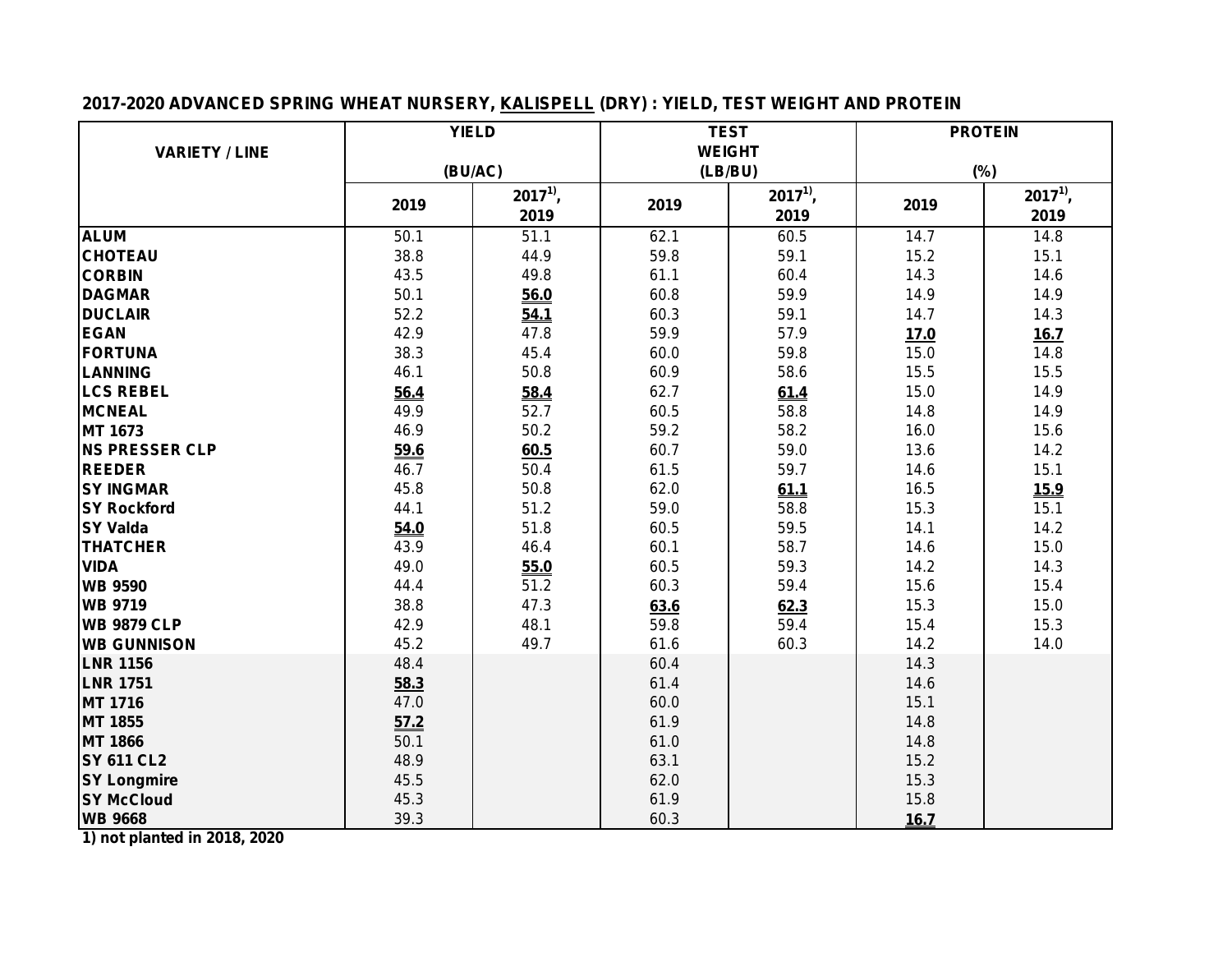# **2017-2020 ADVANCED SPRING WHEAT NURSERY, BOZEMAN (DRY) : YIELD, TEST WEIGHT AND PROTEIN**

|                       | <b>YIELD</b>   |         |       |       | <b>TEST</b>    |               |       |       | <b>PROTEIN</b> |       |       |       |  |
|-----------------------|----------------|---------|-------|-------|----------------|---------------|-------|-------|----------------|-------|-------|-------|--|
| <b>VARIETY / LINE</b> |                |         |       |       |                | <b>WEIGHT</b> |       |       |                |       |       |       |  |
|                       |                | (BU/AC) |       |       |                | (LB/BU)       |       |       |                |       | (%)   |       |  |
|                       |                | 2019-   | 2018- | 2017- |                | 2019-         | 2018- | 2017- |                | 2019- | 2018- | 2017- |  |
|                       | 2020           | 2020    | 2020  | 2020  | 2020           | 2020          | 2020  | 2020  | 2020           | 2020  | 2020  | 2020  |  |
| <b>ALUM</b>           | 91.8           | 90.7    | 96.3  | 86.9  | 62.2           | 62.3          | 62.4  | 61.9  | 13.6           | 14.0  | 14.2  | 14.6  |  |
| <b>CHOTEAU</b>        | 85.2           | 83.9    | 89.2  | 81.0  | 61.7           | 60.2          | 60.8  | 60.2  | 14.4           | 14.9  | 14.9  | 15.1  |  |
| <b>CORBIN</b>         | 89.7           | 86.4    | 89.8  | 81.7  | 61.8           | 60.9          | 61.4  | 61.2  | 14.4           | 14.8  | 14.8  | 14.9  |  |
| <b>DAGMAR</b>         | 99.2           | 94.2    | 97.6  | 89.6  | 61.7           | 60.9          | 61.4  | 61.1  | 14.9           | 15.1  | 15.2  | 15.3  |  |
| <b>DUCLAIR</b>        | 89.9           | 92.0    | 98.5  | 88.1  | 60.7           | 60.1          | 60.6  | 60.0  | 13.9           | 15.4  | 15.0  | 15.1  |  |
| <b>EGAN</b>           | 84.2           | 82.9    | 85.4  | 77.4  | 60.0           | 59.8          | 60.3  | 59.8  | 16.1           | 16.6  | 16.9  | 16.9  |  |
| <b>FORTUNA</b>        | 84.0           | 81.3    | 78.8  | 72.9  | 62.3           | 61.0          | 61.4  | 61.2  | 14.0           | 14.4  | 14.5  | 14.7  |  |
| <b>LANNING</b>        | 94.6           | 92.0    | 94.0  | 85.5  | 61.5           | 60.9          | 61.5  | 61.0  | 14.9           | 15.5  | 15.5  | 15.6  |  |
| <b>LCS REBEL</b>      | 94.3           | 94.3    | 97.4  | 89.4  | 62.0           | 61.7          | 62.0  | 61.9  | 14.1           | 14.5  | 14.5  | 14.7  |  |
| <b>MCNEAL</b>         | 82.5           | 78.7    | 80.3  | 75.5  | 60.7           | 60.2          | 60.4  | 59.7  | 14.8           | 15.3  | 15.6  | 15.6  |  |
| <b>NS PRESSER CLP</b> | $\blacksquare$ | 94.2    | 97.7  | 89.8  | $\blacksquare$ | 58.3          | 58.9  | 58.7  |                | 14.8  | 14.8  | 15.0  |  |
| <b>REEDER</b>         | 86.8           | 87.0    | 92.8  | 84.8  | 61.6           | 61.3          | 61.4  | 61.0  | 15.1           | 15.2  | 15.1  | 15.3  |  |
| <b>SY INGMAR</b>      | 92.9           | 91.3    | 92.6  | 84.9  | 62.3           | 61.6          | 61.9  | 61.2  | 15.0           | 15.2  | 15.2  | 15.3  |  |
| <b>SY Rockford</b>    | 104.5          | 99.8    | 101.2 | 92.4  | 60.4           | 59.5          | 60.1  | 59.8  | 14.4           | 14.3  | 14.2  | 14.4  |  |
| <b>VIDA</b>           | 100.9          | 96.4    | 103.4 | 94.3  | 59.1           | 59.4          | 59.9  | 59.9  | 14.7           | 14.7  | 14.5  | 14.6  |  |
| <b>WB 9590</b>        | 94.6           | 93.7    | 98.4  | 88.3  | 61.7           | 60.8          | 61.3  | 61.1  | 15.0           | 15.2  | 15.1  | 15.3  |  |
| <b>WB 9719</b>        | 95.3           | 94.8    | 101.8 | 91.8  | 64.1           | 64.2          | 64.4  | 64.0  | 14.0           | 14.2  | 14.1  | 14.3  |  |
| <b>WB 9879 CLP</b>    | 86.4           | 88.0    | 91.1  | 83.0  | 61.0           | 59.9          | 60.5  | 60.3  | 15.2           | 15.3  | 15.1  | 15.2  |  |
| <b>WB GUNNISON</b>    | 83.1           | 80.3    | 89.6  | 80.6  | 62.4           | 62.0          | 62.1  | 61.7  | 13.4           | 13.9  | 13.8  | 14.1  |  |
| <b>MT 1716</b>        | 89.2           | 89.6    | 95.9  |       | 61.8           | 60.9          | 61.4  |       | 14.3           | 14.6  | 14.7  |       |  |
| <b>SY 611 CL2</b>     | 86.1           | 82.8    | 87.8  |       | 61.6           | 61.6          | 61.9  |       | 14.8           | 15.0  | 15.0  |       |  |
| <b>SY LONGMIRE</b>    | 80.7           | 84.0    | 91.6  |       | 62.0           | 61.9          | 62.1  |       | 14.3           | 14.8  | 14.7  |       |  |
| <b>SY McCLOUD</b>     | 91.4           | 88.5    | 89.7  |       | 63.1           | 62.1          | 62.6  |       | 14.9           | 15.5  | 15.5  |       |  |
| MT 1855               | 114.4          | 105.7   |       |       | 60.5           | 60.6          |       |       | 14.5           | 14.6  |       |       |  |
| <b>MT 1866</b>        | 91.0           | 92.6    |       |       | 61.2           | 60.9          |       |       | 14.8           | 14.6  |       |       |  |
| <b>AP MURDOCK</b>     | 82.8           |         |       |       | 60.8           | 60.8          |       |       | 14.4           |       |       |       |  |
| <b>LCS BUSTER</b>     | 104.7          |         |       |       | 58.0           | 58.0          |       |       | 12.9           |       |       |       |  |
| <b>LCS CANNON</b>     | 90.2           |         |       |       | 62.9           | 62.9          |       |       | 13.8           |       |       |       |  |
| <b>MS Barracuda</b>   | 78.0           |         |       |       | 61.0           | 61.0          |       |       | 14.4           |       |       |       |  |
| <b>MS Chevelle</b>    | 106.0          |         |       |       | 61.9           | 61.9          |       |       | 13.1           |       |       |       |  |
| <b>MS Ranchero</b>    | 103.2          |         |       |       | 61.2           | 61.2          |       |       | 13.7           |       |       |       |  |
| NP 11100135-1 CL2     | 89.5           |         |       |       | 61.0           | 61.0          |       |       | 15.2           |       |       |       |  |
| NP 12100559-16        | 94.4           |         |       |       | 61.0           | 61.0          |       |       | 15.0           |       |       |       |  |
| <b>WB 9707</b>        | 90.8           |         |       |       | 62.9           | 62.9          |       |       | 15.0           |       |       |       |  |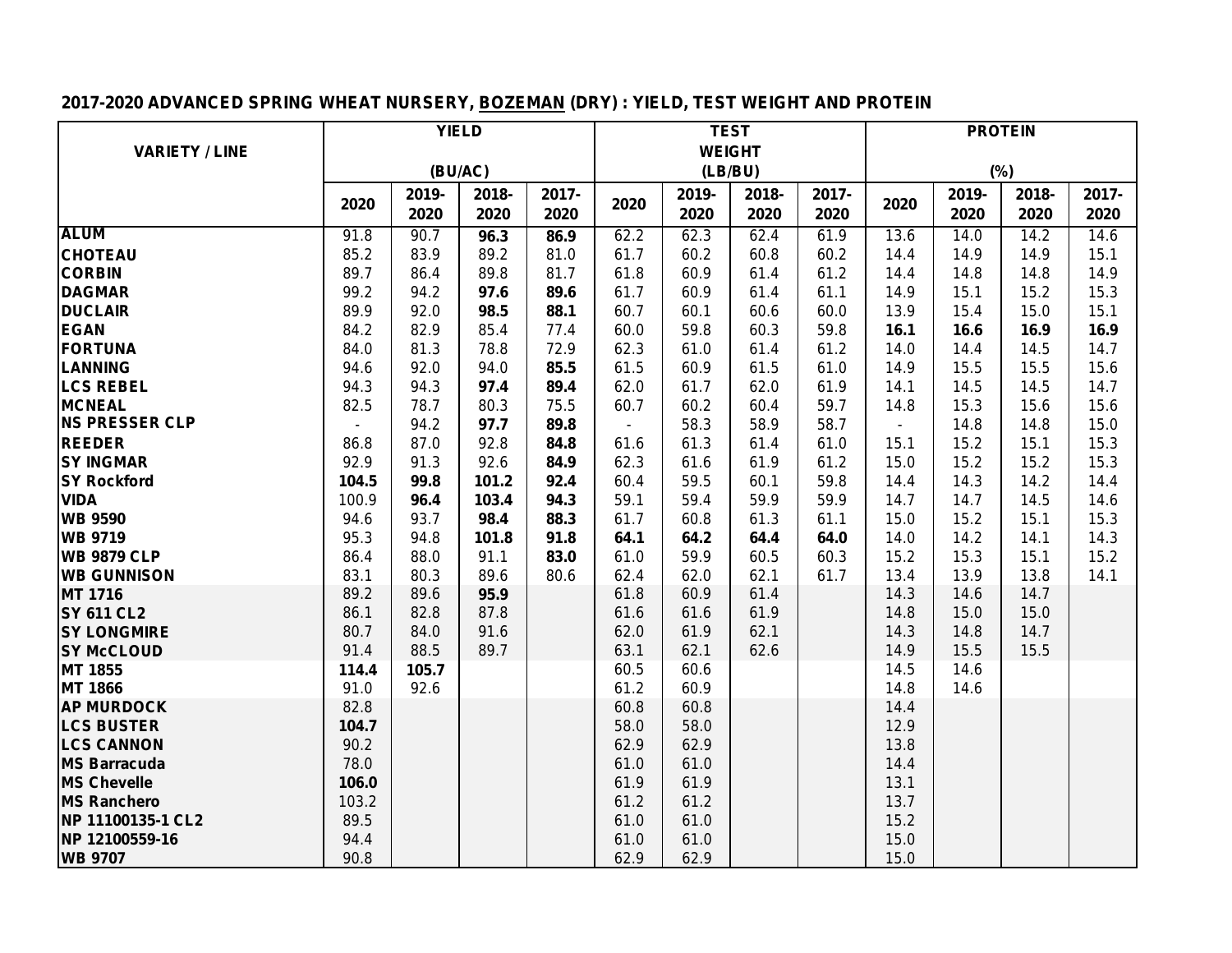# **2017-2020 ADVANCED SPRING WHEAT NURSERY, HUNTLEY (DRY) : YIELD, TEST WEIGHT AND PROTEIN**

|                       |      | <b>YIELD</b> |             |              | <b>TEST</b>   |             | <b>PROTEIN</b> |            |             |  |
|-----------------------|------|--------------|-------------|--------------|---------------|-------------|----------------|------------|-------------|--|
| <b>VARIETY / LINE</b> |      |              |             |              | <b>WEIGHT</b> |             |                |            |             |  |
|                       |      | (BU/AC)      |             |              | (LB/BU)       |             |                | (%)        |             |  |
|                       |      | $2018^{1}$   | 2017, 2018, |              | $2018^{1}$ ,  | 2017, 2018, |                | $2018^{1}$ | 2017, 2018, |  |
|                       | 2020 | 2020         | 2020        | 2020         | 2020          | 2020        | 2020           | 2020       | 2020        |  |
| <b>ALUM</b>           | 85.6 | 77.7         | 78.1        | 62.8         | 62.1          | 61.1        | 14.4           | 14.6       | 14.7        |  |
| <b>CHOTEAU</b>        | 91.0 | 84.8         | 79.5        | 61.6         | 62.0          | 61.1        | 15.3           | 15.4       | 15.2        |  |
| <b>CORBIN</b>         | 84.9 | 76.8         | 77.5        | 62.7         | 62.5          | 62.0        | 15.0           | 15.2       | 14.8        |  |
| <b>DAGMAR</b>         | 93.1 | 83.1         | 85.2        | 62.1         | 61.8          | 61.7        | 16.0           | 15.8       | 15.4        |  |
| <b>DUCLAIR</b>        | 92.4 | 86.2         | 83.2        | 61.8         | 62.0          | 60.9        | 15.2           | 14.9       | 14.8        |  |
| <b>EGAN</b>           | 89.4 | 80.5         | 80.6        | 61.1         | 60.7          | 60.2        | 17.2           | 17.3       | 17.1        |  |
| <b>FORTUNA</b>        | 75.7 | 71.9         | 72.9        | 61.7         | 62.0          | 62.0        | 15.7           | 15.3       | 15.1        |  |
| <b>LANNING</b>        | 80.9 | 77.5         | 79.0        | 61.8         | 61.6          | 61.4        | 16.8           | 16.3       | 15.8        |  |
| <b>LCS REBEL</b>      | 83.1 | 78.3         | 79.0        | 62.5         | 62.7          | 62.5        | 15.7           | 15.6       | 15.2        |  |
| <b>MCNEAL</b>         | 93.2 | 84.8         | 78.4        | 61.5         | 61.0          | 59.9        | 16.0           | 15.9       | 15.6        |  |
| <b>NS PRESSER CLP</b> |      | 94.6         | 86.6        |              | 58.2          | 57.8        | $\blacksquare$ | 15.3       | 15.1        |  |
| <b>REEDER</b>         | 82.3 | 75.3         | 76.8        | 62.4         | 61.2          | 61.0        | 15.5           | 15.6       | 15.5        |  |
| <b>SY INGMAR</b>      | 87.9 | 78.0         | 78.1        | 63.0         | 62.6          | 62.0        | 15.4           | 15.5       | 15.3        |  |
| <b>SY Rockford</b>    | 97.0 | 90.0         | 86.0        | 61.3         | 61.7          | 60.9        | 15.0           | 14.9       | 14.8        |  |
| <b>VIDA</b>           | 98.2 | 86.6         | 85.8        | 61.8         | 61.7          | 61.2        | 14.8           | 14.6       | 14.5        |  |
| <b>WB 9590</b>        | 77.9 | 73.0         | 73.5        | 62.0         | 61.9          | 61.3        | 15.2           | 15.3       | 15.1        |  |
| <b>WB 9719</b>        | 95.0 | 77.6         | 80.3        | 64.9         | 64.1          | 63.4        | 14.6           | 14.5       | 14.5        |  |
| <b>WB 9879 CLP</b>    | 88.7 | 80.3         | 78.2        | 61.7         | 61.9          | 61.2        | 15.4           | 15.5       | 15.3        |  |
| <b>WB GUNNISON</b>    | 83.6 | 73.7         | 72.6        | 63.0         | 62.5          | 61.2        | 14.1           | 14.3       | 14.0        |  |
| <b>LCS CANNON</b>     | 81.6 | 80.8         |             | 63.6         | 64.0          |             | 15.7           | 15.5       |             |  |
| <b>MT 1716</b>        | 99.5 | 92.0         |             | 62.5         | 63.2          |             | 15.1           | 14.9       |             |  |
| <b>SY 611 CL2</b>     | 87.6 | 75.8         |             | 63.3         | 62.9          |             | 15.5           | 15.4       |             |  |
| <b>SY LONGMIRE</b>    | 91.3 | 84.4         |             | 62.9         | 62.6          |             | 15.1           | 15.2       |             |  |
| <b>SY McCLOUD</b>     | 80.6 | 75.4         |             | 63.3         | 63.7          |             | 15.6           | 15.7       |             |  |
| <b>AP MURDOCK</b>     | 78.3 |              |             | 61.8         |               |             | 15.5           |            |             |  |
| <b>LCS BUSTER</b>     | 92.6 |              |             | 60.1         |               |             | 13.3           |            |             |  |
| <b>MS Barracuda</b>   | 79.2 |              |             | 61.7         |               |             | 16.4           |            |             |  |
| <b>MS Chevelle</b>    | 90.9 |              |             | 61.9         |               |             | 14.4           |            |             |  |
| <b>MS Ranchero</b>    | 83.6 |              |             | 61.7         |               |             | 14.8           |            |             |  |
| <b>MT 1855</b>        | 92.9 |              |             | 61.8         |               |             | 15.1           |            |             |  |
| MT 1866               | 94.6 |              |             | 62.3<br>62.2 |               |             | 15.0           |            |             |  |
| NP 11100135-1 CL2     | 89.3 |              |             |              |               |             | 16.1           |            |             |  |
| NP 12100559-16        | 88.9 |              |             | 62.3         |               |             | 14.9           |            |             |  |
| <b>WB 9707</b>        | 73.7 |              |             | 61.7         |               |             | 16.4           |            |             |  |

**1) no harvest due to hail in 2019**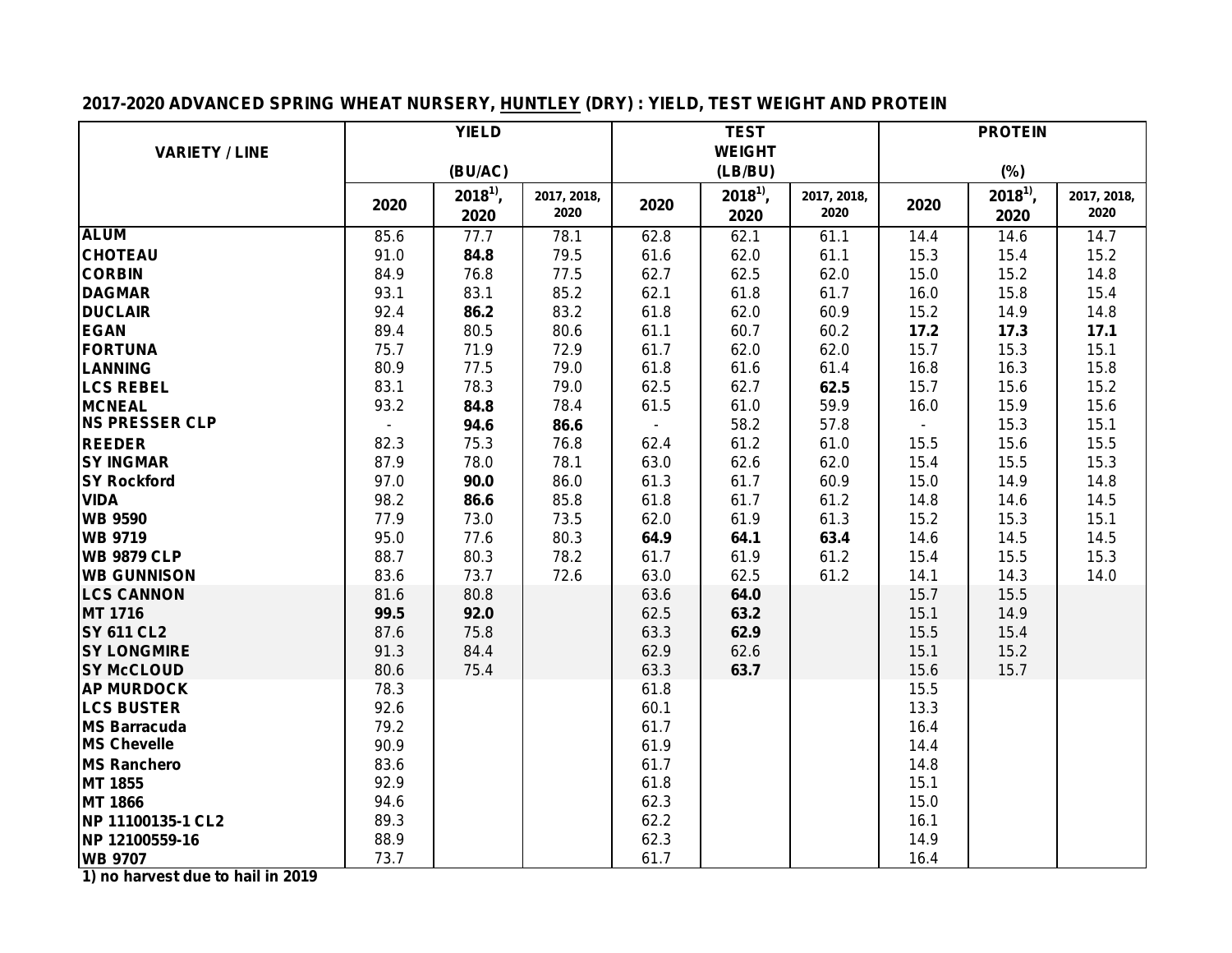# **2017-2020 ADVANCED SPRING WHEAT NURSERY, MOCCASIN (DRY) : YIELD, TEST WEIGHT AND PROTEIN**

|                                         |                | <b>YIELD</b> |              |       |              |              | <b>TEST</b>   |       | <b>PROTEIN</b> |              |              |       |  |
|-----------------------------------------|----------------|--------------|--------------|-------|--------------|--------------|---------------|-------|----------------|--------------|--------------|-------|--|
| <b>VARIETY / PEDIGREE</b>               |                |              |              |       |              |              | <b>WEIGHT</b> |       |                |              |              |       |  |
|                                         |                | (BU/AC)      |              |       |              |              | (LB/BU)       |       |                | (%)          |              |       |  |
|                                         |                | 2019-        | 2018-        | 2017- |              | 2019-        | 2018-         | 2017- | 2020           | 2019-        | 2018-        | 2017- |  |
|                                         | 2020           | 2020         | 2020         | 2020  | 2020         | 2020         | 2020          | 2020  |                | 2020         | 2020         | 2020  |  |
| <b>ALUM</b>                             | 47.7           | 44.9         | 49.5         | 45.5  | 62.7         | 60.4         | 61.1          | 60.4  | 12.8           | 13.1         | 12.2         | 12.8  |  |
| <b>CHOTEAU</b>                          | 45.0           | 47.7         | 49.1         | 45.1  | 62.6         | 61.5         | 61.5          | 60.7  | 13.3           | 13.2         | 12.6         | 13.2  |  |
| <b>CORBIN</b>                           | 44.7           | 49.0         | 50.1         | 45.3  | 63.0         | 61.6         | 60.9          | 60.2  | 13.0           | 13.2         | 12.5         | 13.1  |  |
| <b>DAGMAR</b>                           | 53.5           | 50.0         | 53.3         | 49.5  | 63.5         | 62.3         | 62.4          | 61.5  | 13.3           | 13.0         | 12.2         | 12.7  |  |
| <b>DUCLAIR</b>                          | 47.1           | 47.4         | 48.5         | 44.9  | 62.3         | 61.2         | 61.2          | 60.1  | 12.9           | 12.8         | 12.1         | 12.7  |  |
| <b>EGAN</b>                             | 41.3           | 44.2         | 46.9         | 42.7  | 61.6         | 60.2         | 60.6          | 59.5  | 14.1           | 14.3         | 13.4         | 14.1  |  |
| <b>FORTUNA</b>                          | 36.8           | 40.0         | 41.5         | 38.7  | 61.6         | 60.4         | 60.6          | 59.8  | 13.8           | 13.7         | 12.8         | 13.3  |  |
| <b>LANNING</b>                          | 48.7           | 53.9         | 54.7         | 49.9  | 62.8         | 62.0         | 62.0          | 60.6  | 13.4           | 13.0         | 12.2         | 12.7  |  |
| <b>LCS REBEL</b>                        | 51.4           | 50.4         | 53.4         | 48.3  | 63.8         | 62.5         | 62.7          | 61.6  | 13.2           | 13.0         | 12.0         | 12.7  |  |
| <b>MCNEAL</b>                           | 46.9           | 46.4         | 49.5         | 45.8  | 61.9         | 60.6         | 61.1          | 60.0  | 13.2           | 12.9         | 12.0         | 12.6  |  |
| <b>NS PRESSER CLP</b>                   | $\blacksquare$ | 50.6         | 52.7         | 48.4  | $\sim$       | 59.6         | 59.7          | 58.9  | $\blacksquare$ | 13.1         | 11.9         | 12.4  |  |
| <b>REEDER</b>                           | 48.0           | 45.9         | 49.6         | 45.3  | 63.2         | 61.9         | 62.0          | 60.9  | 13.1           | 13.0         | 12.2         | 12.8  |  |
| <b>SY INGMAR</b>                        | 42.2           | 47.5         | 49.0         | 44.7  | 63.7         | 62.1         | 62.6          | 61.3  | 14.0           | 13.5         | 13.0         | 13.4  |  |
| <b>SY Rockford</b>                      | 47.7           | 54.6         | 55.5         | 50.9  | 62.6         | 61.2         | 61.3          | 60.6  | 13.3           | 12.9         | 12.0         | 12.6  |  |
| <b>VIDA</b>                             | 53.0           | 53.3         | 54.5         | 48.7  | 62.3         | 60.8         | 61.1          | 60.0  | 13.0           | 12.4         | 11.5         | 12.2  |  |
| <b>WB 9590</b>                          | 45.0           | 51.0         | 53.2         | 48.2  | 63.3         | 61.9         | 62.1          | 60.9  | 13.2           | 13.0         | 12.3         | 13.0  |  |
| <b>WB 9719</b>                          | 46.4           | 45.5         | 49.2         | 45.0  | 65.4         | 64.0         | 64.0          | 62.8  | 12.9           | 12.4         | 11.8         | 12.4  |  |
| <b>WB 9879 CLP</b>                      | 51.3           | 49.6         | 51.4         | 46.6  | 63.3         | 62.2         | 62.5          | 61.5  | 13.7           | 13.3         | 12.6         | 13.2  |  |
| <b>WB GUNNISON</b>                      | 50.3           | 51.8         | 55.1         | 49.6  | 62.8         | 61.3         | 61.6          | 60.6  | 13.4           | 13.3         | 12.3         | 12.8  |  |
| MT 1716                                 | 47.1           | 45.1         | 49.4         |       | 64.0         | 62.3         | 62.5          |       | 13.0           | 12.7         | 11.9         |       |  |
| <b>SY 611 CL2</b><br><b>SY LONGMIRE</b> | 46.4<br>45.2   | 47.1<br>46.9 | 51.4<br>48.9 |       | 63.8<br>63.6 | 63.2<br>62.6 | 63.3<br>62.7  |       | 13.4<br>13.8   | 13.0<br>13.2 | 12.5<br>12.5 |       |  |
| <b>SY McCLOUD</b>                       | 46.8           | 46.8         | 49.9         |       | 63.8         | 63.1         | 63.2          |       | 14.1           | 13.7         | 13.2         |       |  |
| MT 1855                                 | 46.4           | 49.8         |              |       | 62.1         | 60.5         |               |       | 13.8           | 13.4         |              |       |  |
| <b>MT 1866</b>                          | 50.2           | 50.0         |              |       | 62.9         | 61.1         |               |       | 12.9           | 12.8         |              |       |  |
| <b>AP MURDOCK</b>                       | 44.2           |              |              |       | 62.8         |              |               |       | 13.7           |              |              |       |  |
| <b>LCS BUSTER</b>                       | 45.8           |              |              |       | 59.3         |              |               |       | 12.8           |              |              |       |  |
| <b>LCS CANNON</b>                       | 46.5           |              |              |       | 64.1         |              |               |       | 12.6           |              |              |       |  |
| <b>MS Barracuda</b>                     | 48.0           |              |              |       | 63.0         |              |               |       | 13.7           |              |              |       |  |
| <b>MS Chevelle</b>                      | 46.6           |              |              |       | 62.9         |              |               |       | 12.2           |              |              |       |  |
| <b>MS Ranchero</b>                      | 48.1           |              |              |       | 62.3         |              |               |       | 12.7           |              |              |       |  |
| NP 11100135-1 CL2                       | 44.0           |              |              |       | 62.5         |              |               |       | 13.2           |              |              |       |  |
| NP 12100559-16                          | 41.5           |              |              |       | 63.1         |              |               |       | 14.3           |              |              |       |  |
| <b>WB 9707</b>                          | 48.2           |              |              |       | 63.2         |              |               |       | 12.7           |              |              |       |  |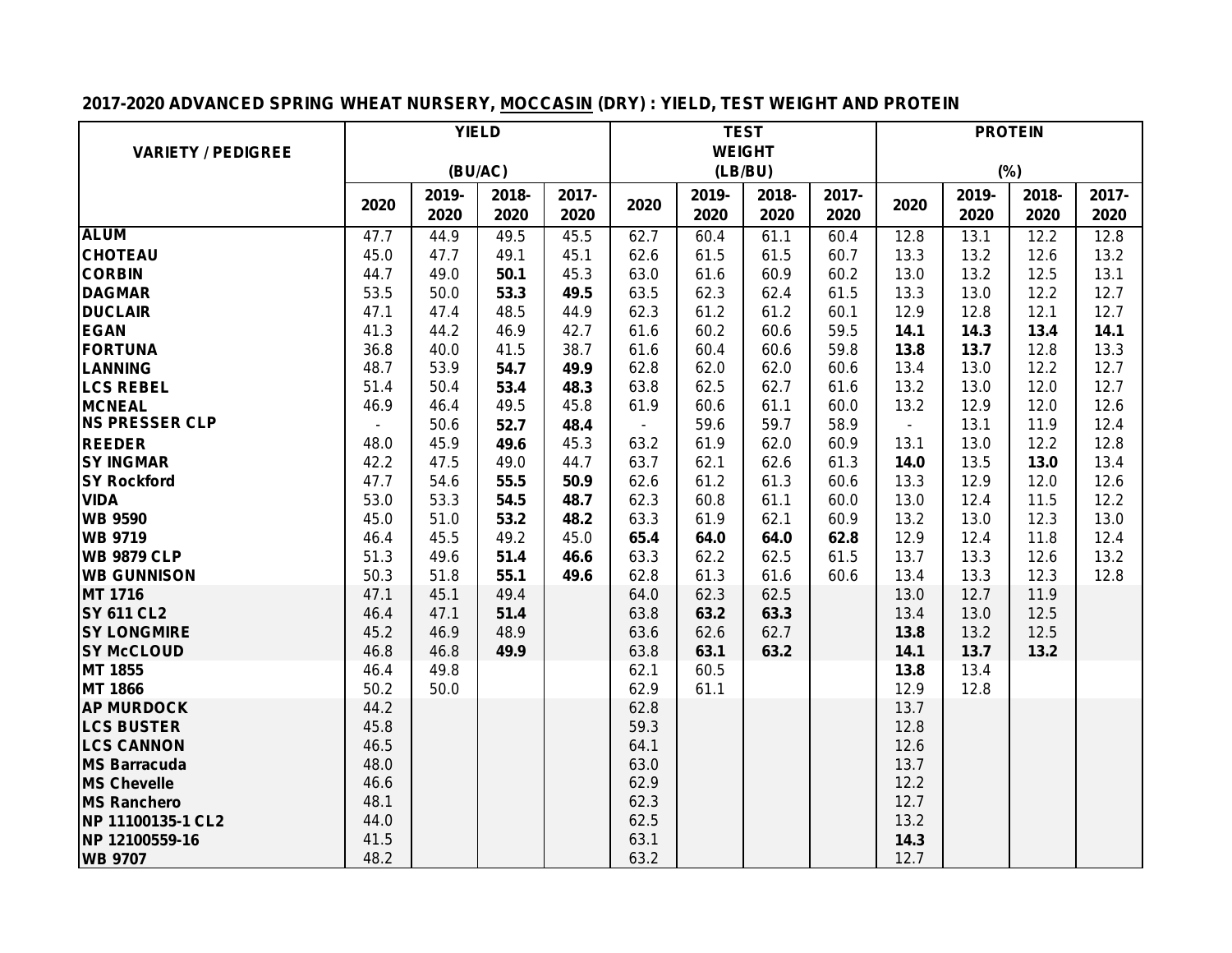## **2017-2020 ADVANCED SPRING WHEAT NURSERY, CONRAD (DRY) : YIELD, TEST WEIGHT AND PROTEIN**

|                       | <b>YIELD</b> |         |       |            | <b>TEST</b>   |       |            | <b>PROTEIN</b> |       |
|-----------------------|--------------|---------|-------|------------|---------------|-------|------------|----------------|-------|
| <b>VARIETY / LINE</b> |              |         |       |            | <b>WEIGHT</b> |       |            |                |       |
|                       |              | (BU/AC) |       |            | (LB/BU)       |       |            | (%)            |       |
|                       | $2019^{1}$   | 2018-   | 2017- |            | 2018-         | 2017- | $2019^{1}$ | 2018-          | 2017- |
|                       |              | 2019    | 2019  | $2019^{1}$ | 2019          | 2019  |            | 2019           | 2019  |
| <b>ALUM</b>           | 46.7         | 52.1    | 57.1  | 60.4       | 59.1          | 58.9  | 14.7       | 14.9           | 14.6  |
| <b>CHOTEAU</b>        | 53.0         | 60.0    | 60.0  | 60.7       | 59.4          | 59.0  | 14.7       | 14.9           | 15.1  |
| <b>CORBIN</b>         | 51.6         | 60.5    | 59.7  | 62.9       | 61.1          | 60.1  | 14.2       | 14.3           | 14.6  |
| <b>DAGMAR</b>         | 66.7         | 76.3    | 74.0  | 62.7       | 61.0          | 60.4  | 14.8       | 15.0           | 15.0  |
| <b>DUCLAIR</b>        | 54.2         | 63.6    | 62.7  | 60.9       | 59.5          | 58.6  | 15.6       | 15.1           | 15.1  |
| <b>EGAN</b>           | 46.3         | 54.6    | 54.9  | 60.1       | 58.3          | 57.9  | 15.6       | 15.9           | 15.8  |
| <b>FORTUNA</b>        | 54.0         | 57.1    | 56.3  | 62.1       | 60.5          | 59.8  | 13.9       | 14.3           | 14.4  |
| <b>LANNING</b>        | 49.3         | 62.8    | 61.4  | 61.5       | 59.9          | 59.0  | 15.5       | 15.4           | 15.4  |
| <b>LCS REBEL</b>      | 46.5         | 58.3    | 60.6  | 63.9       | 61.1          | 60.5  | 15.5       | 15.4           | 15.3  |
| <b>MCNEAL</b>         | 50.9         | 55.6    | 56.0  | 61.2       | 59.1          | 58.2  | 13.9       | 14.4           | 14.4  |
| <b>NS PRESSER CLP</b> | 57.1         | 66.9    | 66.4  | 61.5       | 58.8          | 58.2  | 14.0       | 14.5           | 14.4  |
| <b>REEDER</b>         | 46.2         | 57.7    | 61.1  | 61.9       | 59.9          | 59.4  | 15.5       | 15.5           | 15.4  |
| <b>SY INGMAR</b>      | 53.7         | 59.5    | 57.6  | 61.4       | 59.8          | 59.6  | 15.2       | 15.4           | 15.5  |
| <b>SY Rockford</b>    | 45.3         | 55.4    | 55.1  | 59.7       | 58.1          | 57.7  | 14.9       | 14.8           | 14.7  |
| <b>SY Valda</b>       | 50.1         | 63.1    | 61.2  | 62.0       | 60.0          | 59.5  | 15.0       | 14.8           | 14.8  |
| <b>THATCHER</b>       | 35.3         | 45.9    | 46.8  | 57.7       | 57.0          | 56.4  | 15.0       | 15.0           | 15.1  |
| <b>VIDA</b>           | 58.1         | 64.6    | 62.3  | 61.9       | 59.4          | 58.8  | 14.1       | 14.3           | 14.2  |
| <b>WB 9590</b>        | 50.6         | 58.6    | 57.3  | 62.4       | 60.5          | 60.2  | 15.7       | 15.6           | 15.7  |
| <b>WB 9719</b>        | 64.2         | 70.8    | 68.3  | 65.2       | 62.7          | 61.9  | 13.9       | 14.3           | 14.3  |
| <b>WB 9879 CLP</b>    | 59.4         | 62.6    | 63.3  | 61.3       | 59.3          | 59.3  | 15.2       | 15.5           | 15.3  |
| <b>WB GUNNISON</b>    | 58.1         | 65.1    | 64.1  | 62.7       | 61.2          | 60.5  | 13.3       | 13.5           | 13.7  |
| <b>MT 1716</b>        | 47.5         | 61.7    |       | 62.3       | 60.4          |       | 15.8       | 15.3           |       |
| <b>SY 611 CL2</b>     | 51.0         | 60.2    |       | 63.4       | 61.3          |       | 15.1       | 15.1           |       |
| <b>SY Longmire</b>    | 59.7         | 62.8    |       | 62.1       | 59.5          |       | 14.7       | 14.8           |       |
| <b>SY McCloud</b>     | 51.8         | 59.8    |       | 63.3       | 61.4          |       | 16.0       | 15.7           |       |
| <b>LNR 1156</b>       | 47.9         |         |       | 62.0       |               |       | 14.9       |                |       |
| <b>LNR 1751</b>       | 53.9         |         |       | 62.9       |               |       | 15.3       |                |       |
| MT 1855               | 57.2         |         |       | 62.2       |               |       | 14.6       |                |       |
| <b>MT 1866</b>        | 63.5         |         |       | 62.0       |               |       | 14.2       |                |       |
| <b>WB 9668</b>        | 55.1         |         |       | 62.2       |               |       | 15.5       |                |       |

**1) Not planted in 2020**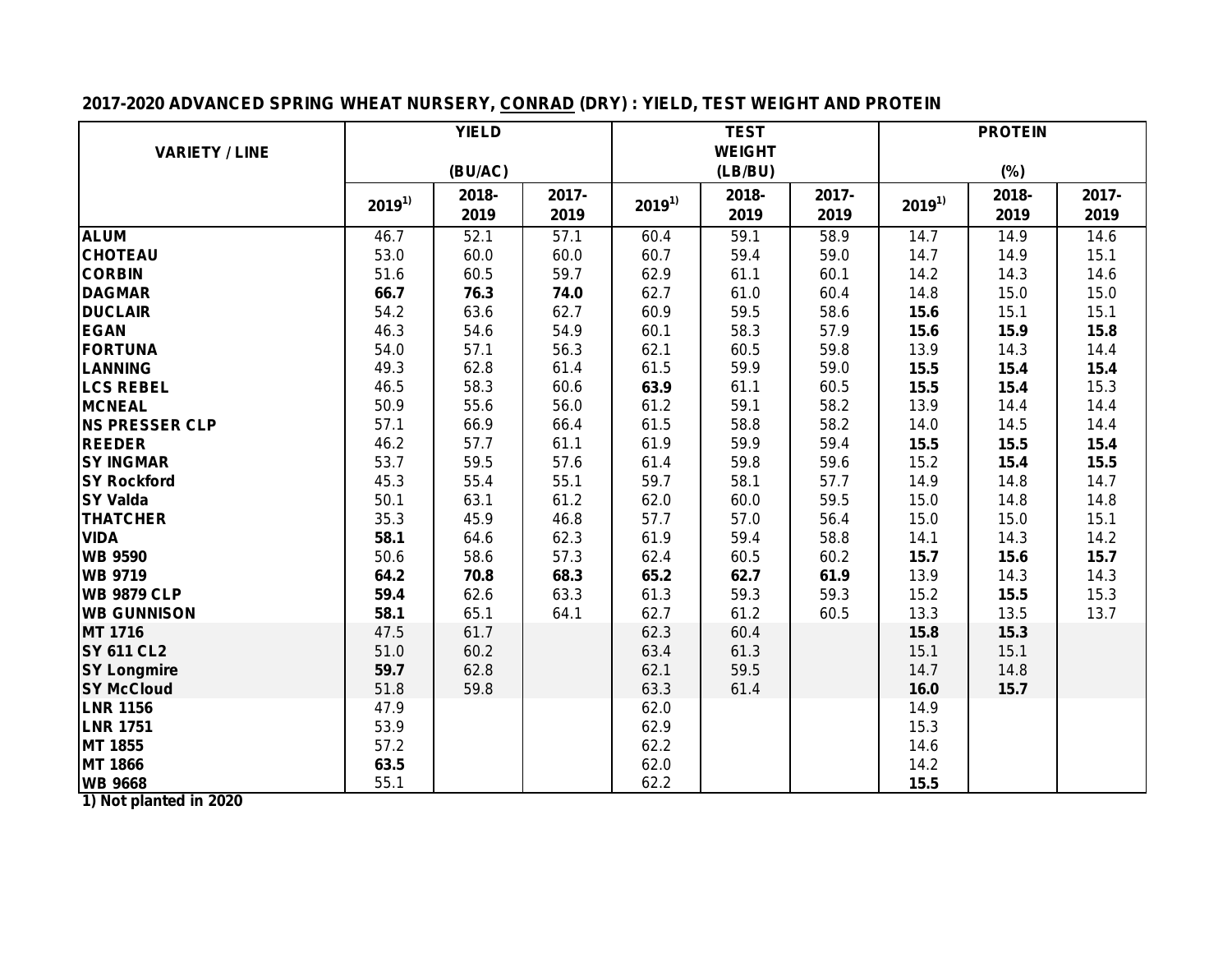# **2017-2020 ADVANCED SPRING WHEAT NURSERY, HAVRE (DRY) : YIELD, TEST WEIGHT AND PROTEIN**

|                                        | <b>YIELD</b> |         |       |       | <b>TEST</b>              |               |       |       | <b>PROTEIN</b> |       |       |       |  |
|----------------------------------------|--------------|---------|-------|-------|--------------------------|---------------|-------|-------|----------------|-------|-------|-------|--|
| <b>VARIETY / LINE</b>                  |              |         |       |       |                          | <b>WEIGHT</b> |       |       |                |       |       |       |  |
|                                        |              | (BU/AC) |       |       |                          | (LB/BU)       |       |       |                | (%)   |       |       |  |
|                                        |              | 2019-   | 2018- | 2017- |                          | 2019-         | 2018- | 2017- |                | 2019- | 2018- | 2017- |  |
|                                        | 2020         | 2020    | 2020  | 2020  | 2020                     | 2020          | 2020  | 2020  | 2020           | 2020  | 2020  | 2020  |  |
| <b>ALUM</b>                            | 57.5         | 53.8    | 49.2  | 44.5  | 59.8                     | 59.7          | 59.8  | 59.5  | 14.1           | 14.8  | 15.1  | 15.3  |  |
| <b>CHOTEAU</b>                         | 64.4         | 54.5    | 48.5  | 43.0  | 60.8                     | 59.8          | 59.7  | 59.3  | 14.1           | 15.4  | 15.6  | 15.8  |  |
| <b>CORBIN</b>                          | 56.0         | 50.8    | 47.5  | 41.7  | 60.6                     | 60.3          | 60.5  | 60.1  | 14.6           | 15.6  | 15.9  | 16.0  |  |
| <b>DAGMAR</b>                          | 70.0         | 60.1    | 54.7  | 48.4  | 61.4                     | 60.4          | 60.6  | 60.3  | 14.5           | 15.4  | 15.6  | 15.8  |  |
| <b>DUCLAIR</b>                         | 63.7         | 56.5    | 49.3  | 43.6  | 59.5                     | 59.1          | 59.3  | 58.8  | 14.3           | 15.2  | 15.4  | 15.7  |  |
| <b>EGAN</b>                            | 62.7         | 53.4    | 48.6  | 43.8  | 58.6                     | 57.9          | 57.7  | 57.3  | 15.2           | 16.2  | 16.6  | 16.7  |  |
| <b>FORTUNA</b>                         | 49.2         | 45.2    | 41.9  | 38.3  | 60.5                     | 59.3          | 59.3  | 58.9  | 14.2           | 15.0  | 15.2  | 15.3  |  |
| <b>LANNING</b>                         | 63.7         | 54.1    | 50.7  | 45.0  | 60.1                     | 60.0          | 59.5  | 59.2  | 14.4           | 15.6  | 15.8  | 16.1  |  |
| <b>LCS REBEL</b>                       | 61.0         | 52.5    | 47.8  | 42.0  | 61.4                     | 60.6          | 60.8  | 60.7  | 14.4           | 15.5  | 15.7  | 16.0  |  |
| <b>MCNEAL</b>                          | 57.3         | 52.2    | 48.0  | 44.2  | 58.6                     | 58.6          | 58.2  | 57.9  | 13.9           | 14.7  | 15.1  | 15.3  |  |
| <b>NS PRESSER CLP</b>                  |              | 51.6    | 49.3  | 45.8  | $\overline{\phantom{a}}$ | 58.8          | 58.7  | 58.7  | $\blacksquare$ | 14.9  | 15.0  | 15.1  |  |
| <b>REEDER</b>                          | 61.8         | 52.1    | 49.2  | 44.4  | 61.1                     | 60.4          | 60.2  | 59.8  | 13.8           | 14.9  | 15.2  | 15.4  |  |
| <b>SY INGMAR</b>                       | 57.8         | 51.2    | 47.9  | 43.5  | 61.2                     | 60.9          | 61.2  | 60.8  | 14.4           | 15.4  | 15.6  | 15.8  |  |
| <b>SY Rockford</b>                     | 62.1         | 53.7    | 50.5  | 45.7  | 59.9                     | 58.9          | 59.2  | 58.8  | 13.9           | 14.9  | 15.1  | 15.3  |  |
| <b>VIDA</b>                            | 64.5         | 58.3    | 53.6  | 49.3  | 60.0                     | 59.7          | 59.6  | 59.4  | 13.7           | 14.6  | 14.7  | 14.9  |  |
| <b>WB 9590</b>                         | 59.0         | 52.5    | 47.8  | 41.7  | 62.2                     | 61.3          | 61.3  | 61.2  | 14.1           | 15.3  | 15.7  | 15.8  |  |
| <b>WB 9719</b>                         | 61.3         | 55.5    | 52.7  | 47.6  | 61.9                     | 61.8          | 61.9  | 61.5  | 13.6           | 14.6  | 14.8  | 15.0  |  |
| <b>WB 9879 CLP</b>                     | 63.5         | 57.5    | 53.2  | 47.1  | 60.8                     | 59.8          | 59.8  | 59.4  | 14.4           | 15.5  | 15.7  | 15.9  |  |
| <b>WB GUNNISON</b>                     | 61.1         | 56.9    | 50.1  | 44.3  | 61.2                     | 60.7          | 60.6  | 60.1  | 13.7           | 14.4  | 14.7  | 14.8  |  |
| <b>MT 1716</b>                         | 62.9         | 57.0    | 52.1  |       | 61.5                     | 60.8          | 60.9  |       | 14.2           | 15.0  | 15.2  |       |  |
| <b>SY 611 CL2</b>                      | 59.7         | 52.9    | 49.4  |       | 61.5                     | 61.3          | 61.2  |       | 14.2           | 15.2  | 15.4  |       |  |
| <b>SY LONGMIRE</b>                     | 64.9         | 57.7    | 52.7  |       | 60.7                     | 60.8          | 60.7  |       | 13.9           | 15.3  | 15.6  |       |  |
| <b>SY McCLOUD</b>                      | 59.6         | 50.5    | 47.0  |       | 62.8                     | 61.7          | 62.0  |       | 14.5           | 15.8  | 16.1  |       |  |
| <b>MT 1855</b>                         | 55.7         | 52.7    |       |       | 59.1                     | 58.9          |       |       | 14.2           | 15.1  |       |       |  |
| <b>MT 1866</b>                         | 65.2         | 57.4    |       |       | 60.3                     | 60.0          |       |       | 13.8           | 14.8  |       |       |  |
| <b>AP MURDOCK</b><br><b>LCS BUSTER</b> | 56.6<br>60.6 |         |       |       | 60.4<br>55.5             |               |       |       | 14.5<br>13.5   |       |       |       |  |
| <b>LCS CANNON</b>                      | 61.1         |         |       |       | 62.9                     |               |       |       | 13.8           |       |       |       |  |
| <b>MS Barracuda</b>                    | 54.8         |         |       |       | 61.9                     |               |       |       | 14.6           |       |       |       |  |
| <b>MS Chevelle</b>                     | 57.6         |         |       |       | 60.4                     |               |       |       | 13.3           |       |       |       |  |
| <b>MS Ranchero</b>                     | 56.3         |         |       |       | 60.0                     |               |       |       | 13.9           |       |       |       |  |
| NP 11100135-1 CL2                      | 63.7         |         |       |       | 60.2                     |               |       |       | 14.9           |       |       |       |  |
| NP 12100559-16                         | 62.0         |         |       |       | 61.4                     |               |       |       | 14.4           |       |       |       |  |
| <b>WB 9707</b>                         | 49.4         |         |       |       | 61.1                     |               |       |       | 14.7           |       |       |       |  |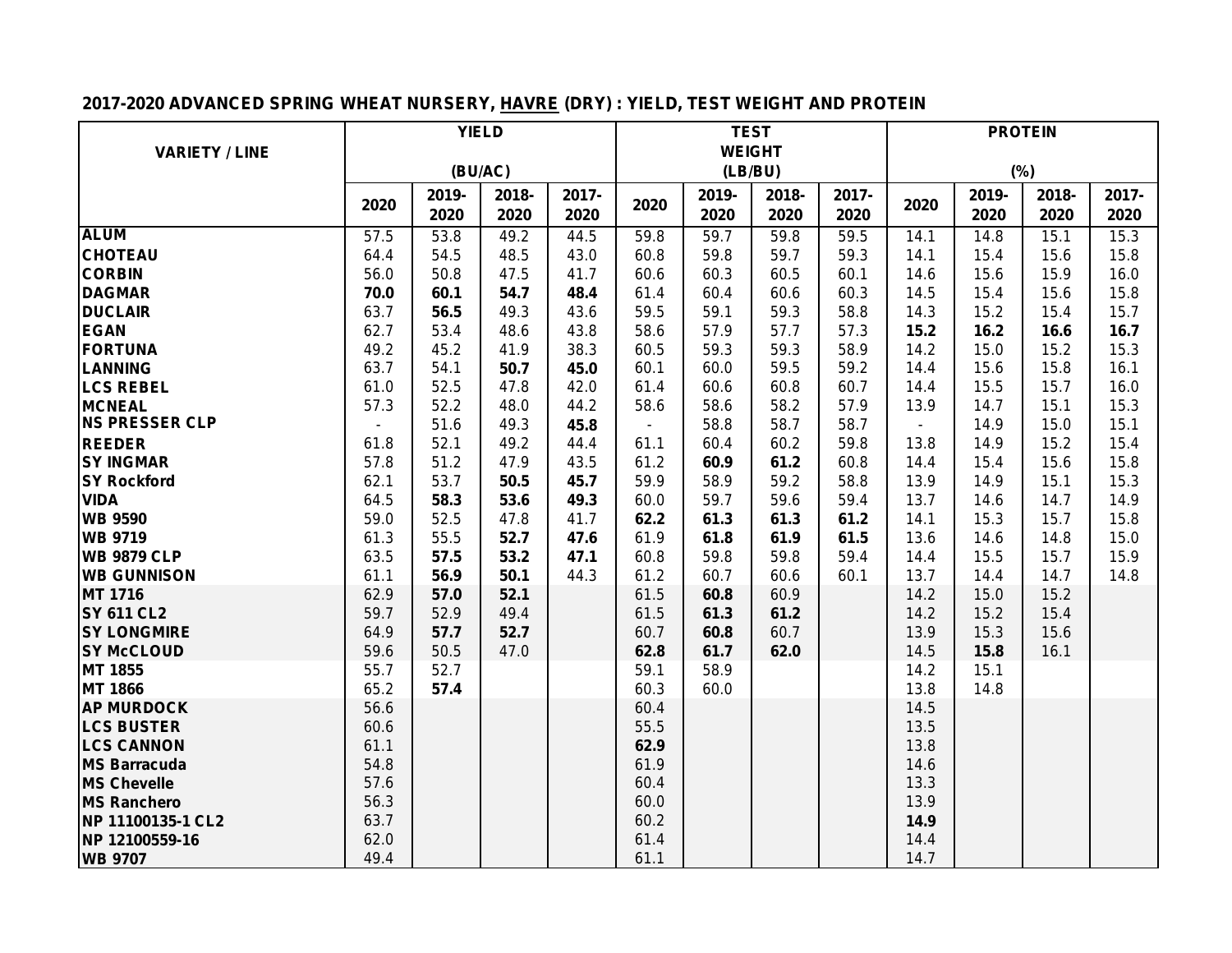## **2017-2020 ADVANCED SPRING WHEAT NURSERY, SIDNEY (DRY) : YIELD, TEST WEIGHT AND PROTEIN**

|                                           | <b>YIELD</b> |         |       |       |                | <b>TEST</b>   |         |       | <b>PROTEIN</b> |       |       |       |  |
|-------------------------------------------|--------------|---------|-------|-------|----------------|---------------|---------|-------|----------------|-------|-------|-------|--|
| <b>VARIETY / LINE</b>                     |              |         |       |       |                | <b>WEIGHT</b> |         |       |                |       |       |       |  |
|                                           |              | (BU/AC) |       |       |                |               | (LB/BU) |       |                | (%)   |       |       |  |
|                                           | $2020^{1}$   | 2019-   | 2018- | 2017- | 2020           | 2019-         | 2018-   | 2017- | 2020           | 2019- | 2018- | 2017- |  |
|                                           |              | 2020    | 2020  | 2020  |                | 2020          | 2020    | 2020  |                | 2020  | 2020  | 2020  |  |
| <b>ALUM</b>                               | 40.4         | 64.8    | 63.6  | 54.1  | 64.1           | 63.9          | 64.3    | 63.8  | 15.4           | 14.0  | 14.2  | 14.1  |  |
| <b>CHOTEAU</b>                            | 38.8         | 65.3    | 60.2  | 50.2  | 62.7           | 62.5          | 62.8    | 62.3  | 16.3           | 15.1  | 15.2  | 14.9  |  |
| <b>CORBIN</b>                             | 31.6         | 56.2    | 54.3  | 46.7  | 63.3           | 63.0          | 63.3    | 63.1  | 15.6           | 14.9  | 15.0  | 14.8  |  |
| <b>DAGMAR</b>                             | 42.7         | 62.8    | 61.2  | 54.0  | 63.7           | 63.5          | 63.6    | 63.5  | 16.7           | 15.2  | 15.1  | 14.9  |  |
| <b>DUCLAIR</b>                            | 37.3         | 62.1    | 58.8  | 49.7  | 61.6           | 62.0          | 62.3    | 61.8  | 15.4           | 14.3  | 14.5  | 14.5  |  |
| <b>EGAN</b>                               | 34.4         | 57.1    | 54.6  | 47.8  | 60.3           | 61.2          | 61.6    | 60.7  | 18.2           | 16.5  | 16.6  | 16.3  |  |
| <b>FORTUNA</b>                            | 32.7         | 51.8    | 48.6  | 43.8  | 62.2           | 62.2          | 62.5    | 62.2  | 15.3           | 14.3  | 14.4  | 14.4  |  |
| <b>LANNING</b>                            | 38.1         | 61.2    | 59.7  | 51.9  | 63.0           | 62.9          | 63.0    | 62.7  | 17.1           | 16.0  | 15.9  | 15.5  |  |
| <b>LCS REBEL</b>                          | 37.8         | 61.0    | 57.8  | 50.9  | 64.4           | 64.3          | 64.6    | 64.5  | 17.0           | 15.6  | 15.6  | 15.3  |  |
| <b>MCNEAL</b>                             | 39.2         | 63.4    | 63.1  | 53.3  | 61.4           | 62.2          | 62.5    | 61.7  | 16.4           | 14.6  | 14.5  | 14.4  |  |
| <b>NS PRESSER CLP</b>                     |              | 69.6    | 65.6  | 58.4  | $\blacksquare$ | 62.2          | 62.4    | 62.0  |                | 14.5  | 14.6  | 14.1  |  |
| <b>REEDER</b>                             | 43.8         | 66.0    | 64.6  | 56.4  | 63.6           | 63.5          | 63.6    | 63.3  | 16.5           | 15.3  | 15.1  | 14.9  |  |
| <b>SY INGMAR</b>                          | 46.0         | 65.4    | 59.1  | 52.3  | 63.8           | 63.5          | 64.0    | 63.6  | 16.1           | 15.5  | 15.6  | 15.3  |  |
| <b>SY Rockford</b>                        | 38.3         | 68.6    | 62.6  | 55.7  | 62.6           | 62.4          | 62.6    | 62.3  | 16.2           | 14.6  | 14.6  | 14.5  |  |
| <b>VIDA</b>                               | 46.2         | 66.3    | 64.5  | 57.6  | 63.1           | 62.8          | 63.1    | 62.9  | 15.5           | 14.4  | 14.4  | 14.0  |  |
| <b>WB 9590</b>                            | 36.2         | 60.8    | 60.0  | 52.8  | 64.1           | 63.7          | 64.1    | 64.2  | 17.2           | 15.8  | 15.5  | 15.1  |  |
| <b>WB 9719</b>                            | 42.2         | 70.0    | 67.2  | 57.4  | 65.4           | 65.9          | 66.0    | 65.4  | 16.0           | 14.5  | 14.8  | 14.5  |  |
| <b>WB 9879 CLP</b>                        | 35.6         | 60.9    | 57.9  | 50.8  | 62.7           | 62.6          | 63.0    | 62.7  | 16.8           | 14.9  | 14.9  | 14.8  |  |
| <b>WB GUNNISON</b>                        | 34.9         | 54.2    | 54.3  | 47.1  | 63.1           | 63.3          | 63.4    | 63.2  | 15.1           | 14.2  | 14.3  | 14.1  |  |
| MT 1716                                   | 41.6         | 66.5    | 63.0  |       | 64.0           | 63.5          | 64.1    |       | 15.9           | 14.7  | 14.5  |       |  |
| <b>SY 611 CL2</b>                         | 37.6         | 61.6    | 59.4  |       | 64.6           | 64.7          | 64.9    |       | 16.7           | 15.0  | 15.0  |       |  |
| <b>SY LONGMIRE</b>                        | 40.4         | 61.7    | 60.6  |       | 64.2           | 64.4          | 64.5    |       | 16.2           | 15.0  | 15.1  |       |  |
| <b>SY McCLOUD</b>                         | 37.0         | 57.7    | 55.1  |       | 65.0           | 64.6          | 64.9    |       | 16.5           | 16.0  | 16.0  |       |  |
| MT 1855                                   | 37.5         | 65.3    |       |       | 63.0           | 63.1          |         |       | 16.9           | 15.2  |       |       |  |
| <b>MT 1866</b>                            | 40.9         | 66.1    |       |       | 63.4           | 63.5          |         |       | 16.2           | 14.6  |       |       |  |
| <b>AP MURDOCK</b>                         | 33.6         |         |       |       | 63.2<br>61.9   |               |         |       | 16.2           |       |       |       |  |
| <b>LCS BUSTER</b><br><b>LCS CANNON</b>    | 46.0<br>36.6 |         |       |       | 65.3           |               |         |       | 13.4<br>15.7   |       |       |       |  |
|                                           | 31.6         |         |       |       | 63.5           |               |         |       | 16.7           |       |       |       |  |
| <b>MS Barracuda</b><br><b>MS Chevelle</b> | 34.1         |         |       |       | 64.7           |               |         |       | 15.5           |       |       |       |  |
| <b>MS Ranchero</b>                        | 37.8         |         |       |       | 63.6           |               |         |       | 15.1           |       |       |       |  |
| NP 11100135-1 CL2                         | 41.4         |         |       |       | 63.5           |               |         |       | 16.6           |       |       |       |  |
| NP 12100559-16                            | 34.9         |         |       |       | 63.5           |               |         |       | 16.3           |       |       |       |  |
| <b>WB 9707</b>                            | 34.5         |         |       |       | 64.1           |               |         |       | 16.6           |       |       |       |  |
|                                           |              |         |       |       |                |               |         |       |                |       |       |       |  |

**1) Poor standing in 2020**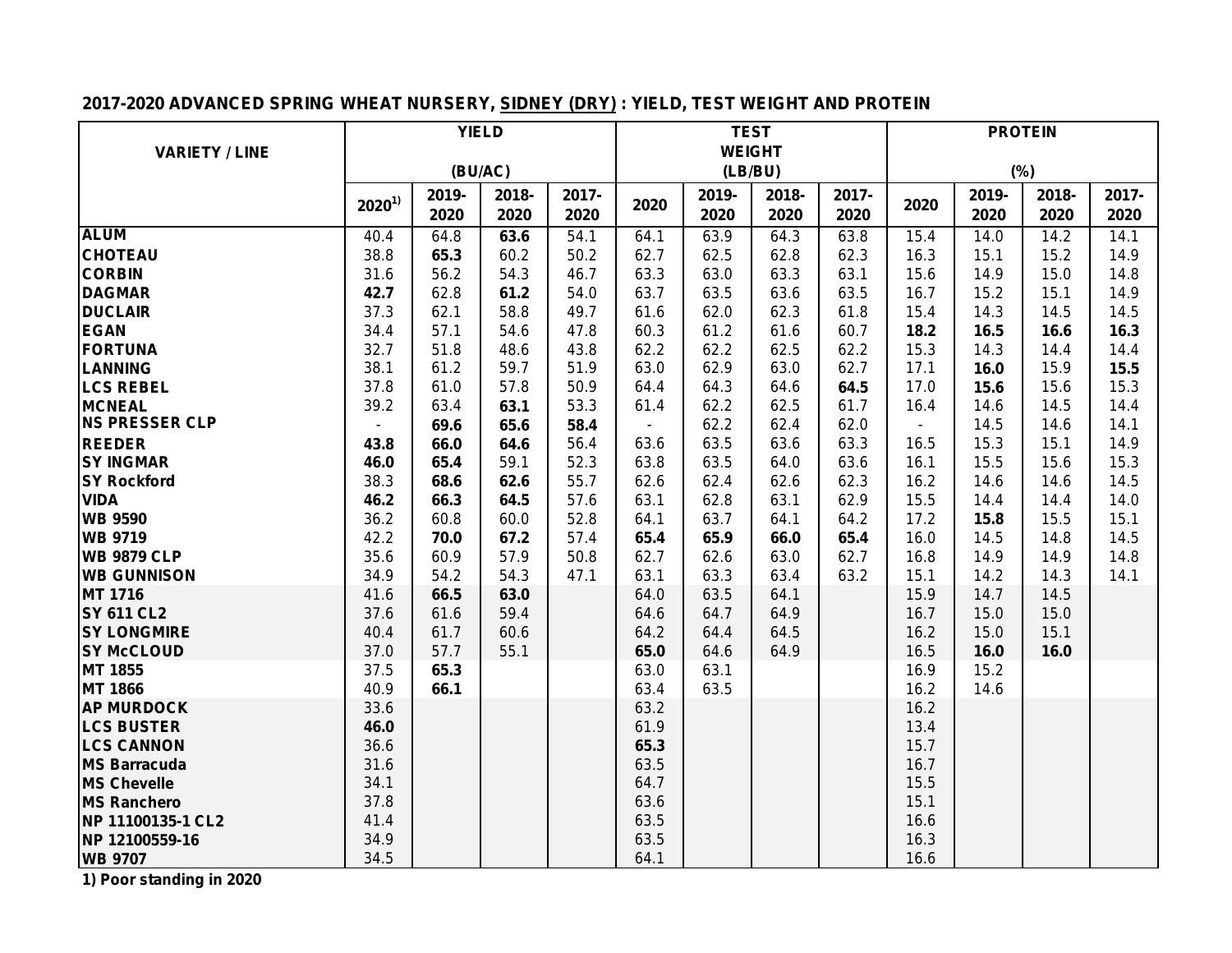## **2017-2020 ADVANCED SPRING WHEAT NURSERY, SIDNEY (IRRI) : YIELD, TEST WEIGHT AND PROTEIN**

|                                        |              |         | <b>YIELD</b> |       |                |               | <b>TEST</b> |       | <b>PROTEIN</b> |       |       |       |  |
|----------------------------------------|--------------|---------|--------------|-------|----------------|---------------|-------------|-------|----------------|-------|-------|-------|--|
| <b>VARIETY / LINE</b>                  |              |         |              |       |                | <b>WEIGHT</b> |             |       |                |       |       |       |  |
|                                        |              | (BU/AC) |              |       |                |               | (LB/BU)     |       |                | (%)   |       |       |  |
|                                        |              | 2019-   | 2018-        | 2017- |                | 2019-         | 2018-       | 2017- |                | 2019- | 2018- | 2017- |  |
|                                        | 2020         | 2020    | 2020         | 2020  | 2020           | 2020          | 2020        | 2020  | 2020           | 2020  | 2020  | 2020  |  |
| <b>ALUM</b>                            | 89.0         | 86.4    | 89.3         | 91.1  | 63.5           | 63.1          | 63.3        | 63.7  | 14.7           | 15.0  | 15.0  | 14.3  |  |
| <b>CHOTEAU</b>                         | 87.6         | 85.2    | 84.8         | 86.2  | 62.6           | 61.8          | 61.9        | 62.0  | 15.6           | 15.3  | 15.3  | 14.4  |  |
| <b>CORBIN</b>                          | 92.1         | 87.2    | 84.6         | 88.4  | 64.0           | 62.9          | 63.0        | 63.2  | 14.9           | 15.3  | 15.4  | 14.9  |  |
| <b>DAGMAR</b>                          | 95.4         | 95.5    | 94.6         | 96.6  | 63.6           | 62.8          | 62.7        | 62.9  | 16.1           | 16.0  | 16.2  | 15.2  |  |
| <b>DUCLAIR</b>                         | 87.6         | 88.0    | 88.0         | 89.9  | 62.6           | 61.8          | 62.0        | 62.0  | 15.0           | 14.9  | 15.0  | 14.2  |  |
| <b>EGAN</b>                            | 80.3         | 84.3    | 82.7         | 83.7  | 61.6           | 61.3          | 61.4        | 61.7  | 16.1           | 16.0  | 16.0  | 15.3  |  |
| <b>FORTUNA</b>                         | 68.9         | 68.6    | 68.7         | 72.3  | 62.9           | 61.8          | 61.8        | 62.1  | 15.0           | 15.3  | 15.3  | 14.7  |  |
| LANNING                                | 99.0         | 98.3    | 95.8         | 96.1  | 63.1           | 62.1          | 62.2        | 62.4  | 16.1           | 16.0  | 16.0  | 15.1  |  |
| <b>LCS REBEL</b>                       | 99.0         | 94.9    | 94.5         | 95.3  | 65.1           | 64.2          | 64.3        | 64.5  | 15.4           | 15.6  | 15.8  | 15.1  |  |
| <b>MCNEAL</b>                          | 85.5         | 88.1    | 87.7         | 89.5  | 62.5           | 61.8          | 61.9        | 62.1  | 15.3           | 15.5  | 15.5  | 14.7  |  |
| <b>NS PRESSER CLP</b>                  |              | 89.0    | 85.9         | 90.7  | $\blacksquare$ | 61.2          | 61.1        | 61.4  | $\blacksquare$ | 14.9  | 14.8  | 14.1  |  |
| <b>REEDER</b>                          | 93.1         | 93.9    | 93.8         | 94.7  | 63.8           | 63.0          | 63.0        | 63.2  | 15.1           | 15.3  | 15.5  | 15.0  |  |
| <b>SY INGMAR</b>                       | 100.2        | 97.9    | 97.2         | 95.6  | 65.0           | 63.7          | 63.9        | 64.0  | 15.1           | 15.3  | 15.4  | 14.6  |  |
| <b>SY Rockford</b>                     | 95.7         | 96.8    | 96.6         | 97.9  | 63.0           | 61.8          | 61.9        | 61.9  | 14.3           | 14.6  | 14.7  | 14.0  |  |
| <b>VIDA</b>                            | 96.3         | 97.0    | 95.5         | 97.2  | 63.0           | 62.5          | 62.3        | 62.5  | 14.9           | 15.2  | 15.0  | 14.1  |  |
| <b>WB 9590</b>                         | 93.5         | 93.3    | 93.2         | 94.5  | 63.9           | 62.9          | 62.9        | 63.0  | 15.3           | 15.6  | 15.8  | 15.0  |  |
| <b>WB 9719</b>                         | 94.2         | 95.6    | 97.9         | 99.5  | 66.1           | 65.5          | 65.6        | 65.8  | 14.6           | 14.8  | 14.9  | 14.3  |  |
| <b>WB 9879 CLP</b>                     | 86.2         | 83.5    | 84.0         | 86.5  | 63.2           | 61.9          | 62.1        | 62.2  | 15.2           | 15.6  | 15.6  | 14.7  |  |
| <b>WB GUNNISON</b>                     | 89.2         | 83.3    | 82.2         | 81.9  | 64.0           | 63.1          | 63.1        | 63.4  | 14.1           | 14.4  | 14.6  | 13.8  |  |
| <b>MT 1716</b>                         | 98.1         | 94.0    | 96.8         |       | 64.8           | 63.7          | 63.8        |       | 14.8           | 15.2  | 15.3  |       |  |
| <b>SY 611 CL2</b>                      | 103.9        | 104.6   | 101.9        |       | 64.8           | 64.1          | 64.2        |       | 14.9           | 14.9  | 15.1  |       |  |
| <b>SY LONGMIRE</b>                     | 100.6        | 100.3   | 96.6         |       | 64.4           | 63.6          | 63.4        |       | 14.7           | 15.1  | 15.3  |       |  |
| <b>SY McCLOUD</b>                      | 93.2         | 92.7    | 88.2         |       | 64.9           | 64.1          | 64.1        |       | 15.5           | 15.7  | 15.9  |       |  |
| MT 1855                                | 91.1         | 92.1    |              |       | 63.1           | 62.6          |             |       | 14.9           | 15.0  |       |       |  |
| <b>MT 1866</b>                         | 96.4<br>99.5 | 97.7    |              |       | 63.6<br>64.1   | 63.1          |             |       | 15.2           | 15.3  |       |       |  |
| <b>AP MURDOCK</b><br><b>LCS BUSTER</b> | 107.9        |         |              |       | 62.3           |               |             |       | 14.5<br>12.4   |       |       |       |  |
| <b>LCS CANNON</b>                      | 99.7         |         |              |       | 65.8           |               |             |       | 15.2           |       |       |       |  |
| <b>MS Barracuda</b>                    | 99.0         |         |              |       | 64.3           |               |             |       | 15.2           |       |       |       |  |
| <b>MS Chevelle</b>                     | 103.8        |         |              |       | 64.2           |               |             |       | 14.0           |       |       |       |  |
| <b>MS Ranchero</b>                     | 105.5        |         |              |       | 63.6           |               |             |       | 14.0           |       |       |       |  |
| NP 11100135-1 CL2                      | 100.3        |         |              |       | 64.2           |               |             |       | 15.3           |       |       |       |  |
| NP 12100559-16                         | 97.5         |         |              |       | 64.4           |               |             |       | 14.8           |       |       |       |  |
| <b>WB 9707</b>                         | 85.0         |         |              |       | 63.6           |               |             |       | 16.1           |       |       |       |  |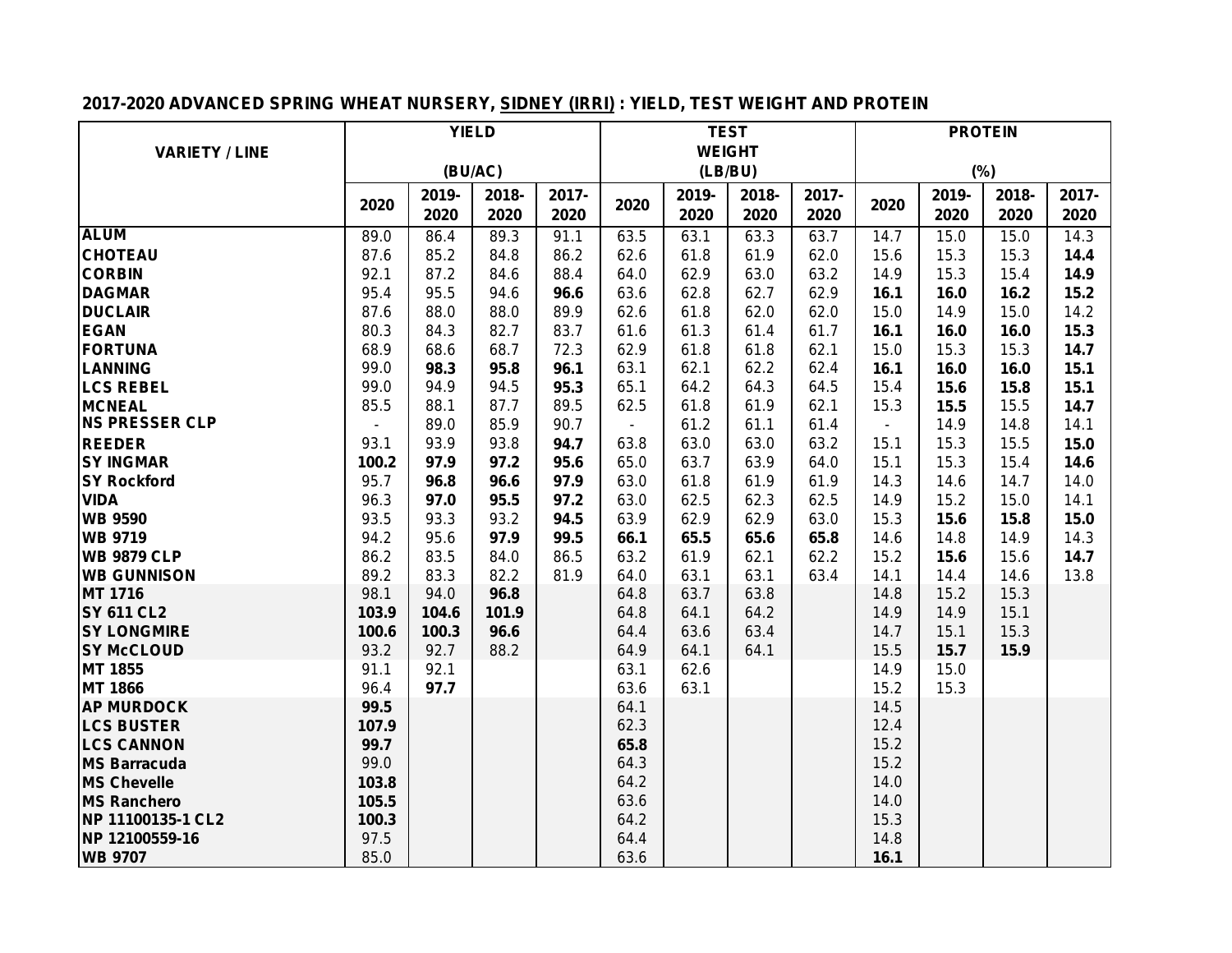#### **2020 OVERALL AGRONOMIC SUMMARY FOR THE ADVANCED SPRING WHEAT NURSERY GROWN ACROSS MONTANA**

|                          | <b>YIELD</b> | <b>TEST</b>              | <b>PROTEIN</b> | <b>HEADING</b>          | <b>PLANT</b>           |
|--------------------------|--------------|--------------------------|----------------|-------------------------|------------------------|
| <b>VARIETY / LINE</b>    | (BU/AC)      | <b>WEIGHT</b><br>(LB/BU) | $(\%)$         | <b>DATE</b><br>(JULIAN) | <b>HEIGHT</b><br>(IN.) |
| <b>ALUM</b>              | 70.5         | 62.4                     | 14.2           | 174.6                   | 30.6                   |
| <b>AP MURDOCK</b>        | 66.5         | 61.8                     | 14.8           | 173.1                   | 28.4                   |
| <b>CHOTEAU</b>           | 70.2         | 61.5                     | 15.1           | 174.3                   | 29.5                   |
| <b>CORBIN</b>            | 68.4         | 62.4                     | 14.6           | 172.1                   | 30.0                   |
| <b>DAGMAR</b>            | 75.9         | 62.3                     | 15.3           | 171.6                   | 31.4                   |
| <b>DUCLAIR</b>           | 72.8         | 61.3                     | 14.4           | 171.8                   | 30.4                   |
| <b>EGAN</b>              | 68.6         | 60.4                     | 16.1           | 175.5                   | 30.8                   |
| <b>FORTUNA</b>           | 60.2         | 61.3                     | 14.5           | 175.5                   | 36.6                   |
| <b>LANNING</b>           | 72.1         | 61.7                     | 15.4           | 171.7                   | 28.8                   |
| <b>LCS BUSTER</b>        | 78.8         | 59.4                     | 13.0           | 180.0                   | 30.8                   |
| <b>LCS CANNON</b>        | 69.8         | 63.8                     | 14.5           | 170.5                   | 28.5                   |
| <b>LCS REBEL</b>         | 71.7         | 62.8                     | 15.1           | 172.3                   | 32.9                   |
| <b>MCNEAL</b>            | 69.0         | 60.9                     | 14.9           | 176.2                   | 32.1                   |
| <b>MS Barracuda</b>      | 66.0         | 62.0                     | 15.5           | 170.8                   | 28.1                   |
| <b>MS Chevelle</b>       | 73.7         | 62.1                     | 13.8           | 172.4                   | 28.8                   |
| <b>MS Ranchero</b>       | 72.9         | 61.6                     | 14.1           | 171.4                   | 30.3                   |
| <b>MT 1716</b>           | 73.6         | 62.8                     | 14.6           | 172.3                   | 30.2                   |
| <b>MT 1855</b>           | 75.4         | 61.4                     | 14.9           | 177.1                   | 33.0                   |
| <b>MT 1866</b>           | 73.0         | 61.8                     | 14.7           | 174.7                   | 31.3                   |
| NP 11100135-1 CL2        | 69.3         | 60.9                     | 15.4           | 173.0                   | 28.9                   |
| NP 12100559-16           | 70.5         | 62.1                     | 15.1           | 175.3                   | 27.3                   |
| <b>REEDER</b>            | 69.5         | 62.2                     | 14.8           | 174.2                   | 31.4                   |
| <b>SY 611 CL2</b>        | 69.1         | 61.9                     | 15.0           | 173.4                   | 27.7                   |
| <b>SY INGMAR</b>         | 68.9         | 62.1                     | 15.3           | 174.6                   | 29.3                   |
| <b>SY LONGMIRE</b>       | 72.4         | 62.7                     | 14.7           | 174.2                   | 30.0                   |
| <b>SY McCLOUD</b>        | 67.8         | 62.7                     | 15.3           | 172.3                   | 29.8                   |
| <b>SY Rockford</b>       | 74.5         | 61.2                     | 14.5           | 176.1                   | 30.1                   |
| <b>VIDA</b>              | 76.2         | 61.1                     | 14.5           | 175.2                   | 30.8                   |
| <b>WB 9590</b>           | 68.8         | 62.5                     | 14.9           | 172.9                   | 26.7                   |
| <b>WB 9707</b>           | 64.1         | 62.1                     | 15.4           | 171.1                   | 28.3                   |
| <b>WB 9719</b>           | 74.2         | 64.1                     | 14.3           | 176.4                   | 28.7                   |
| <b>WB 9879 CLP</b>       | 71.5         | 61.8                     | 15.2           | 175.3                   | 29.9                   |
| <b>WB GUNNISON</b>       | 68.8         | 62.5                     | 13.9           | 174.0                   | 29.4                   |
| <b>AVERAGE (n=64)</b>    | 72.5         | 61.8                     | 14.8           | 173.8                   | 30.2                   |
| C.V.                     | 7.9          | 1.4                      | 3.1            | 0.5                     | 3.4                    |
| <b>PROBABILITY(LINE)</b> | < 0.001      | < 0.001                  | < 0.001        | < 0.001                 | < 0.001                |
| LSD(0.05)                | 6.5          | 0.9                      | 0.5            | 0.9                     | $1.1$                  |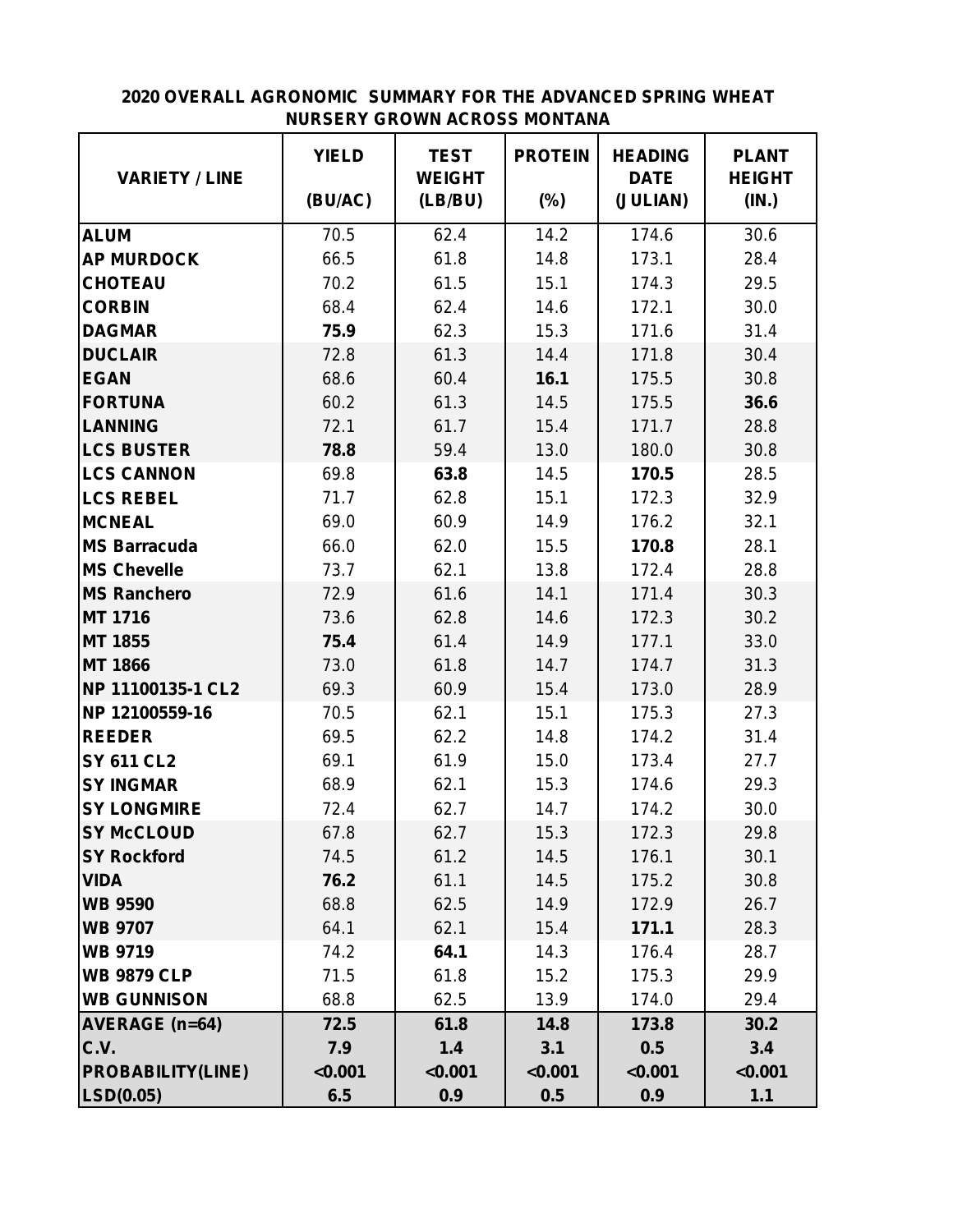| <b>VARIETY / LINE</b>    | <b>BOZEMAN</b> |         | <b>HUNTLEY   MOCCASIN</b> | <b>HAVRE</b> | <b>FORT</b><br><b>BENTON</b> | <b>SIDNEY</b><br>(IRRI) | <b>AVERAGE</b> |
|--------------------------|----------------|---------|---------------------------|--------------|------------------------------|-------------------------|----------------|
| <b>LCS BUSTER</b>        | 104.7          | 92.6    | 45.8                      | 60.6         | 61.6                         | 107.9                   | 78.8           |
| <b>VIDA</b>              | 100.9          | 98.2    | 53.0                      | 64.5         | 44.2                         | 96.3                    | 76.2           |
| <b>DAGMAR</b>            | 99.2           | 93.1    | 53.5                      | 70.0         | 44.2                         | 95.4                    | 75.9           |
| <b>MT 1855</b>           | 114.4          | 92.9    | 46.4                      | 55.7         | 51.7                         | 91.1                    | 75.4           |
| <b>SY Rockford</b>       | 104.5          | 97.0    | 47.7                      | 62.1         | 39.7                         | 95.7                    | 74.5           |
| <b>WB 9719</b>           | 95.3           | 95.0    | 46.4                      | 61.3         | 53.0                         | 94.2                    | 74.2           |
| <b>MS Chevelle</b>       | 106.0          | 90.9    | 46.6                      | 57.6         | 37.3                         | 103.8                   | 73.7           |
| <b>MT 1716</b>           | 89.2           | 99.5    | 47.1                      | 62.9         | 45.0                         | 98.1                    | 73.6           |
| <b>MT 1866</b>           | 91.0           | 94.6    | 50.2                      | 65.2         | 40.5                         | 96.4                    | 73.0           |
| <b>MS Ranchero</b>       | 103.2          | 83.6    | 48.1                      | 56.3         | 41.1                         | 105.5                   | 72.9           |
| <b>DUCLAIR</b>           | 89.9           | 92.4    | 47.1                      | 63.7         | 56.1                         | 87.6                    | 72.8           |
| <b>SY LONGMIRE</b>       | 80.7           | 91.3    | 45.2                      | 64.9         | 51.7                         | 100.6                   | 72.4           |
| <b>LANNING</b>           | 94.6           | 80.9    | 48.7                      | 63.7         | 46.0                         | 99.0                    | 72.1           |
| <b>LCS REBEL</b>         | 94.3           | 83.1    | 51.4                      | 61.0         | 41.3                         | 99.0                    | 71.7           |
| <b>WB 9879 CLP</b>       | 86.4           | 88.7    | 51.3                      | 63.5         | 53.0                         | 86.2                    | 71.5           |
| NP 12100559-16           | 94.4           | 88.9    | 41.5                      | 62.0         | 38.9                         | 97.5                    | 70.5           |
| <b>ALUM</b>              | 91.8           | 85.6    | 47.7                      | 57.5         | 51.6                         | 89.0                    | 70.5           |
| <b>CHOTEAU</b>           | 85.2           | 91.0    | 45.0                      | 64.4         | 48.0                         | 87.6                    | 70.2           |
| <b>LCS CANNON</b>        | 90.2           | 81.6    | 46.5                      | 61.1         | 39.4                         | 99.7                    | 69.8           |
| <b>REEDER</b>            | 86.8           | 82.3    | 48.0                      | 61.8         | 45.1                         | 93.1                    | 69.5           |
| NP 11100135-1 CL2        | 89.5           | 89.3    | 44.0                      | 63.7         | 28.9                         | 100.3                   | 69.3           |
| <b>SY 611 CL2</b>        | 86.1           | 87.6    | 46.4                      | 59.7         | 30.8                         | 103.9                   | 69.1           |
| <b>MCNEAL</b>            | 82.5           | 93.2    | 46.9                      | 57.3         | 48.8                         | 85.5                    | 69.0           |
| <b>SY INGMAR</b>         | 92.9           | 87.9    | 42.2                      | 57.8         | 32.2                         | 100.2                   | 68.9           |
| <b>WB GUNNISON</b>       | 83.1           | 83.6    | 50.3                      | 61.1         | 45.6                         | 89.2                    | 68.8           |
| <b>WB 9590</b>           | 94.6           | 77.9    | 45.0                      | 59.0         | 42.6                         | 93.5                    | 68.8           |
| <b>EGAN</b>              | 84.2           | 89.4    | 41.3                      | 62.7         | 53.7                         | 80.3                    | 68.6           |
| <b>CORBIN</b>            | 89.7           | 84.9    | 44.7                      | 56.0         | 43.1                         | 92.1                    | 68.4           |
| <b>SY McCLOUD</b>        | 91.4           | 80.6    | 46.8                      | 59.6         | 35.2                         | 93.2                    | 67.8           |
| <b>AP MURDOCK</b>        | 82.8           | 78.3    | 44.2                      | 56.6         | 37.8                         | 99.5                    | 66.5           |
| <b>MS Barracuda</b>      | 78.0           | 79.2    | 48.0                      | 54.8         | 36.7                         | 99.0                    | 66.0           |
| <b>WB 9707</b>           | 90.8           | 73.7    | 48.2                      | 49.4         | 37.3                         | 85.0                    | 64.1           |
| <b>FORTUNA</b>           | 84.0           | 75.7    | 36.8                      | 49.2         | 46.3                         | 68.9                    | 60.2           |
| <b>AVERAGE (n=64)</b>    | 93.0           | 90.2    | 48.3                      | 61.8         | 46.9                         | 94.6                    | 72.5           |
| C.V.                     | 6.8            | 5.4     | 8.7                       | 4.9          | 9.7                          | 5.4                     | 7.9            |
| <b>PROBABILITY(LINE)</b> | < 0.001        | < 0.001 | ns                        | < 0.001      | < 0.001                      | < 0.001                 | < 0.001        |
| LSD(0.05)                | 10.1           | 7.9     | ۰.                        | 5.3          | 7.4                          | 8.5                     | 6.5            |

#### **2020 GRAIN YIELD (BU/AC) SUMMARY FOR THE ADVANCED SPRING WHEAT NURSERY GROWN ACROSS MONTANA**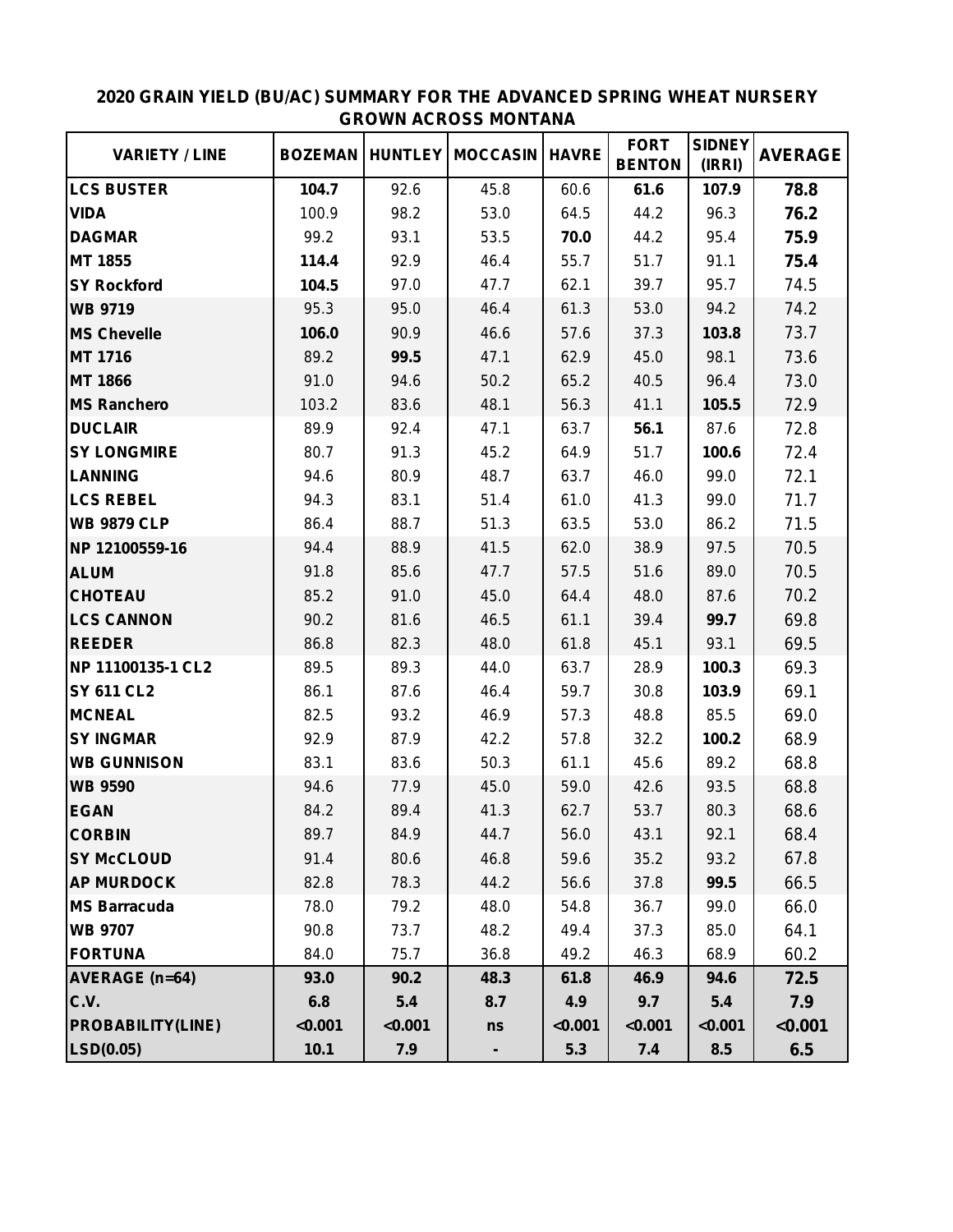|                          |                |         |                           |              | <b>FORT</b>   | <b>SIDNEY</b> | <b>SIDNEY</b> |                |
|--------------------------|----------------|---------|---------------------------|--------------|---------------|---------------|---------------|----------------|
| <b>VARIETY / LINE</b>    | <b>BOZEMAN</b> |         | <b>HUNTLEY   MOCCASIN</b> | <b>HAVRE</b> | <b>BENTON</b> | (IRRI)        | (DRY)         | <b>AVERAGE</b> |
| <b>WB 9719</b>           | 64.1           | 64.9    | 65.4                      | 61.9         | 60.9          | 66.1          | 65.4          | 64.1           |
| <b>LCS CANNON</b>        | 62.9           | 63.6    | 64.1                      | 62.9         | 61.9          | 65.8          | 65.3          | 63.8           |
| <b>LCS REBEL</b>         | 62.0           | 62.5    | 63.8                      | 61.4         | 60.8          | 65.1          | 64.4          | 62.8           |
| <b>MT 1716</b>           | 61.8           | 62.5    | 64.0                      | 61.5         | 61.2          | 64.8          | 64.0          | 62.8           |
| <b>SY LONGMIRE</b>       | 62.0           | 62.9    | 63.6                      | 60.7         | 61.3          | 64.4          | 64.2          | 62.7           |
| <b>SY McCLOUD</b>        | 63.1           | 63.3    | 63.8                      | 62.8         | 56.3          | 64.9          | 65.0          | 62.7           |
| <b>WB 9590</b>           | 61.7           | 62.0    | 63.3                      | 62.2         | 60.4          | 63.9          | 64.1          | 62.5           |
| <b>WB GUNNISON</b>       | 62.4           | 63.0    | 62.8                      | 61.2         | 61.3          | 64.0          | 63.1          | 62.5           |
| <b>CORBIN</b>            | 61.8           | 62.7    | 63.0                      | 60.6         | 61.3          | 64.0          | 63.3          | 62.4           |
| <b>ALUM</b>              | 62.2           | 62.8    | 62.7                      | 59.8         | 61.4          | 63.5          | 64.1          | 62.4           |
| <b>DAGMAR</b>            | 61.7           | 62.1    | 63.5                      | 61.4         | 60.2          | 63.6          | 63.7          | 62.3           |
| <b>REEDER</b>            | 61.6           | 62.4    | 63.2                      | 61.1         | 59.7          | 63.8          | 63.6          | 62.2           |
| NP 12100559-16           | 61.0           | 62.3    | 63.1                      | 61.4         | 59.3          | 64.4          | 63.5          | 62.1           |
| <b>SY INGMAR</b>         | 62.3           | 63.0    | 63.7                      | 61.2         | 56.1          | 65.0          | 63.8          | 62.1           |
| <b>MS Chevelle</b>       | 61.9           | 61.9    | 62.9                      | 60.4         | 58.5          | 64.2          | 64.7          | 62.1           |
| <b>WB 9707</b>           | 62.9           | 61.7    | 63.2                      | 61.1         | 57.7          | 63.6          | 64.1          | 62.1           |
| <b>MS Barracuda</b>      | 61.0           | 61.7    | 63.0                      | 61.9         | 58.9          | 64.3          | 63.5          | 62.0           |
| <b>SY 611 CL2</b>        | 61.6           | 63.3    | 63.8                      | 61.5         | 53.8          | 64.8          | 64.6          | 61.9           |
| <b>WB 9879 CLP</b>       | 61.0           | 61.7    | 63.3                      | 60.8         | 60.0          | 63.2          | 62.7          | 61.8           |
| <b>AP MURDOCK</b>        | 60.8           | 61.8    | 62.8                      | 60.4         | 59.3          | 64.1          | 63.2          | 61.8           |
| <b>MT 1866</b>           | 61.2           | 62.3    | 62.9                      | 60.3         | 58.8          | 63.6          | 63.4          | 61.8           |
| <b>LANNING</b>           | 61.5           | 61.8    | 62.8                      | 60.1         | 59.7          | 63.1          | 63.0          | 61.7           |
| <b>MS Ranchero</b>       | 61.2           | 61.7    | 62.3                      | 60.0         | 58.5          | 63.6          | 63.6          | 61.6           |
| <b>CHOTEAU</b>           | 61.7           | 61.6    | 62.6                      | 60.8         | 58.8          | 62.6          | 62.7          | 61.5           |
| MT1053/MO8/3-4           | 60.5           | 61.8    | 62.1                      | 59.1         | 60.6          | 63.1          | 63.0          | 61.4           |
| <b>DUCLAIR</b>           | 60.7           | 61.8    | 62.3                      | 59.5         | 60.7          | 62.6          | 61.6          | 61.3           |
| <b>FORTUNA</b>           | 62.3           | 61.7    | 61.6                      | 60.5         | 57.6          | 62.9          | 62.2          | 61.3           |
| <b>SY Rockford</b>       | 60.4           | 61.3    | 62.6                      | 59.9         | 58.2          | 63.0          | 62.6          | 61.2           |
| <b>VIDA</b>              | 59.1           | 61.8    | 62.3                      | 60.0         | 58.2          | 63.0          | 63.1          | 61.1           |
| <b>MCNEAL</b>            | 60.7           | 61.5    | 61.9                      | 58.6         | 59.5          | 62.5          | 61.4          | 60.9           |
| NP 11100135-1 CL2        | 61.0           | 62.2    | 62.5                      | 60.2         | 52.3          | 64.2          | 63.5          | 60.9           |
| <b>EGAN</b>              | 60.0           | 61.1    | 61.6                      | 58.6         | 59.6          | 61.6          | 60.3          | 60.4           |
| <b>LCS BUSTER</b>        | 58.0           | 60.1    | 59.3                      | 55.5         | 58.5          | 62.3          | 61.9          | 59.4           |
| <b>AVERAGE</b> (n=64)    | 61.2           | 62.0    | 62.8                      | 60.5         | 59.5          | 63.4          | 63.2          | 61.8           |
| C.V.                     | 1REP           | 0.5     | 0.7                       | 0.8          | 3.7           | 0.5           | 0.5           | 1.4            |
| <b>PROBABILITY(LINE)</b> | 1REP           | < 0.001 | < 0.001                   | < 0.001      | < 0.01        | < 0.001       | < 0.001       | < 0.001        |
| LSD(0.05)                | 1REP           | 0.5     | 0.8                       | 0.8          | 3.6           | 0.5           | 0.6           | 0.9            |

## **2020 GRAIN TEST WEIGHT ( LB/BU) SUMMARY FOR THE ADVANCED SPRING WHEAT NURSERY GROWN ACROSS MONTANA**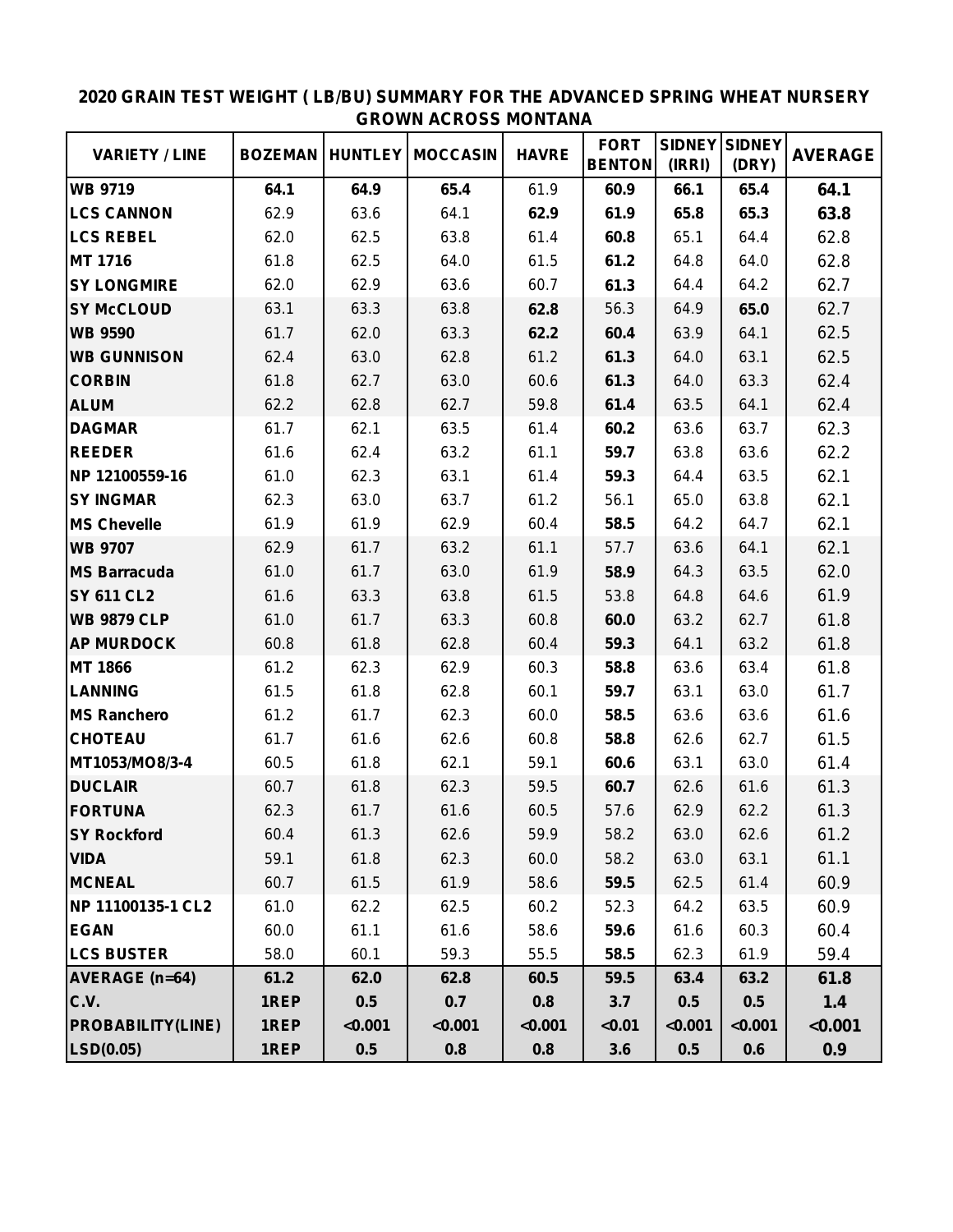| <b>VARIETY / LINE</b>    | <b>BOZEMAN</b> |         | <b>HUNTLEY   MOCCASIN</b> | <b>HAVRE</b> | <b>FORT</b><br><b>BENTON</b> | <b>SIDNEY</b><br>(IRRI) | <b>SIDNEY</b><br>(DRY) | <b>AVERAGE</b> |
|--------------------------|----------------|---------|---------------------------|--------------|------------------------------|-------------------------|------------------------|----------------|
| <b>EGAN</b>              | 16.1           | 17.2    | 14.1                      | 15.2         | 16.0                         | 16.1                    | 18.2                   | 16.1           |
| <b>MS Barracuda</b>      | 14.4           | 16.4    | 13.7                      | 14.6         | 17.4                         | 15.2                    | 16.7                   | 15.5           |
| <b>WB 9707</b>           | 15.0           | 16.4    | 12.7                      | 14.7         | 16.5                         | 16.1                    | 16.6                   | 15.4           |
| <b>LANNING</b>           | 14.9           | 16.8    | 13.4                      | 14.4         | 14.9                         | 16.1                    | 17.1                   | 15.4           |
| NP 11100135-1 CL2        | 15.2           | 16.1    | 13.2                      | 14.9         | 16.3                         | 15.3                    | 16.6                   | 15.4           |
| <b>SY McCLOUD</b>        | 14.9           | 15.6    | 14.1                      | 14.5         | 16.2                         | 15.5                    | 16.5                   | 15.3           |
| <b>DAGMAR</b>            | 14.9           | 16.0    | 13.3                      | 14.5         | 15.5                         | 16.1                    | 16.7                   | 15.3           |
| <b>SY INGMAR</b>         | 15.0           | 15.4    | 14.0                      | 14.4         | 16.9                         | 15.1                    | 16.1                   | 15.3           |
| <b>WB 9879 CLP</b>       | 15.2           | 15.4    | 13.7                      | 14.4         | 15.7                         | 15.2                    | 16.8                   | 15.2           |
| <b>CHOTEAU</b>           | 14.4           | 15.3    | 13.3                      | 14.1         | 16.9                         | 15.6                    | 16.3                   | 15.1           |
| <b>LCS REBEL</b>         | 14.1           | 15.7    | 13.2                      | 14.4         | 16.0                         | 15.4                    | 17.0                   | 15.1           |
| NP 12100559-16           | 15.0           | 14.9    | 14.3                      | 14.4         | 16.1                         | 14.8                    | 16.3                   | 15.1           |
| <b>SY 611 CL2</b>        | 14.8           | 15.5    | 13.4                      | 14.2         | 15.8                         | 14.9                    | 16.7                   | 15.0           |
| <b>WB 9590</b>           | 15.0           | 15.2    | 13.2                      | 14.1         | 14.5                         | 15.3                    | 17.2                   | 14.9           |
| <b>MCNEAL</b>            | 14.8           | 16.0    | 13.2                      | 13.9         | 14.6                         | 15.3                    | 16.4                   | 14.9           |
| MT 1855                  | 14.5           | 15.1    | 13.8                      | 14.2         | 14.7                         | 14.9                    | 16.9                   | 14.9           |
| <b>AP MURDOCK</b>        | 14.4           | 15.5    | 13.7                      | 14.5         | 15.1                         | 14.5                    | 16.2                   | 14.8           |
| <b>REEDER</b>            | 15.1           | 15.5    | 13.1                      | 13.8         | 14.7                         | 15.1                    | 16.5                   | 14.8           |
| <b>MT 1866</b>           | 14.8           | 15.0    | 12.9                      | 13.8         | 15.1                         | 15.2                    | 16.2                   | 14.7           |
| <b>SY LONGMIRE</b>       | 14.3           | 15.1    | 13.8                      | 13.9         | 15.0                         | 14.7                    | 16.2                   | 14.7           |
| <b>CORBIN</b>            | 14.4           | 15.0    | 13.0                      | 14.6         | 14.8                         | 14.9                    | 15.6                   | 14.6           |
| MT 1716                  | 14.3           | 15.1    | 13.0                      | 14.2         | 14.6                         | 14.8                    | 15.9                   | 14.6           |
| <b>LCS CANNON</b>        | 13.8           | 15.7    | 12.6                      | 13.8         | 15.0                         | 15.2                    | 15.7                   | 14.5           |
| <b>FORTUNA</b>           | 14.0           | 15.7    | 13.8                      | 14.2         | 13.8                         | 15.0                    | 15.3                   | 14.5           |
| <b>VIDA</b>              | 14.7           | 14.8    | 13.0                      | 13.7         | 14.8                         | 14.9                    | 15.5                   | 14.5           |
| <b>SY Rockford</b>       | 14.4           | 15.0    | 13.3                      | 13.9         | 14.1                         | 14.3                    | 16.2                   | 14.5           |
| <b>DUCLAIR</b>           | 13.9           | 15.2    | 12.9                      | 14.3         | 14.2                         | 15.0                    | 15.4                   | 14.4           |
| <b>WB 9719</b>           | 14.0           | 14.6    | 12.9                      | 13.6         | 14.2                         | 14.6                    | 16.0                   | 14.3           |
| <b>ALUM</b>              | 13.6           | 14.4    | 12.8                      | 14.1         | 14.3                         | 14.7                    | 15.4                   | 14.2           |
| <b>MS Ranchero</b>       | 13.7           | 14.8    | 12.7                      | 13.9         | 14.7                         | 14.0                    | 15.1                   | 14.1           |
| <b>WB GUNNISON</b>       | 13.4           | 14.1    | 13.4                      | 13.7         | 13.8                         | 14.1                    | 15.1                   | 13.9           |
| <b>MS Chevelle</b>       | 13.1           | 14.4    | 12.2                      | 13.3         | 14.4                         | 14.0                    | 15.5                   | 13.8           |
| <b>LCS BUSTER</b>        | 12.9           | 13.3    | 12.8                      | 13.5         | 12.9                         | 12.4                    | 13.4                   | 13.0           |
| <b>AVERAGE (n=64)</b>    | 14.5           | 15.4    | 13.2                      | 14.1         | 15.1                         | 15.0                    | 16.0                   | 14.8           |
| C.V.                     | 1REP           | 1.6     | 2.8                       | 1.6          | 1REP                         | 3.0                     | 2.0                    | 3.1            |
| <b>PROBABILITY(LINE)</b> | 1REP           | < 0.001 | < 0.001                   | < 0.001      | 1REP                         | < 0.001                 | < 0.001                | < 0.001        |
| LSD(0.05)                | 1REP           | 0.4     | 0.6                       | 0.4          | 1REP                         | 0.7                     | 0.5                    | 0.5            |

## **2020 GRAIN PROTEIN (%) SUMMARY FOR THE ADVANCED SPRING WHEAT NURSERY GROWN ACROSS MONTANA**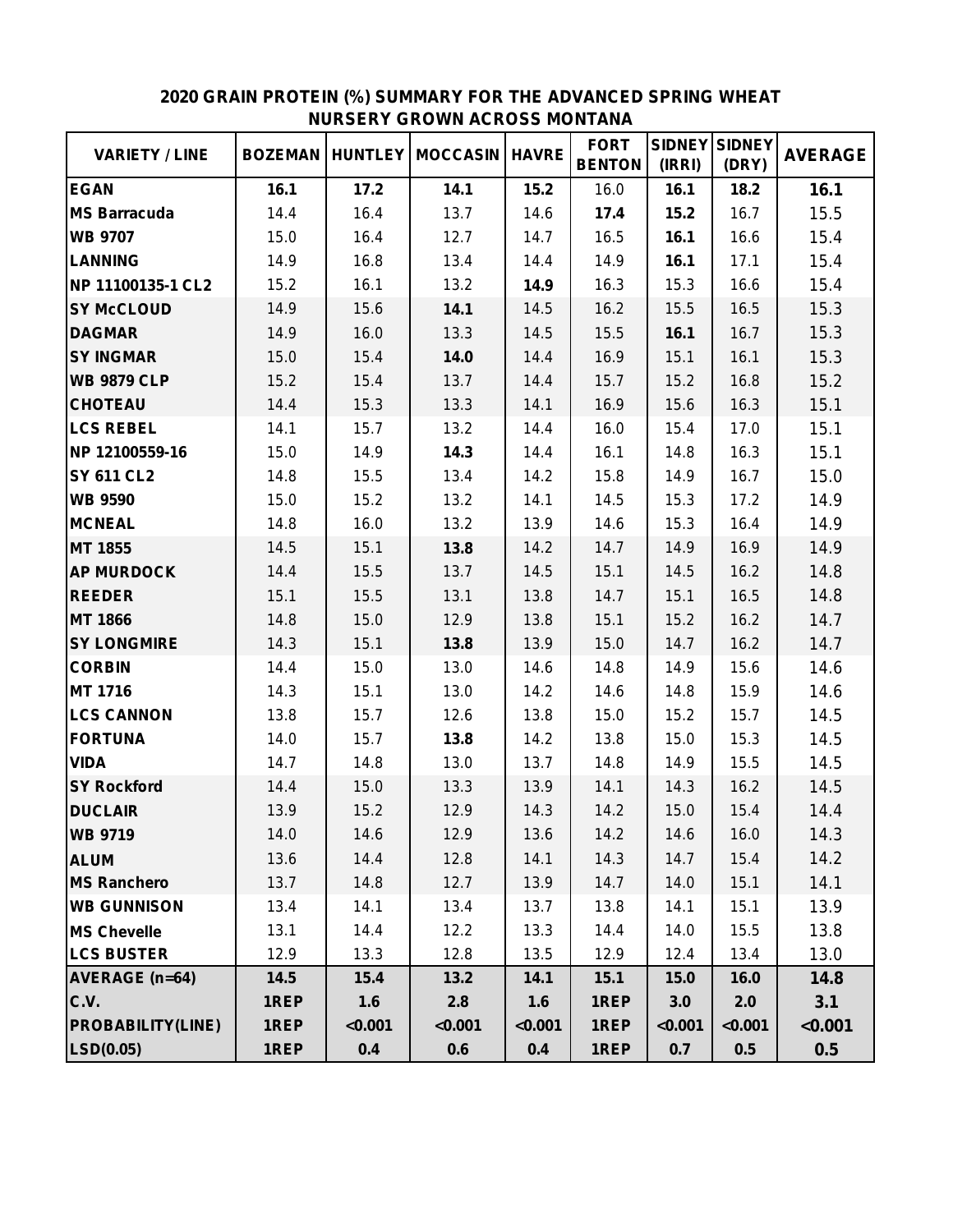| <b>VARIETY / LINE</b>    | <b>BOZEMAN</b> |         | <b>HUNTLEY   MOCCASIN</b> | <b>HAVRE</b> | <b>SIDNEY</b><br>(IRRI) | <b>SIDNEY</b><br>(DRY) | <b>AVERAGE</b> |
|--------------------------|----------------|---------|---------------------------|--------------|-------------------------|------------------------|----------------|
| <b>LCS CANNON</b>        | 173.8          | 163.7   | 176.0                     | 172.3        | 170.3                   | 166.6                  | 170.5          |
| <b>MS Barracuda</b>      | 174.9          | 163.3   | 176.7                     | 172.3        | 170.3                   | 167.2                  | 170.8          |
| <b>WB 9707</b>           | 174.8          | 165.7   | 176.7                     | 172.3        | 170.0                   | 167.1                  | 171.1          |
| <b>MS Ranchero</b>       | 174.8          | 163.0   | 178.0                     | 174.3        | 170.7                   | 167.5                  | 171.4          |
| <b>DAGMAR</b>            | 175.2          | 164.3   | 177.7                     | 173.7        | 171.0                   | 168.1                  | 171.6          |
| <b>LANNING</b>           | 174.3          | 164.0   | 178.7                     | 175.3        | 171.0                   | 166.9                  | 171.7          |
| <b>DUCLAIR</b>           | 175.6          | 164.3   | 178.3                     | 174.0        | 170.7                   | 167.7                  | 171.8          |
| <b>CORBIN</b>            | 174.8          | 166.0   | 178.3                     | 174.7        | 171.3                   | 167.5                  | 172.1          |
| MT 1716                  | 175.7          | 165.0   | 178.0                     | 173.7        | 172.7                   | 168.4                  | 172.3          |
| <b>SY McCLOUD</b>        | 174.9          | 166.0   | 178.3                     | 174.0        | 172.3                   | 168.2                  | 172.3          |
| <b>LCS REBEL</b>         | 175.7          | 165.7   | 177.7                     | 173.7        | 171.7                   | 169.4                  | 172.3          |
| <b>MS Chevelle</b>       | 174.8          | 165.7   | 178.7                     | 174.3        | 172.3                   | 168.8                  | 172.4          |
| <b>WB 9590</b>           | 174.9          | 166.3   | 181.3                     | 174.7        | 171.7                   | 168.8                  | 172.9          |
| NP 11100135-1 CL2        | 175.2          | 165.3   | 179.7                     | 174.7        | 174.3                   | 168.9                  | 173.0          |
| <b>AP MURDOCK</b>        | 175.1          | 166.0   | 179.0                     | 175.3        | 174.3                   | 169.0                  | 173.1          |
| <b>SY 611 CL2</b>        | 176.6          | 166.7   | 179.0                     | 175.3        | 173.7                   | 169.3                  | 173.4          |
| <b>WB GUNNISON</b>       | 176.4          | 167.7   | 180.7                     | 175.3        | 174.3                   | 169.5                  | 174.0          |
| <b>SY LONGMIRE</b>       | 177.4          | 168.0   | 179.0                     | 176.0        | 174.7                   | 170.2                  | 174.2          |
| <b>REEDER</b>            | 177.4          | 167.3   | 180.7                     | 175.3        | 174.0                   | 170.7                  | 174.2          |
| <b>CHOTEAU</b>           | 178.1          | 168.0   | 179.7                     | 175.0        | 174.7                   | 170.3                  | 174.3          |
| <b>SY INGMAR</b>         | 177.6          | 168.3   | 179.3                     | 175.0        | 175.3                   | 171.8                  | 174.6          |
| <b>ALUM</b>              | 177.7          | 167.0   | 180.0                     | 177.3        | 174.7                   | 171.1                  | 174.6          |
| MT 1866                  | 178.6          | 167.0   | 181.3                     | 176.0        | 174.3                   | 170.8                  | 174.7          |
| <b>VIDA</b>              | 178.4          | 167.7   | 183.0                     | 176.3        | 175.0                   | 170.7                  | 175.2          |
| NP 12100559-16           | 177.6          | 171.3   | 179.0                     | 176.0        | 176.0                   | 171.7                  | 175.3          |
| <b>WB 9879 CLP</b>       | 177.9          | 168.7   | 181.3                     | 177.0        | 176.0                   | 170.9                  | 175.3          |
| <b>EGAN</b>              | 178.1          | 169.3   | 183.3                     | 175.7        | 176.0                   | 170.6                  | 175.5          |
| <b>FORTUNA</b>           | 178.0          | 169.0   | 182.0                     | 176.0        | 176.0                   | 172.2                  | 175.5          |
| <b>SY Rockford</b>       | 179.0          | 170.7   | 181.3                     | 177.0        | 176.0                   | 172.5                  | 176.1          |
| <b>MCNEAL</b>            | 178.8          | 168.7   | 183.3                     | 176.7        | 176.7                   | 173.3                  | 176.2          |
| <b>WB 9719</b>           | 179.8          | 170.0   | 184.3                     | 177.0        | 175.3                   | 171.9                  | 176.4          |
| MT 1855                  | 181.3          | 171.0   | 183.7                     | 176.7        | 176.7                   | 173.4                  | 177.1          |
| <b>LCS BUSTER</b>        | 184.5          | 171.7   | 186.7                     | 181.0        | 179.3                   | 176.6                  | 180.0          |
| AVERAGE (n=64)           | 176.9          | 166.9   | 179.9                     | 175.3        | 173.6                   | 169.8                  | 173.8          |
| C.V.                     | 0.4            | 0.6     | 0.6                       | 0.5          | 0.6                     | 0.4                    | 0.5            |
| <b>PROBABILITY(LINE)</b> | < 0.001        | < 0.001 | < 0.001                   | < 0.001      | < 0.001                 | < 0.001                | < 0.001        |
| LSD(0.05)                | $1.1$          | 1.5     | 1.6                       | 1.3          | 1.6                     | $1.3$                  | 0.9            |

## **2020 HEADING DATE (175=JUNE 24) SUMMARY FOR THE ADVANCED SPRING WHEAT NURSERY GROWN ACROSS MONTANA**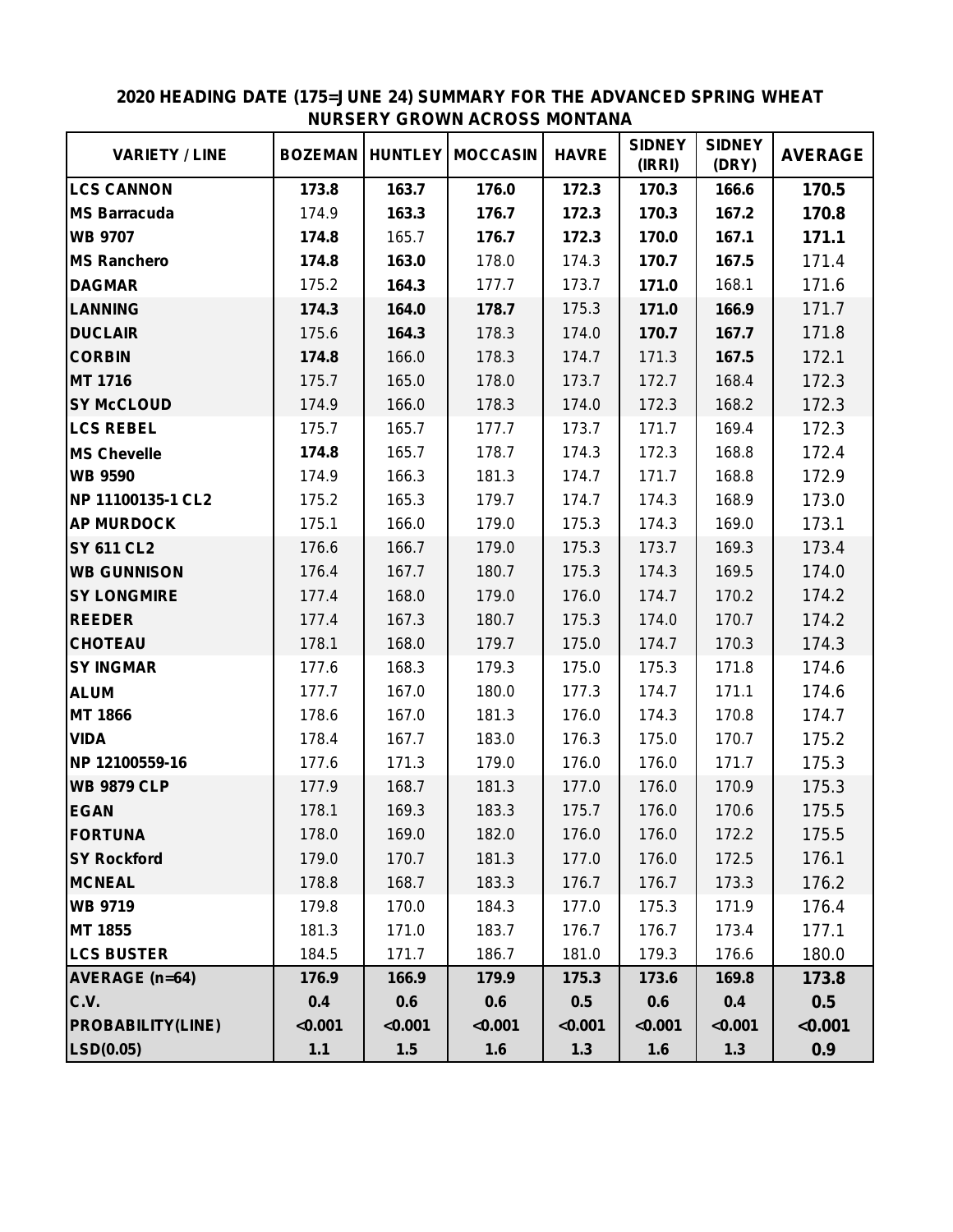| <b>VARIETY / LINE</b>    | <b>BOZEMAN</b> | <b>HUNTLEY</b> | <b>MOCCASIN</b> | <b>HAVRE</b> | <b>FORT</b><br><b>BENTON</b> | <b>SIDNEY</b><br>(IRRI) | <b>SIDNEY</b><br>(DRY) | <b>AVERAGE</b> |
|--------------------------|----------------|----------------|-----------------|--------------|------------------------------|-------------------------|------------------------|----------------|
| <b>FORTUNA</b>           | 41.7           | 44.0           | 32.8            | 34.8         | 35.7                         | 38.2                    | 28.8                   | 36.6           |
| MT 1855                  | 35.6           | 38.9           | 31.1            | 33.7         | 32.7                         | 34.5                    | 24.9                   | 33.0           |
| <b>LCS REBEL</b>         | 35.9           | 39.1           | 30.5            | 31.8         | 32.3                         | 34.6                    | 25.9                   | 32.9           |
| <b>MCNEAL</b>            | 33.8           | 38.4           | 29.8            | 30.5         | 32.7                         | 34.0                    | 25.3                   | 32.1           |
| <b>REEDER</b>            | 33.9           | 38.5           | 29.2            | 29.1         | 31.7                         | 34.2                    | 23.1                   | 31.4           |
| <b>DAGMAR</b>            | 33.1           | 38.0           | 27.6            | 29.9         | 31.3                         | 34.0                    | 25.5                   | 31.4           |
| <b>MT 1866</b>           | 34.9           | 37.6           | 29.0            | 29.8         | 30.3                         | 32.7                    | 24.8                   | 31.3           |
| <b>LCS BUSTER</b>        | 35.7           | 34.3           | 27.7            | 29.7         | 31.3                         | 34.0                    | 23.2                   | 30.8           |
| <b>EGAN</b>              | 32.6           | 37.6           | 27.8            | 29.8         | 32.7                         | 32.2                    | 23.1                   | 30.8           |
| <b>VIDA</b>              | 33.0           | 35.9           | 28.3            | 30.1         | 28.3                         | 35.0                    | 24.9                   | 30.8           |
| <b>ALUM</b>              | 33.4           | 35.9           | 28.0            | 28.5         | 30.7                         | 34.6                    | 23.0                   | 30.6           |
| <b>DUCLAIR</b>           | 32.6           | 36.4           | 27.8            | 29.4         | 30.7                         | 33.5                    | 22.7                   | 30.4           |
| <b>MS Ranchero</b>       | 33.2           | 36.6           | 27.6            | 30.4         | 28.3                         | 33.6                    | 22.4                   | 30.3           |
| MT 1716                  | 32.7           | 37.3           | 27.4            | 29.2         | 27.7                         | 34.4                    | 23.1                   | 30.2           |
| <b>SY Rockford</b>       | 32.8           | 36.2           | 28.5            | 30.3         | 29.0                         | 31.2                    | 22.7                   | 30.1           |
| <b>SY LONGMIRE</b>       | 30.7           | 33.9           | 28.2            | 28.4         | 30.0                         | 32.7                    | 26.4                   | 30.0           |
| <b>CORBIN</b>            | 32.7           | 35.8           | 27.0            | 29.2         | 30.7                         | 31.5                    | 23.1                   | 30.0           |
| <b>WB 9879 CLP</b>       | 32.7           | 36.6           | 27.0            | 27.6         | 29.7                         | 32.3                    | 23.3                   | 29.9           |
| <b>SY McCLOUD</b>        | 31.0           | 34.6           | 28.7            | 29.0         | 29.7                         | 30.6                    | 25.2                   | 29.8           |
| <b>CHOTEAU</b>           | 32.4           | 36.5           | 27.0            | 26.9         | 28.7                         | 32.4                    | 22.6                   | 29.5           |
| <b>WB GUNNISON</b>       | 30.8           | 35.2           | 27.6            | 28.3         | 31.0                         | 30.2                    | 22.7                   | 29.4           |
| <b>SY INGMAR</b>         | 31.4           | 34.6           | 27.2            | 28.4         | 28.7                         | 30.7                    | 24.3                   | 29.3           |
| NP 11100135-1 CL2        | 32.7           | 33.1           | 27.0            | 27.9         | 27.0                         | 31.5                    | 22.8                   | 28.9           |
| <b>LANNING</b>           | 30.0           | 33.9           | 26.8            | 28.1         | 30.0                         | 31.4                    | 21.5                   | 28.8           |
| <b>MS Chevelle</b>       | 31.7           | 35.0           | 26.0            | 27.0         | 26.3                         | 31.9                    | 23.6                   | 28.8           |
| <b>WB 9719</b>           | 30.8           | 34.3           | 26.7            | 28.6         | 29.0                         | 28.5                    | 23.2                   | 28.7           |
| <b>LCS CANNON</b>        | 30.9           | 33.6           | 25.5            | 26.7         | 29.0                         | 31.0                    | 22.5                   | 28.5           |
| <b>AP MURDOCK</b>        | 30.4           | 34.1           | 25.6            | 27.4         | 28.0                         | 32.2                    | 21.4                   | 28.4           |
| <b>WB 9707</b>           | 30.9           | 32.2           | 27.5            | 28.1         | 28.0                         | 28.2                    | 22.8                   | 28.3           |
| <b>MS Barracuda</b>      | 30.0           | 33.1           | 25.9            | 27.4         | 27.7                         | 30.7                    | 21.9                   | 28.1           |
| <b>SY 611 CL2</b>        | 29.6           | 32.3           | 26.4            | 28.5         | 25.3                         | 29.9                    | 21.6                   | 27.7           |
| NP 12100559-16           | 28.6           | 33.4           | 26.1            | 25.4         | 26.7                         | 29.2                    | 22.1                   | 27.3           |
| <b>WB 9590</b>           | 27.6           | 30.1           | 24.9            | 26.3         | 28.7                         | 28.8                    | 20.6                   | 26.7           |
| <b>AVERAGE (n=64)</b>    | 32.6           | 36.0           | 27.6            | 29.1         | 29.7                         | 32.6                    | 23.4                   | 30.2           |
| C.V.                     | 2.5            | 2.9            | 3.1             | 3.9          | 4.3                          | 3.8                     | 5.9                    | 3.4            |
| <b>PROBABILITY(LINE)</b> | < 0.001        | < 0.001        | < 0.001         | < 0.001      | < 0.001                      | < 0.001                 | < 0.001                | < 0.001        |
| LSD(0.05)                | 1.3            | $1.7$          | 1.5             | 1.9          | 2.1                          | 2.1                     | 2.2                    | $1.1$          |

#### **2020 PLANT HEIGHT (INCHES) SUMMARY FOR THE ADVANCED SPRING WHEAT NURSERY GROWN ACROSS MONTANA**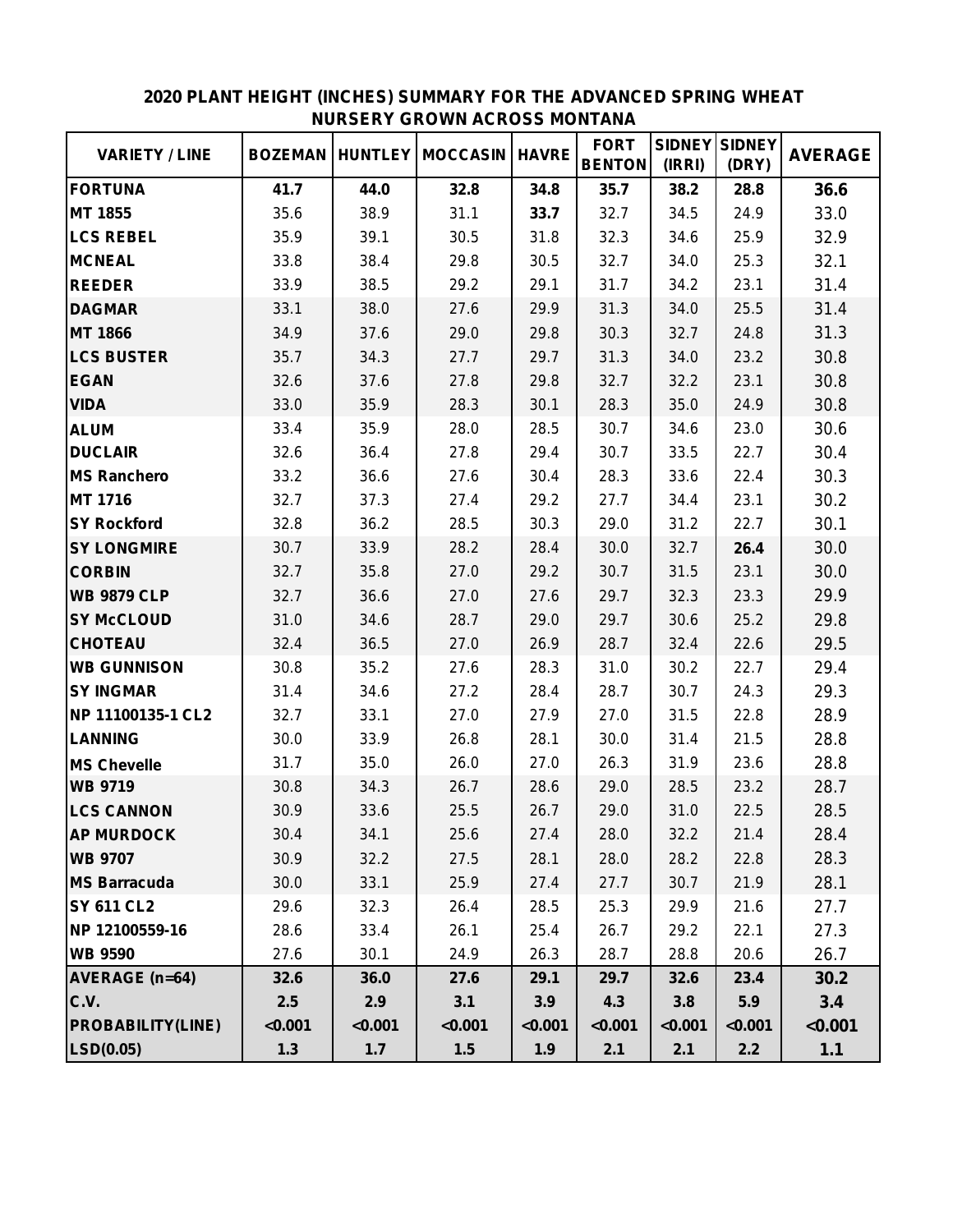# **2020 ADVANCED SPRING WHEAT NURSERY, BOZEMAN (DRY)**

|                            | <b>HEADING</b> | <b>PLANT</b>  | <b>YIELD</b> | <b>TEST</b>   | <b>PROTEIN</b> | <b>STEM</b>      |
|----------------------------|----------------|---------------|--------------|---------------|----------------|------------------|
| <b>VARIETY / LINE</b>      | <b>DATE</b>    | <b>HEIGHT</b> |              | <b>WEIGHT</b> |                | <b>SOLIDNESS</b> |
|                            | (JULIAN)       | (IN.)         | (BU/AC)      | (LB/BU)       | (%)            | $(5-25)$         |
| <b>ALUM</b>                | 177.7          | 33.4          | 91.8         | 62.2          | 13.6           | 8.6              |
| <b>AP MURDOCK</b>          | 175.1          | 30.4          | 82.8         | 60.8          | 14.4           | 9.9              |
| <b>CHOTEAU</b>             | 178.1          | 32.4          | 85.2         | 61.7          | 14.4           | 24.0             |
| <b>CORBIN</b>              | 174.8          | 32.7          | 89.7         | 61.8          | 14.4           | 14.8             |
| <b>DAGMAR</b>              | 175.2          | 33.1          | 99.2         | 61.7          | 14.9           | 22.2             |
| <b>DUCLAIR</b>             | 175.6          | 32.6          | 89.9         | 60.7          | 13.9           | 21.8             |
| <b>EGAN</b>                | 178.1          | 32.6          | 84.2         | 60.0          | 16.1           | 8.5              |
| <b>FORTUNA</b>             | 178.0          | 41.7          | 84.0         | 62.3          | 14.0           | 13.8             |
| <b>LANNING</b>             | 174.3          | 30.0          | 94.6         | 61.5          | 14.9           | 8.7              |
| <b>LCS BUSTER</b>          | 184.5          | 35.7          | 104.7        | 58.0          | 12.9           | 17.2             |
| <b>LCS CANNON</b>          | 173.8          | 30.9          | 90.2         | 62.9          | 13.8           | 9.2              |
| <b>LCS REBEL</b>           | 175.7          | 35.9          | 94.3         | 62.0          | 14.1           | 9.8              |
| <b>MCNEAL</b>              | 178.8          | 33.8          | 82.5         | 60.7          | 14.8           | 8.1              |
| <b>MS Barracuda</b>        | 174.9          | 30.0          | 78.0         | 61.0          | 14.4           | 10.1             |
| <b>MS Chevelle</b>         | 174.8          | 31.7          | 106.0        | 61.9          | 13.1           | 6.9              |
| <b>MS Ranchero</b>         | 174.8          | 33.2          | 103.2        | 61.2          | 13.7           | 9.9              |
| <b>MT 1716</b>             | 175.7          | 32.7          | 89.2         | 61.8          | 14.3           | 10.0             |
| MT 1855                    | 181.3          | 35.6          | 114.4        | 60.5          | 14.5           | 17.8             |
| <b>MT 1866</b>             | 178.6          | 34.9          | 91.0         | 61.2          | 14.8           | 12.1             |
| NP 11100135-1 CL2          | 175.2          | 32.7          | 89.5         | 61.0          | 15.2           | 10.1             |
| NP 12100559-16             | 177.6          | 28.6          | 94.4         | 61.0          | 15.0           | 10.9             |
| <b>REEDER</b>              | 177.4          | 33.9          | 86.8         | 61.6          | 15.1           | 8.2              |
| <b>SY 611 CL2</b>          | 176.6          | 29.6          | 86.1         | 61.6          | 14.8           | 10.9             |
| <b>SY INGMAR</b>           | 177.6          | 31.4          | 92.9         | 62.3          | 15.0           | 10.6             |
| <b>SY LONGMIRE</b>         | 177.4          | 30.7          | 80.7         | 62.0          | 14.3           | 19.5             |
| <b>SY McCLOUD</b>          | 174.9          | 31.0          | 91.4         | 63.1          | 14.9           | 10.2             |
| <b>SY Rockford</b>         | 179.0          | 32.8          | 104.5        | 60.4          | 14.4           | 9.2              |
| <b>VIDA</b>                | 178.4          | 33.0          | 100.9        | 59.1          | 14.7           | 14.5             |
| <b>WB 9590</b>             | 174.9          | 27.6          | 94.6         | 61.7          | 15.0           | 9.8              |
| <b>WB 9707</b>             | 174.8          | 30.9          | 90.8         | 62.9          | 15.0           | 9.8              |
| <b>WB 9719</b>             | 179.8          | 30.8          | 95.3         | 64.1          | 14.0           | 7.5              |
| <b>WB 9879 CLP</b>         | 177.9          | 32.7          | 86.4         | 61.0          | 15.2           | 24.7             |
| <b>WB GUNNISON</b>         | 176.4          | 30.8          | 83.1         | 62.4          | 13.4           | 13.6             |
| MEAN (n=64)                | 176.9          | 32.6          | 93.0         | 61.2          | 14.5           | 15.4             |
| C.V.                       | 0.4            | 2.5           | 6.8          | 1REP          | 1REP           | 12.8             |
| <b>PROBABILITY (ENTRY)</b> | < 0.001        | < 0.001       | < 0.001      | 1REP          | 1REP           | < 0.001          |
| LSD(0.05)                  | $1.1$          | 1.3           | 10.1         | 1REP          | 1REP           | 3.2              |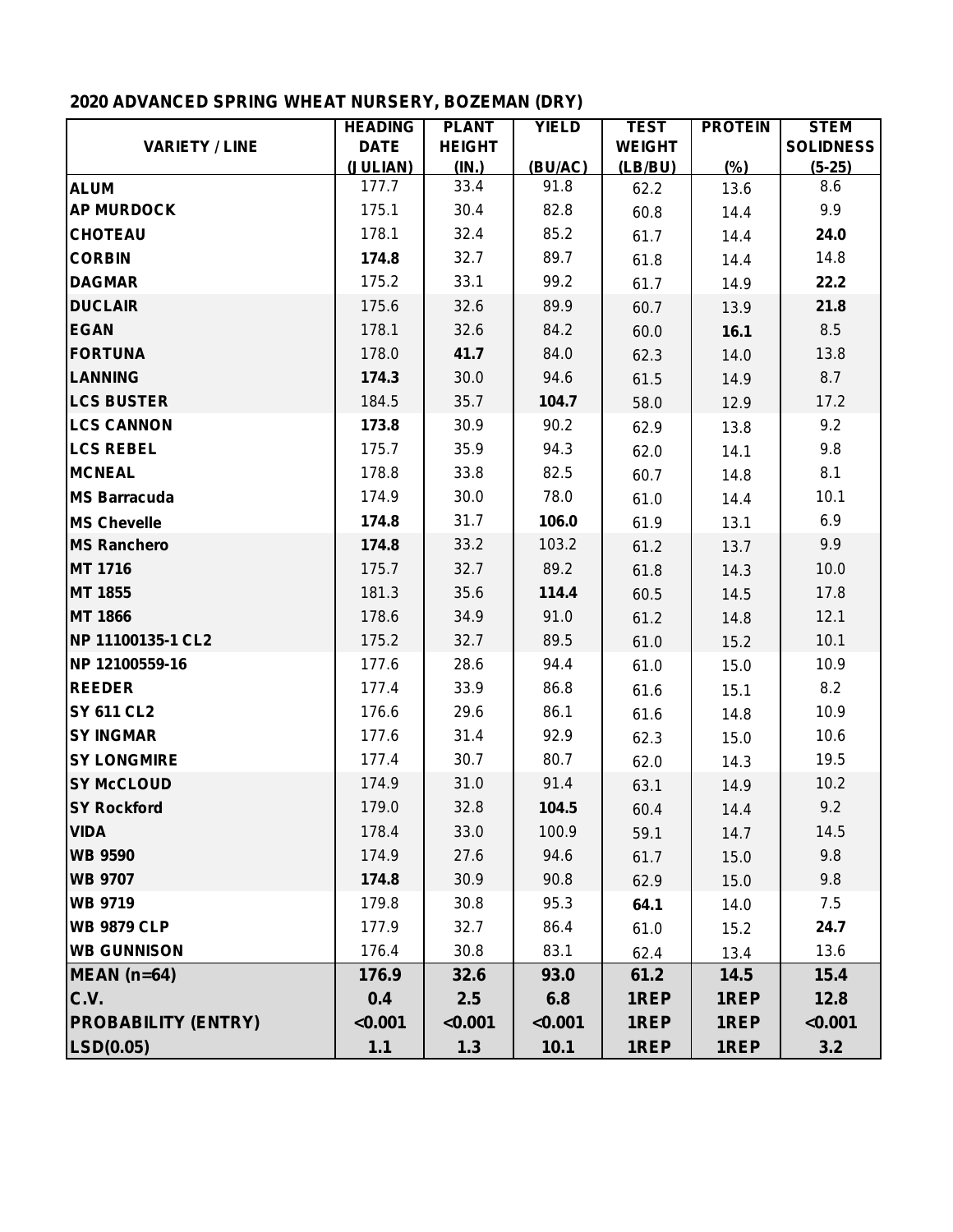# **2020 ADVANCED SPRING WHEAT NURSERY, HUNTLEY (DRY)**

|                            | <b>HEADING</b> | <b>PLANT</b>  | <b>YIELD</b> | <b>TEST</b>   | <b>PROTEIN</b> | <b>FOLIAR</b>           |
|----------------------------|----------------|---------------|--------------|---------------|----------------|-------------------------|
| <b>VARIETY / LINE</b>      | <b>DATE</b>    | <b>HEIGHT</b> |              | <b>WEIGHT</b> |                | <b>DISEASE</b>          |
|                            | (JULIAN)       | (IN.)         | (BU/AC)      | (LB/BU)       | (%)            | $(1-5)$                 |
| <b>ALUM</b>                | 167.0          | 35.9          | 85.6         | 62.8          | 14.4           | 4.5                     |
| <b>AP MURDOCK</b>          | 166.0          | 34.1          | 78.3         | 61.8          | 15.5           | $2^{\circ}$             |
| <b>CHOTEAU</b>             | 168.0          | 36.5          | 91.0         | 61.6          | 15.3           | 3.5                     |
| <b>CORBIN</b>              | 166.0          | 35.8          | 84.9         | 62.7          | 15.0           | 4.5                     |
| <b>DAGMAR</b>              | 164.3          | 38.0          | 93.1         | 62.1          | 16.0           | 2.5                     |
| <b>DUCLAIR</b>             | 164.3          | 36.4          | 92.4         | 61.8          | 15.2           | $5\phantom{.0}$         |
| <b>EGAN</b>                | 169.3          | 37.6          | 89.4         | 61.1          | 17.2           | $\overline{2}$          |
| <b>FORTUNA</b>             | 169.0          | 44.0          | 75.7         | 61.7          | 15.7           | 4.5                     |
| <b>LANNING</b>             | 164.0          | 33.9          | 80.9         | 61.8          | 16.8           | 2.5                     |
| <b>LCS BUSTER</b>          | 171.7          | 34.3          | 92.6         | 60.1          | 13.3           | 2.5                     |
| <b>LCS CANNON</b>          | 163.7          | 33.6          | 81.6         | 63.6          | 15.7           | 2.5                     |
| <b>LCS REBEL</b>           | 165.7          | 39.1          | 83.1         | 62.5          | 15.7           | $\overline{2}$          |
| <b>MCNEAL</b>              | 168.7          | 38.4          | 93.2         | 61.5          | 16.0           | $2^{\circ}$             |
| <b>MS Barracuda</b>        | 163.3          | 33.1          | 79.2         | 61.7          | 16.4           | 2.5                     |
| <b>MS Chevelle</b>         | 165.7          | 35.0          | 90.9         | 61.9          | 14.4           | 3.5                     |
| <b>MS Ranchero</b>         | 163.0          | 36.6          | 83.6         | 61.7          | 14.8           | $\overline{2}$          |
| <b>MT 1716</b>             | 165.0          | 37.3          | 99.5         | 62.5          | 15.1           | $\overline{2}$          |
| <b>MT 1855</b>             | 171.0          | 38.9          | 92.9         | 61.8          | 15.1           | $\mathbf{3}$            |
| <b>MT 1866</b>             | 167.0          | 37.6          | 94.6         | 62.3          | 15.0           | $\mathbf{3}$            |
| NP 11100135-1 CL2          | 165.3          | 33.1          | 89.3         | 62.2          | 16.1           | 3.5                     |
| NP 12100559-16             | 171.3          | 33.4          | 88.9         | 62.3          | 14.9           | 2.5                     |
| <b>REEDER</b>              | 167.3          | 38.5          | 82.3         | 62.4          | 15.5           | $\overline{2}$          |
| <b>SY 611 CL2</b>          | 166.7          | 32.3          | 87.6         | 63.3          | 15.5           | $\overline{2}$          |
| <b>SY INGMAR</b>           | 168.3          | 34.6          | 87.9         | 63.0          | 15.4           | $\overline{\mathbf{4}}$ |
| <b>SY LONGMIRE</b>         | 168.0          | 33.9          | 91.3         | 62.9          | 15.1           | 4.5                     |
| <b>SY McCLOUD</b>          | 166.0          | 34.6          | 80.6         | 63.3          | 15.6           | $\sqrt{5}$              |
| <b>SY Rockford</b>         | 170.7          | 36.2          | 97.0         | 61.3          | 15.0           | $\overline{2}$          |
| <b>VIDA</b>                | 167.7          | 35.9          | 98.2         | 61.8          | 14.8           | 2.5                     |
| <b>WB 9590</b>             | 166.3          | 30.1          | 77.9         | 62.0          | 15.2           | 3                       |
| <b>WB 9707</b>             | 165.7          | 32.2          | 73.7         | 61.7          | 16.4           | 3.5                     |
| <b>WB 9719</b>             | 170.0          | 34.3          | 95.0         | 64.9          | 14.6           | 4.5                     |
| <b>WB 9879 CLP</b>         | 168.7          | 36.6          | 88.7         | 61.7          | 15.4           | 4.5                     |
| <b>WB GUNNISON</b>         | 167.7          | 35.2          | 83.6         | 63.0          | 14.1           | $5\phantom{.0}$         |
| $MEAN$ (n=64)              | 166.9          | 36.0          | 90.2         | 62.0          | 15.4           | 3.2                     |
| C.V.                       | 0.6            | 2.9           | 5.4          | 0.5           | 1.6            | 22.8                    |
| <b>PROBABILITY (ENTRY)</b> | < 0.001        | < 0.001       | < 0.001      | < 0.001       | < 0.001        | < 0.001                 |
| LSD(0.05)                  | 1.5            | 1.7           | 7.9          | 0.5           | 0.4            | 1.5                     |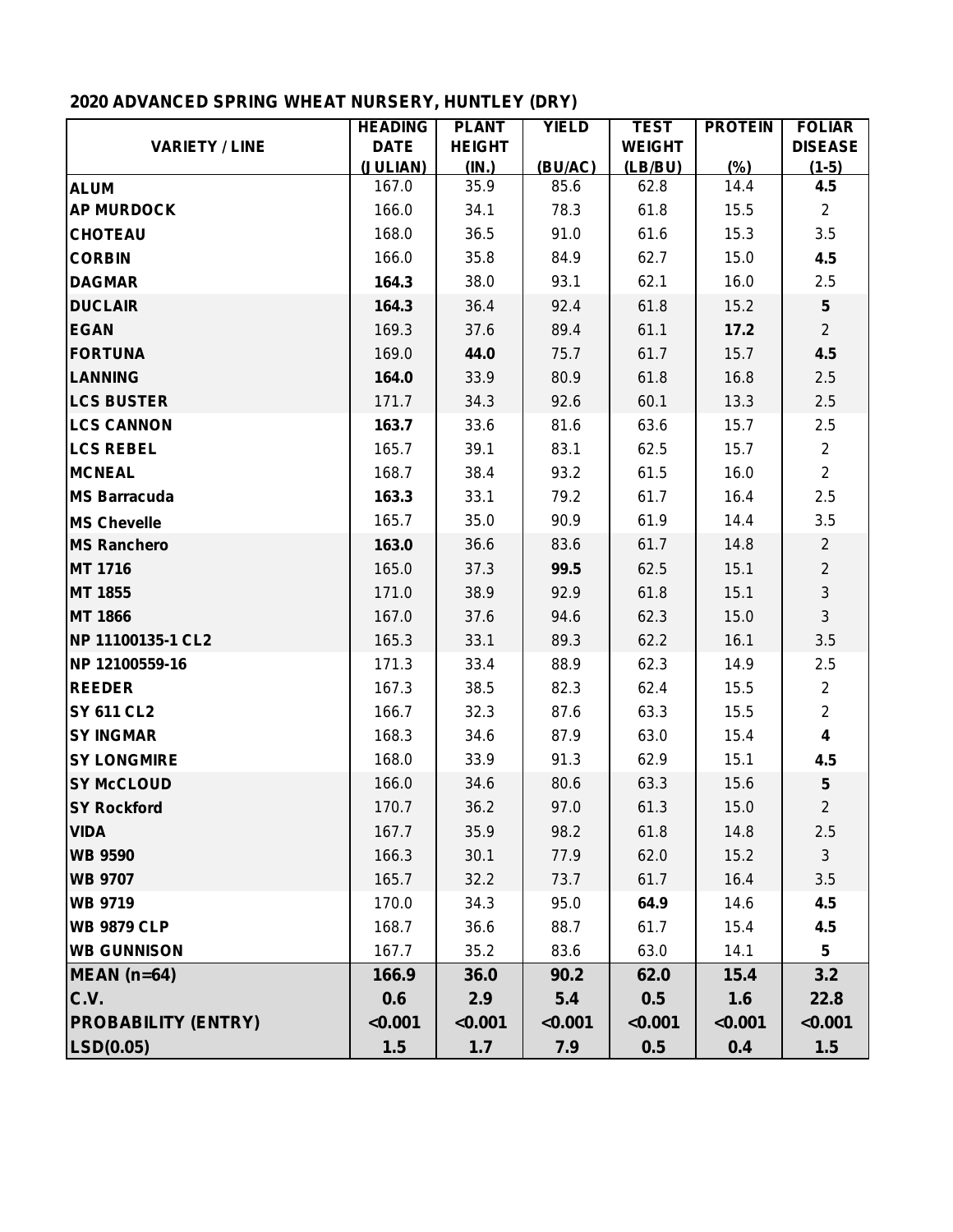# **2020 ADVANCED SPRING WHEAT NURSERY, HAVRE (DRY)**

|                            | <b>HEADING</b> | <b>PLANT</b>  | <b>YIELD</b> | <b>TEST</b>   | <b>PROTEIN</b> | <b>SAW FYL</b> |
|----------------------------|----------------|---------------|--------------|---------------|----------------|----------------|
| <b>VARIETY / LINE</b>      | <b>DATE</b>    | <b>HEIGHT</b> |              | <b>WEIGHT</b> |                | <b>CUT</b>     |
|                            | (JULIAN)       | (IN.)         | (BU/AC)      | (LB/BU)       | $(\%)$         | $(\%)$         |
| <b>ALUM</b>                | 177.3          | 28.5          | 57.5         | 59.8          | 14.1           | 2.3            |
| <b>AP MURDOCK</b>          | 175.3          | 27.4          | 56.6         | 60.4          | 14.5           | 8.3            |
| <b>CHOTEAU</b>             | 175.0          | 26.9          | 64.4         | 60.8          | 14.1           | 2.0            |
| <b>CORBIN</b>              | 174.7          | 29.2          | 56.0         | 60.6          | 14.6           | 2.0            |
| <b>DAGMAR</b>              | 173.7          | 29.9          | 70.0         | 61.4          | 14.5           | 0.3            |
| <b>DUCLAIR</b>             | 174.0          | 29.4          | 63.7         | 59.5          | 14.3           | 2.3            |
| <b>EGAN</b>                | 175.7          | 29.8          | 62.7         | 58.6          | 15.2           | 6.7            |
| <b>FORTUNA</b>             | 176.0          | 34.8          | 49.2         | 60.5          | 14.2           | 7.0            |
| <b>LANNING</b>             | 175.3          | 28.1          | 63.7         | 60.1          | 14.4           | 6.7            |
| <b>LCS CANNON</b>          | 172.3          | 26.7          | 61.1         | 62.9          | 13.8           | 5.3            |
| <b>LCS REBEL</b>           | 173.7          | 31.8          | 61.0         | 61.4          | 14.4           | 6.7            |
| <b>LCS BUSTER</b>          | 181.0          | 29.7          | 60.6         | 55.5          | 13.5           | 1.0            |
| <b>MCNEAL</b>              | 176.7          | 30.5          | 57.3         | 58.6          | 13.9           | 13.3           |
| <b>MS Barracuda</b>        | 172.3          | 27.4          | 54.8         | 61.9          | 14.6           | 8.7            |
| <b>MS Chevelle</b>         | 174.3          | 27.0          | 57.6         | 60.4          | 13.3           | 2.3            |
| <b>MS Ranchero</b>         | 174.3          | 30.4          | 56.3         | 60.0          | 13.9           | 12.0           |
| MT 1716                    | 173.7          | 29.2          | 62.9         | 61.5          | 14.2           | 8.7            |
| MT 1855                    | 176.7          | 33.7          | 55.7         | 59.1          | 14.2           | 2.3            |
| <b>MT 1866</b>             | 176.0          | 29.8          | 65.2         | 60.3          | 13.8           | 0.7            |
| NP 11100135-1 CL2          | 174.7          | 27.9          | 63.7         | 60.2          | 14.9           | 3.7            |
| NP 12100559-16             | 176.0          | 25.4          | 62.0         | 61.4          | 14.4           | 2.3            |
| <b>REEDER</b>              | 175.3          | 29.1          | 61.8         | 61.1          | 13.8           | 5.3            |
| <b>SY 611 CL2</b>          | 175.3          | 28.5          | 59.7         | 61.5          | 14.2           | 2.0            |
| <b>SY INGMAR</b>           | 175.0          | 28.4          | 57.8         | 61.2          | 14.4           | 8.3            |
| <b>SY LONGMIRE</b>         | 176.0          | 28.4          | 64.9         | 60.7          | 13.9           | 3.7            |
| <b>SY McCLOUD</b>          | 174.0          | 29.0          | 59.6         | 62.8          | 14.5           | 7.0            |
| <b>SY Rockford</b>         | 177.0          | 30.3          | 62.1         | 59.9          | 13.9           | 2.3            |
| <b>VIDA</b>                | 176.3          | 30.1          | 64.5         | 60.0          | 13.7           | 2.0            |
| <b>WB 9590</b>             | 174.7          | 26.3          | 59.0         | 62.2          | 14.1           | 5.0            |
| <b>WB 9707</b>             | 172.3          | 28.1          | 49.4         | 61.1          | 14.7           | 26.7           |
| <b>WB 9719</b>             | 177.0          | 28.6          | 61.3         | 61.9          | 13.6           | 5.7            |
| <b>WB 9879 CLP</b>         | 177.0          | 27.6          | 63.5         | 60.8          | 14.4           | 0.7            |
| <b>WB GUNNISON</b>         | 175.3          | 28.3          | 61.1         | 61.2          | 13.7           | 0.0            |
| $MEAN$ (n=64)              | 175.3          | 29.1          | 61.8         | 60.5          | 14.1           | 5.0            |
| C.V.                       | 0.5            | 3.9           | 4.9          | 0.8           | 1.6            | 81.5           |
| <b>PROBABILITY (ENTRY)</b> | < 0.001        | < 0.001       | < 0.001      | < 0.001       | < 0.001        | < 0.001        |
| LSD(0.05)                  | 1.3            | 1.9           | 5.3          | 0.8           | 0.4            | 6.6            |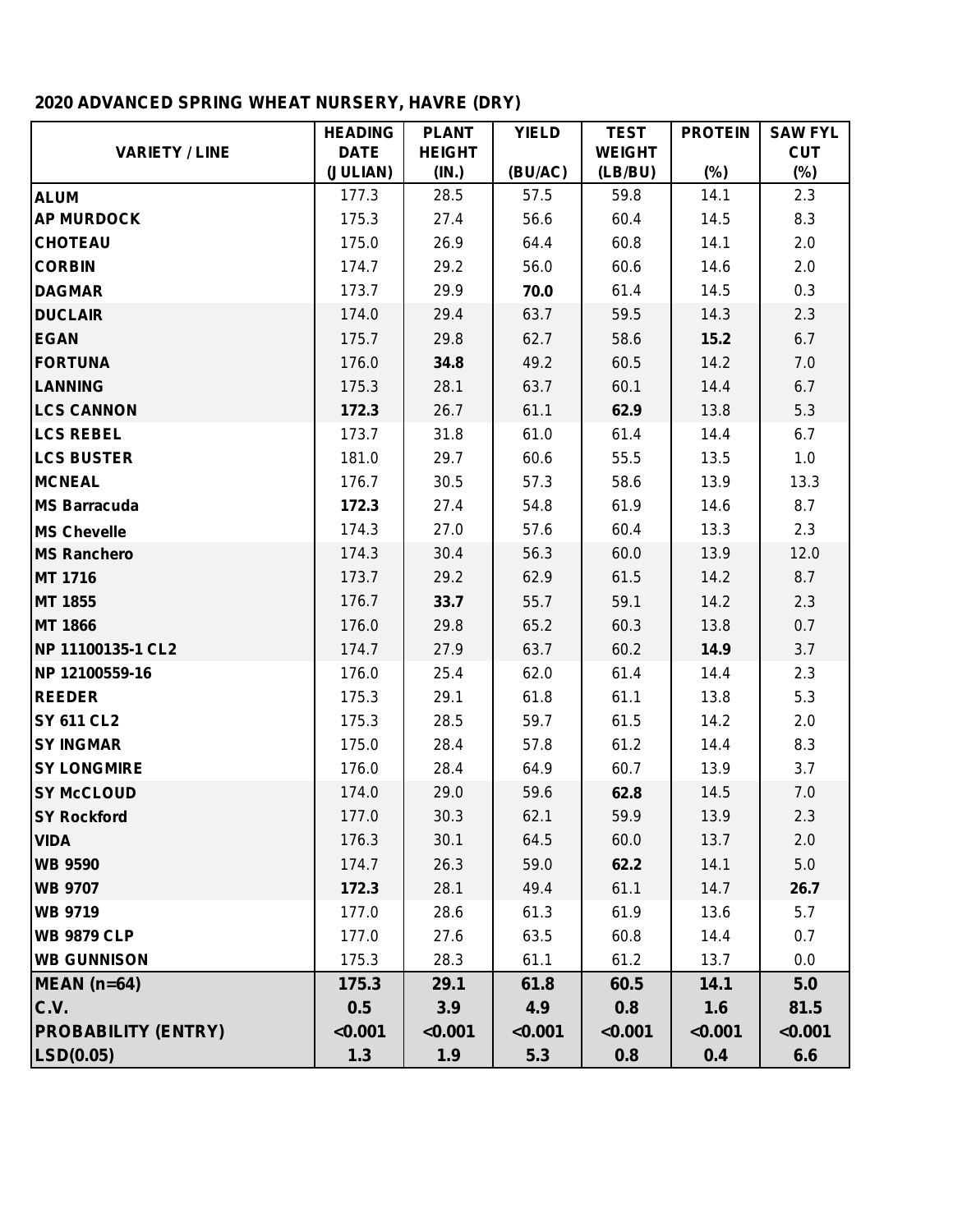# **2020 ADVANCED SPRING WHEAT NURSERY, MOCCASIN (DRY)**

|                            | <b>HEADING</b> | <b>PLANT</b>  | <b>YIELD</b> | <b>TEST</b>   | <b>PROTEIN</b> |
|----------------------------|----------------|---------------|--------------|---------------|----------------|
| <b>VARIETY / LINE</b>      | <b>DATE</b>    | <b>HEIGHT</b> |              | <b>WEIGHT</b> |                |
|                            | (JULIAN)       | (IN.)         | (BU/AC)      | (LB/BU)       | (%)            |
| <b>ALUM</b>                | 180.0          | 28.0          | 47.7         | 62.7          | 12.8           |
| <b>AP MURDOCK</b>          | 179.0          | 25.6          | 44.2         | 62.8          | 13.7           |
| <b>CHOTEAU</b>             | 179.7          | 27.0          | 45.0         | 62.6          | 13.3           |
| <b>CORBIN</b>              | 178.3          | 27.0          | 44.7         | 63.0          | 13.0           |
| <b>DAGMAR</b>              | 177.7          | 27.6          | 53.5         | 63.5          | 13.3           |
| <b>DUCLAIR</b>             | 178.3          | 27.8          | 47.1         | 62.3          | 12.9           |
| <b>EGAN</b>                | 183.3          | 27.8          | 41.3         | 61.6          | 14.1           |
| <b>FORTUNA</b>             | 182.0          | 32.8          | 36.8         | 61.6          | 13.8           |
| <b>LANNING</b>             | 178.7          | 26.8          | 48.7         | 62.8          | 13.4           |
| <b>LCS CANNON</b>          | 176.0          | 25.5          | 46.5         | 64.1          | 12.6           |
| <b>LCS REBEL</b>           | 177.7          | 30.5          | 51.4         | 63.8          | 13.2           |
| <b>LCS BUSTER</b>          | 186.7          | 27.7          | 45.8         | 59.3          | 12.8           |
| <b>MCNEAL</b>              | 183.3          | 29.8          | 46.9         | 61.9          | 13.2           |
| <b>MS Barracuda</b>        | 176.7          | 25.9          | 48.0         | 63.0          | 13.7           |
| <b>MS Chevelle</b>         | 178.7          | 26.0          | 46.6         | 62.9          | 12.2           |
| <b>MS Ranchero</b>         | 178.0          | 27.6          | 48.1         | 62.3          | 12.7           |
| <b>MT 1716</b>             | 178.0          | 27.4          | 47.1         | 64.0          | 13.0           |
| <b>MT 1855</b>             | 183.7          | 31.1          | 46.4         | 62.1          | 13.8           |
| <b>MT 1866</b>             | 181.3          | 29.0          | 50.2         | 62.9          | 12.9           |
| NP 11100135-1 CL2          | 179.7          | 27.0          | 44.0         | 62.5          | 13.2           |
| NP 12100559-16             | 179.0          | 26.1          | 41.5         | 63.1          | 14.3           |
| <b>REEDER</b>              | 180.7          | 29.2          | 48.0         | 63.2          | 13.1           |
| <b>SY 611 CL2</b>          | 179.0          | 26.4          | 46.4         | 63.8          | 13.4           |
| <b>SY INGMAR</b>           | 179.3          | 27.2          | 42.2         | 63.7          | 14.0           |
| <b>SY LONGMIRE</b>         | 179.0          | 28.2          | 45.2         | 63.6          | 13.8           |
| <b>SY McCLOUD</b>          | 178.3          | 28.7          | 46.8         | 63.8          | 14.1           |
| <b>SY Rockford</b>         | 181.3          | 28.5          | 47.7         | 62.6          | 13.3           |
| <b>VIDA</b>                | 183.0          | 28.3          | 53.0         | 62.3          | 13.0           |
| <b>WB 9590</b>             | 181.3          | 24.9          | 45.0         | 63.3          | 13.2           |
| <b>WB 9707</b>             | 176.7          | 27.5          | 48.2         | 63.2          | 12.7           |
| <b>WB 9719</b>             | 184.3          | 26.7          | 46.4         | 65.4          | 12.9           |
| <b>WB 9879 CLP</b>         | 181.3          | 27.0          | 51.3         | 63.3          | 13.7           |
| <b>WB GUNNISON</b>         | 180.7          | 27.6          | 50.3         | 62.8          | 13.4           |
| $MEAN$ (n=64)              | 179.9          | 27.6          | 48.3         | 62.8          | 13.2           |
| C.V.                       | 0.6            | 3.1           | 8.7          | 0.7           | 2.8            |
| <b>PROBABILITY (ENTRY)</b> | < 0.001        | < 0.001       | ns           | < 0.001       | < 0.001        |
| LSD(0.05)                  | 1.6            | 1.5           |              | 0.8           | 0.6            |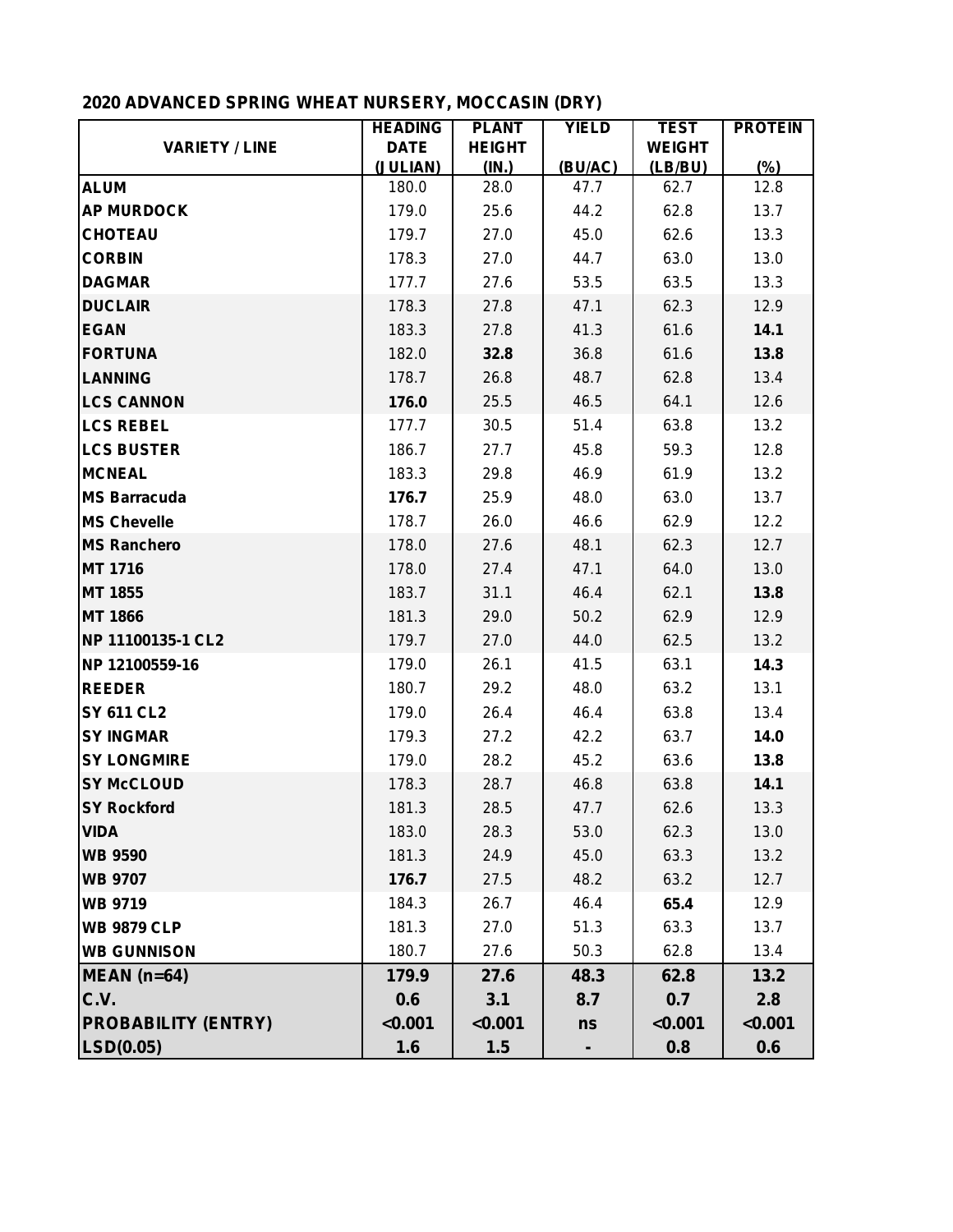# **2020 ADVANCED SPRING WHEAT NURSERY, SIDNEY (DRY)**

|                            | <b>HEADING</b> | <b>PLANT</b>  | <b>YIELD</b> | <b>TEST</b>   | <b>PROTEIN</b> |
|----------------------------|----------------|---------------|--------------|---------------|----------------|
| <b>VARIETY / LINE</b>      | <b>DATE</b>    | <b>HEIGHT</b> |              | <b>WEIGHT</b> |                |
|                            | (JULIAN)       | (IN.)         | (BU/AC)      | (LB/BU)       | $(\%)$         |
| <b>ALUM</b>                | 171.1          | 23.0          | 40.4         | 64.1          | 15.4           |
| <b>AP MURDOCK</b>          | 169.0          | 21.4          | 33.6         | 63.2          | 16.2           |
| <b>CHOTEAU</b>             | 170.3          | 22.6          | 38.8         | 62.7          | 16.3           |
| <b>CORBIN</b>              | 167.5          | 23.1          | 31.6         | 63.3          | 15.6           |
| <b>DAGMAR</b>              | 168.1          | 25.5          | 42.7         | 63.7          | 16.7           |
| <b>DUCLAIR</b>             | 167.7          | 22.7          | 37.3         | 61.6          | 15.4           |
| <b>EGAN</b>                | 170.6          | 23.1          | 34.4         | 60.3          | 18.2           |
| <b>FORTUNA</b>             | 172.2          | 28.8          | 32.7         | 62.2          | 15.3           |
| <b>LANNING</b>             | 166.9          | 21.5          | 38.1         | 63.0          | 17.1           |
| <b>LCS BUSTER</b>          | 176.6          | 23.2          | 46.0         | 61.9          | 13.4           |
| <b>LCS CANNON</b>          | 166.6          | 22.5          | 36.6         | 65.3          | 15.7           |
| <b>LCS REBEL</b>           | 169.4          | 25.9          | 37.8         | 64.4          | 17.0           |
| <b>MCNEAL</b>              | 173.3          | 25.3          | 39.2         | 61.4          | 16.4           |
| <b>MS Barracuda</b>        | 167.2          | 21.9          | 31.6         | 63.5          | 16.7           |
| <b>MS Chevelle</b>         | 168.8          | 23.6          | 34.1         | 64.7          | 15.5           |
| <b>MS Ranchero</b>         | 167.5          | 22.4          | 37.8         | 63.6          | 15.1           |
| <b>MT 1716</b>             | 168.4          | 23.1          | 41.6         | 64.0          | 15.9           |
| <b>MT 1855</b>             | 173.4          | 24.9          | 37.5         | 63.0          | 16.9           |
| <b>MT 1866</b>             | 170.8          | 24.8          | 40.9         | 63.4          | 16.2           |
| NP 11100135-1 CL2          | 168.9          | 22.8          | 41.4         | 63.5          | 16.6           |
| NP 12100559-16             | 171.7          | 22.1          | 34.9         | 63.5          | 16.3           |
| <b>REEDER</b>              | 170.7          | 23.1          | 43.8         | 63.6          | 16.5           |
| <b>SY 611 CL2</b>          | 169.3          | 21.6          | 37.6         | 64.6          | 16.7           |
| <b>SY INGMAR</b>           | 171.8          | 24.3          | 46.0         | 63.8          | 16.1           |
| <b>SY LONGMIRE</b>         | 170.2          | 26.4          | 40.4         | 64.2          | 16.2           |
| <b>SY McCLOUD</b>          | 168.2          | 25.2          | 37.0         | 65.0          | 16.5           |
| <b>SY Rockford</b>         | 172.5          | 22.7          | 38.3         | 62.6          | 16.2           |
| <b>VIDA</b>                | 170.7          | 24.9          | 46.2         | 63.1          | 15.5           |
| <b>WB 9590</b>             | 168.8          | 20.6          | 36.2         | 64.1          | 17.2           |
| <b>WB 9707</b>             | 167.1          | 22.8          | 34.5         | 64.1          | 16.6           |
| <b>WB 9719</b>             | 171.9          | 23.2          | 42.2         | 65.4          | 16.0           |
| <b>WB 9879 CLP</b>         | 170.9          | 23.3          | 35.6         | 62.7          | 16.8           |
| <b>WB GUNNISON</b>         | 169.5          | 22.7          | 34.9         | 63.1          | 15.1           |
| MEAN (n=64)                | 169.8          | 23.4          | 40.0         | 63.2          | 16.0           |
| C.V.                       | 0.4            | 5.9           | 10.5         | 0.5           | 2.0            |
| <b>PROBABILITY (ENTRY)</b> | < 0.001        | < 0.001       | < 0.001      | < 0.001       | < 0.001        |
| LSD(0.05)                  | 1.3            | 2.2           | 7.3          | 0.6           | 0.5            |

**poor standing in 2020**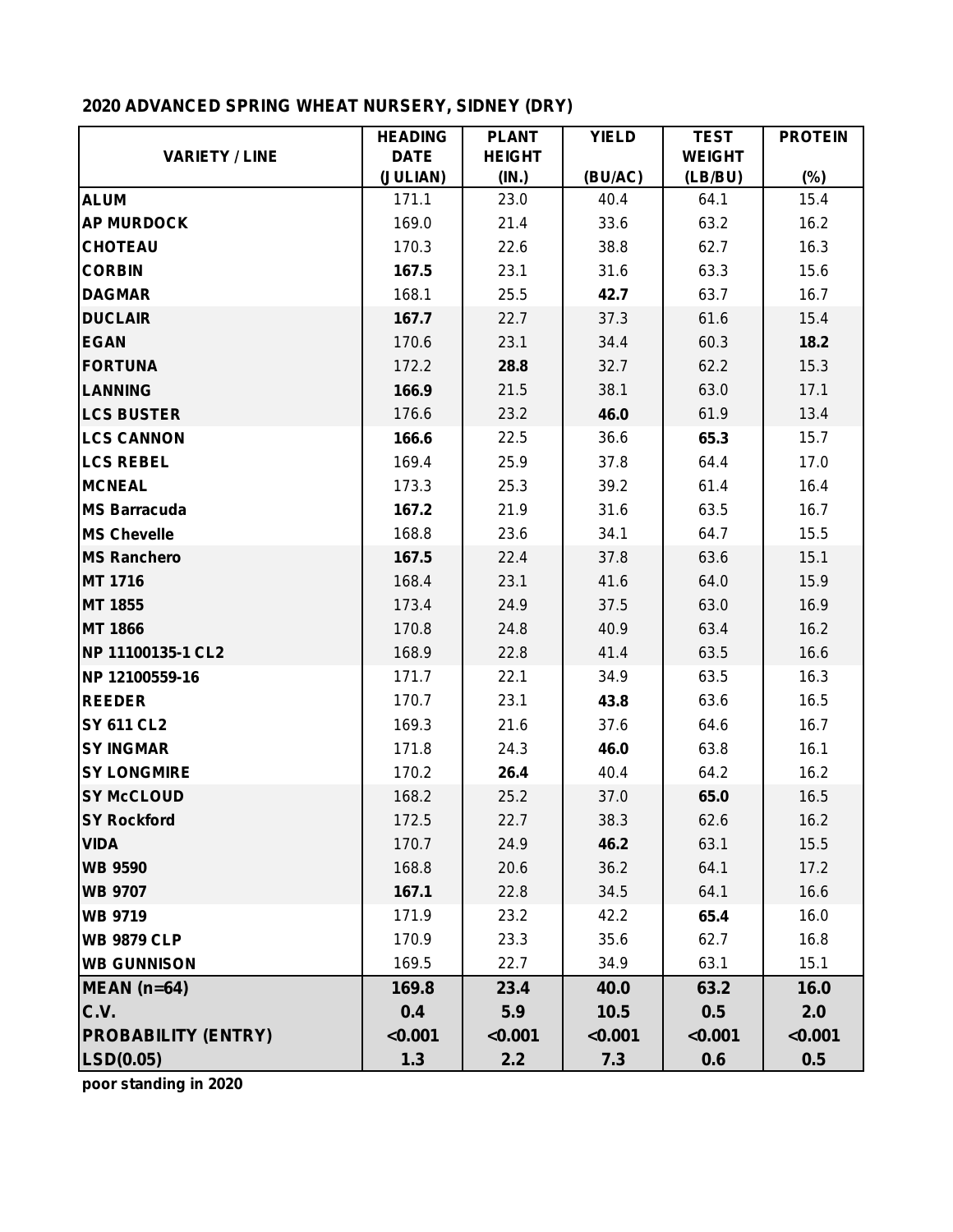# **2020 ADVANCED SPRING WHEAT NURSERY, SIDNEY (IRRIGATION)**

|                            | <b>HEADING</b>          | <b>PLANT</b>           | <b>YIELD</b> | <b>TEST</b>              | <b>PROTEIN</b> |
|----------------------------|-------------------------|------------------------|--------------|--------------------------|----------------|
| <b>VARIETY / LINE</b>      | <b>DATE</b><br>(JULIAN) | <b>HEIGHT</b><br>(IN.) | (BU/AC)      | <b>WEIGHT</b><br>(LB/BU) | $(\%)$         |
| <b>ALUM</b>                | 174.7                   | 34.6                   | 89.0         | 63.5                     | 14.7           |
| <b>AP MURDOCK</b>          | 174.3                   | 32.2                   | 99.5         | 64.1                     | 14.5           |
| <b>CHOTEAU</b>             | 174.7                   | 32.4                   | 87.6         | 62.6                     | 15.6           |
| <b>CORBIN</b>              | 171.3                   | 31.5                   | 92.1         | 64.0                     | 14.9           |
| <b>DAGMAR</b>              | 171.0                   | 34.0                   | 95.4         | 63.6                     | 16.1           |
| <b>DUCLAIR</b>             | 170.7                   | 33.5                   | 87.6         | 62.6                     | 15.0           |
| <b>EGAN</b>                | 176.0                   | 32.2                   | 80.3         | 61.6                     | 16.1           |
| <b>FORTUNA</b>             | 176.0                   | 38.2                   | 68.9         | 62.9                     | 15.0           |
| <b>LANNING</b>             | 171.0                   | 31.4                   | 99.0         | 63.1                     | 16.1           |
| <b>LCS CANNON</b>          | 170.3                   | 31.0                   | 99.7         | 65.8                     | 15.2           |
| <b>LCS REBEL</b>           | 171.7                   | 34.6                   | 99.0         | 65.1                     | 15.4           |
| <b>LCS BUSTER</b>          | 179.3                   | 34.0                   | 107.9        | 62.3                     | 12.4           |
| <b>MCNEAL</b>              | 176.7                   | 34.0                   | 85.5         | 62.5                     | 15.3           |
| <b>MS Barracuda</b>        | 170.3                   | 30.7                   | 99.0         | 64.3                     | 15.2           |
| <b>MS Chevelle</b>         | 172.3                   | 31.9                   | 103.8        | 64.2                     | 14.0           |
| <b>MS Ranchero</b>         | 170.7                   | 33.6                   | 105.5        | 63.6                     | 14.0           |
| <b>MT 1716</b>             | 172.7                   | 34.4                   | 98.1         | 64.8                     | 14.8           |
| <b>MT 1855</b>             | 176.7                   | 34.5                   | 91.1         | 63.1                     | 14.9           |
| <b>MT 1866</b>             | 174.3                   | 32.7                   | 96.4         | 63.6                     | 15.2           |
| NP 11100135-1 CL2          | 174.3                   | 31.5                   | 100.3        | 64.2                     | 15.3           |
| NP 12100559-16             | 176.0                   | 29.2                   | 97.5         | 64.4                     | 14.8           |
| <b>REEDER</b>              | 174.0                   | 34.2                   | 93.1         | 63.8                     | 15.1           |
| <b>SY 611 CL2</b>          | 173.7                   | 29.9                   | 103.9        | 64.8                     | 14.9           |
| <b>SY INGMAR</b>           | 175.3                   | 30.7                   | 100.2        | 65.0                     | 15.1           |
| <b>SY LONGMIRE</b>         | 174.7                   | 32.7                   | 100.6        | 64.4                     | 14.7           |
| <b>SY McCLOUD</b>          | 172.3                   | 30.6                   | 93.2         | 64.9                     | 15.5           |
| <b>SY Rockford</b>         | 176.0                   | 31.2                   | 95.7         | 63.0                     | 14.3           |
| <b>VIDA</b>                | 175.0                   | 35.0                   | 96.3         | 63.0                     | 14.9           |
| <b>WB 9590</b>             | 171.7                   | 28.8                   | 93.5         | 63.9                     | 15.3           |
| <b>WB 9707</b>             | 170.0                   | 28.2                   | 85.0         | 63.6                     | 16.1           |
| <b>WB 9719</b>             | 175.3                   | 28.5                   | 94.2         | 66.1                     | 14.6           |
| <b>WB 9879 CLP</b>         | 176.0                   | 32.3                   | 86.2         | 63.2                     | 15.2           |
| <b>WB GUNNISON</b>         | 174.3                   | 30.2                   | 89.2         | 64.0                     | 14.1           |
| $MEAN$ (n=64)              | 173.6                   | 32.6                   | 94.6         | 63.4                     | 15.0           |
| C.V.                       | 0.6                     | 3.8                    | 5.4          | 0.5                      | 3.0            |
| <b>PROBABILITY (ENTRY)</b> | < 0.001                 | < 0.001                | < 0.001      | < 0.001                  | < 0.001        |
| LSD(0.05)                  | 1.6                     | 2.1                    | 8.5          | 0.5                      | 0.7            |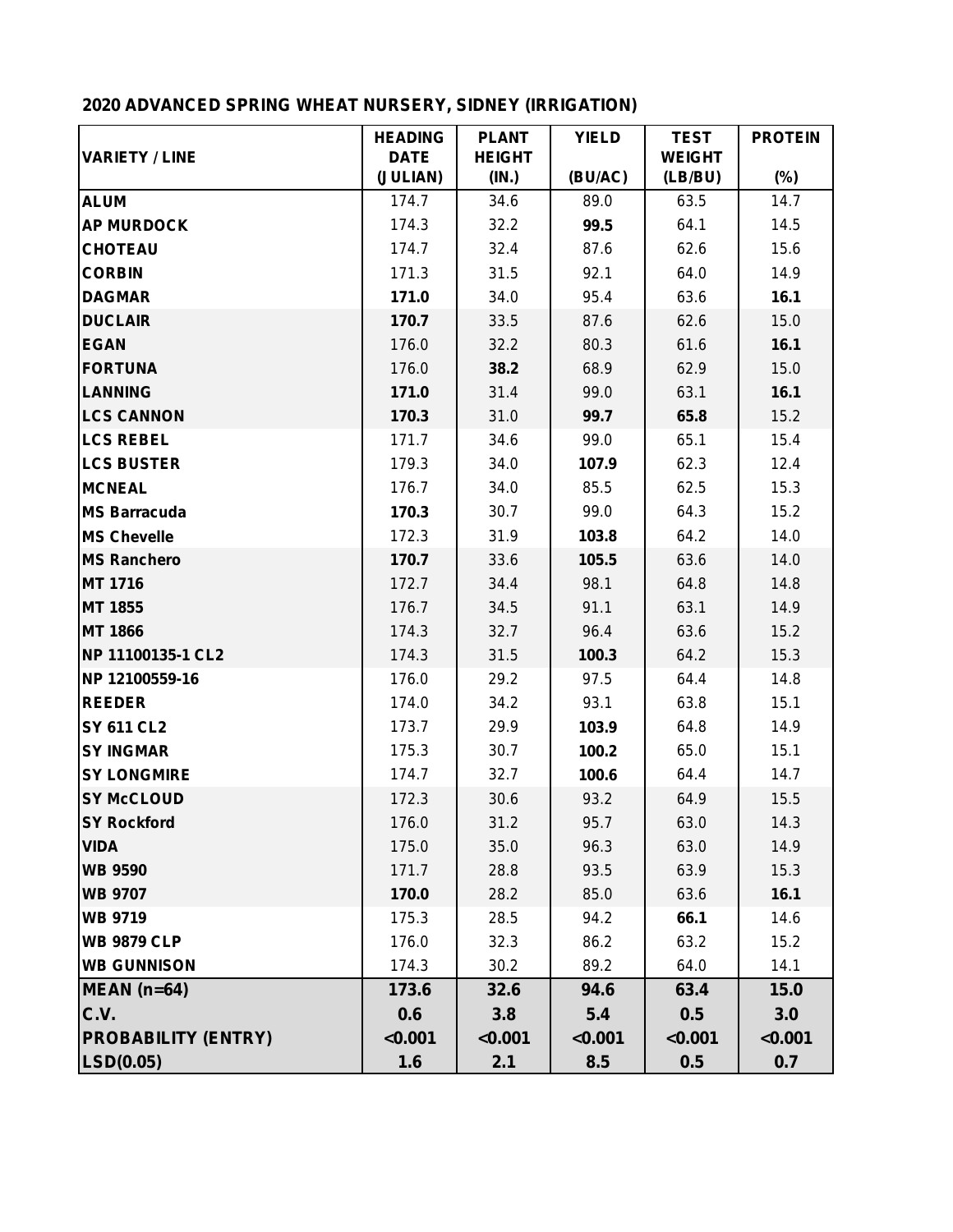# **2020 ADVANCED SPRING WHEAT NURSERY, FORT BENTON (DRY)**

|                            | <b>PLANT</b>           | <b>YIELD</b> | <b>TEST</b>              | <b>PROTEIN</b> | <b>SAW FLY</b>       |
|----------------------------|------------------------|--------------|--------------------------|----------------|----------------------|
| <b>VARIETY / LINE</b>      | <b>HEIGHT</b><br>(IN.) | (BU/AC)      | <b>WEIGHT</b><br>(LB/BU) | $(\%)$         | <b>CUT</b><br>$(\%)$ |
| <b>ALUM</b>                | 30.7                   | 51.6         | 61.4                     | 14.3           | 41.7                 |
| <b>AP MURDOCK</b>          | 28.0                   | 37.8         | 59.3                     | 15.1           | 40.0                 |
| <b>CHOTEAU</b>             | 28.7                   | 48.0         | 58.8                     | 16.9           | 11.7                 |
| <b>CORBIN</b>              | 30.7                   | 43.1         | 61.3                     | 14.8           | 26.7                 |
| <b>DAGMAR</b>              | 31.3                   | 44.2         | 60.2                     | 15.5           | 13.3                 |
| <b>DUCLAIR</b>             | 30.7                   | 56.1         | 60.7                     | 14.2           | 11.7                 |
| <b>EGAN</b>                | 32.7                   | 53.7         | 59.6                     | 16.0           | 43.3                 |
| <b>FORTUNA</b>             | 35.7                   | 46.3         | 57.6                     | 13.8           | 20.0                 |
| <b>LANNING</b>             | 30.0                   | 46.0         | 59.7                     | 14.9           | 45.0                 |
| <b>LCS BUSTER</b>          | 31.3                   | 61.6         | 58.5                     | 12.9           | 41.7                 |
| <b>LCS CANNON</b>          | 29.0                   | 39.4         | 61.9                     | 15.0           | 35.0                 |
| <b>LCS REBEL</b>           | 32.3                   | 41.3         | 60.8                     | 16.0           | 33.3                 |
| <b>MCNEAL</b>              | 32.7                   | 48.8         | 59.5                     | 14.6           | 50.0                 |
| <b>MS Barracuda</b>        | 27.7                   | 36.7         | 58.9                     | 17.4           | 36.7                 |
| <b>MS Chevelle</b>         | 26.3                   | 37.3         | 58.5                     | 14.4           | 41.7                 |
| <b>MS Ranchero</b>         | 28.3                   | 41.1         | 58.5                     | 14.7           | 41.7                 |
| <b>MT 1716</b>             | 27.7                   | 45.0         | 61.2                     | 14.6           | 60.0                 |
| <b>MT 1855</b>             | 32.7                   | 51.7         | 60.6                     | 14.7           | 26.7                 |
| <b>MT 1866</b>             | 30.3                   | 40.5         | 58.8                     | 15.1           | 21.7                 |
| NP 11100135-1 CL2          | 27.0                   | 28.9         | 52.3                     | 16.3           | 45.0                 |
| NP 12100559-16             | 26.7                   | 38.9         | 59.3                     | 16.1           | 40.0                 |
| <b>REEDER</b>              | 31.7                   | 45.1         | 59.7                     | 14.7           | 38.3                 |
| <b>SY 611 CL2</b>          | 25.3                   | 30.8         | 53.8                     | 15.8           | 45.0                 |
| <b>SY INGMAR</b>           | 28.7                   | 32.2         | 56.1                     | 16.9           | 53.3                 |
| <b>SY LONGMIRE</b>         | 30.0                   | 51.7         | 61.3                     | 15.0           | 25.0                 |
| <b>SY McCLOUD</b>          | 29.7                   | 35.2         | 56.3                     | 16.2           | 36.7                 |
| <b>SY Rockford</b>         | 29.0                   | 39.7         | 58.2                     | 14.1           | 46.7                 |
| <b>VIDA</b>                | 28.3                   | 44.2         | 58.2                     | 14.8           | 20.0                 |
| <b>WB 9590</b>             | 28.7                   | 42.6         | 60.4                     | 14.5           | 28.3                 |
| <b>WB 9707</b>             | 28.0                   | 37.3         | 57.7                     | 16.5           | 70.0                 |
| <b>WB 9719</b>             | 29.0                   | 53.0         | 60.9                     | 14.2           | 36.7                 |
| <b>WB 9879 CLP</b>         | 29.7                   | 53.0         | 60.0                     | 15.7           | 6.7                  |
| <b>WB GUNNISON</b>         | 31.0                   | 45.6         | 61.3                     | 13.8           | 23.3                 |
| $MEAN$ (n=64)              | 29.7                   | 46.9         | 59.5                     | 15.1           | 29.9                 |
| C.V.                       | 4.3                    | 9.7          | 3.7                      | 1REP           | 26.6                 |
| <b>PROBABILITY (ENTRY)</b> | < 0.001                | < 0.001      | < 0.01                   | 1REP           | < 0.001              |
| LSD(0.05)                  | 2.1                    | 7.4          | 3.6                      | 1REP           | 12.9                 |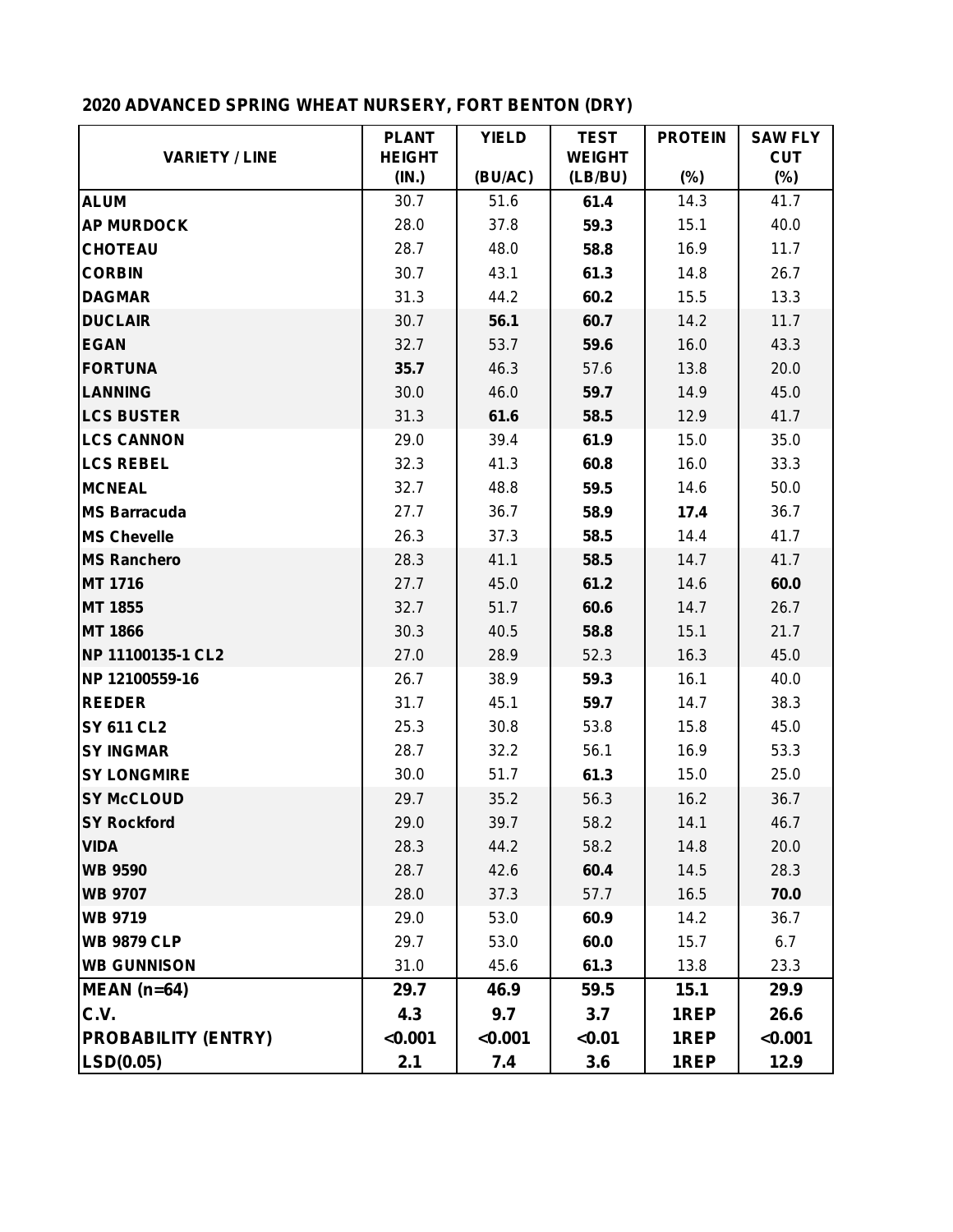## **2020 OVERALL AGRONOMIC SUMMARY FOR SPRING WHEAT OFF-STATION NURSERY GROWN IN 16 ENVIRONMENTS, INCLUDING 12 DRYLAND AND 4 IRRIGATED ENVIRONMENTS ACROSS MONTANA**

| <b>LINE</b>         | <b>VARIETY / PEDIGREE</b>  |              | <b>YIELD</b><br>(BU/AC) |                |              | <b>GRAIN PROTEIN</b><br>$(\%)$ |                     | <b>HEADING</b><br><b>DATE</b><br>(JULIAN) | <b>HEIGHT</b><br>(INCHES) | <b>TEST</b><br><b>WEIGHT</b><br>(LB/BU) | <b>SAW FLY</b><br><b>CUT</b><br>(%) | <b>LODGING</b><br>(%) | <b>FALLING</b><br><b>NUMBER</b> |
|---------------------|----------------------------|--------------|-------------------------|----------------|--------------|--------------------------------|---------------------|-------------------------------------------|---------------------------|-----------------------------------------|-------------------------------------|-----------------------|---------------------------------|
|                     |                            | <b>Total</b> | Rain fed                | Irrigation     | <b>Total</b> |                                | Rain fed Irrigation | <b>Total</b>                              | <b>Total</b>              | <b>Total</b>                            | <b>Total</b>                        | <b>Total</b>          | <b>Total</b>                    |
| CI 13596            | <b>FORTUNA</b>             | 59.4         | 47.2                    | 96.0           | 14.5         | 14.5                           | 14.4                | 175.5                                     | 38.0                      | 60.5                                    | 4.3                                 | 23.0                  | 390                             |
| <b>ND 695</b>       | <b>REEDER</b>              | 66.3         | 54.0                    | 103.1          | 14.5         | 14.4                           | 14.7                | 174.7                                     | 33.3                      | 61.1                                    | 8.1                                 | 3.4                   | 371                             |
| PI 633974           | <b>CHOTEAU</b>             | 70.6         | 55.9                    | 114.8          | 14.4         | 14.4                           | 14.3                | 174.8                                     | 30.9                      | 60.6                                    | 3.8                                 | 1.4                   | 387                             |
| PI 642366           | <b>VIDA</b>                | 72.7         | 61.0                    | 108.0          | 13.9         | 13.6                           | 14.5                | 175.4                                     | 31.8                      | 60.2                                    | 3.2                                 | 0.9                   | 379                             |
| PI 660981           | <b>DUCLAIR</b>             | <b>73.9</b>  | 57.8                    | 122.2          | 14.2         | 14.3                           | 14.0                | 172.9                                     | 31.3                      | 60.1                                    | 3.0                                 | 1.7                   | 364                             |
| <b>BZ 996434</b>    | <b>CORBIN</b>              | 66.8         | 52.8                    | 108.7          | 14.5         | 14.6                           | 14.2                | 172.4                                     | 31.4                      | 60.8                                    | 2.4                                 | 12.5                  | 385                             |
|                     | <b>WB9879CLP WB9879CLP</b> | 72.7         | 56.9                    | 120.4          | 14.5         | 14.6                           | 13.9                | 175.1                                     | 31.0                      | 61.1                                    | 0.9                                 | 0.0                   | 397                             |
| <b>BZ 92413R</b>    | <b>WB GUNNISON</b>         | 68.5         | 54.8                    | 109.6          | 13.8         | 13.9                           | 13.4                | 174.2                                     | 30.2                      | 61.3                                    | 0.7                                 | 0.0                   | 396                             |
| <b>AGRIPR 10</b>    | <b>BRENNAN</b>             | 66.5         | 50.9                    | 113.4          | 15.0         | 15.2                           | 14.4                | 172.6                                     | 28.6                      | 62.3                                    | 6.5                                 | 0.0                   | 393                             |
| <b>AGRIPR 14</b>    | <b>SY SOREN</b>            | 68.1         | 54.0                    | 110.5          | 14.8         | 14.8                           | 14.6                | 173.6                                     | 29.3                      | 61.4                                    | 8.8                                 | 0.0                   | <b>416</b>                      |
| PI 671855           | <b>EGAN</b>                | 68.3         | 56.0                    | 105.1          | 15.8         | 15.6                           | 16.2                | 176.2                                     | 32.1                      | 59.4                                    | 9.9                                 | 0.0                   | 414                             |
| PI 676978           | <b>LANNING</b>             | 71.6         | 56.7                    | 116.3          | 14.6         | 14.5                           | 15.1                | 171.7                                     | 30.8                      | 60.7                                    | 6.5                                 | 0.0                   | 364                             |
| PI 679964           | <b>NS PRESSER CLP</b>      |              |                         |                |              |                                |                     |                                           |                           |                                         |                                     |                       |                                 |
| PI 690450           | <b>DAGMAR</b>              | 74.4         | 59.7                    | 118.6          | 14.7         | 14.7                           | 14.9                | 173.1                                     | 32.0                      | 61.3                                    | 1.8                                 | 5.8                   | 399                             |
|                     | <b>AGRIPR141 SY INGMAR</b> | 66.3         | 52.7                    | 107.2          | 14.8         | 14.9                           | 14.6                | 175.3                                     | 30.4                      | 61.6                                    | 8.7                                 | 0.0                   | 426                             |
| LIMAGR143   LCS PRO |                            | 68.8         | 53.7                    | 114.2          | 14.3         | 14.3                           | 14.3                | 173.6                                     | 34.4                      | 61.1                                    | 9.7                                 | 5.4                   | 372                             |
| <b>WSCIA</b>        | <b>ALUM</b>                | 70.8         | 57.0                    | 112.1          | 14.0         | 14.0                           | 14.1                | 175.0                                     | 31.5                      | 60.7                                    | 4.8                                 | $1.7$                 | 342                             |
| <b>MT 1716</b>      | <b>MT1274/RB07</b>         | 70.7         | 56.5                    | 113.3          | 14.1         | 14.1                           | 14.1                | 173.0                                     | 31.3                      | 61.6                                    | 10.3                                | 6.7                   | 385                             |
| MT 1855             | MT1053/MO8/3-4             | 71.1         | 57.2                    | 112.9          | 14.2         | 14.2                           | 14.1                | 177.4                                     | 34.2                      | 59.9                                    | 3.5                                 | 5.0                   | 400                             |
| <b>MT 1866</b>      | Vida*4/Conan               | 71.3         | 58.4                    | 110.1          | 14.1         | 14.0                           | 14.5                | 175.0                                     | 32.7                      | 60.6                                    | 2.1                                 | 20.0                  | 386                             |
|                     | <b>MEAN</b>                | 69.4         | 55.6                    | 110.7          | 14.4         | 14.4                           | 14.4                | 174.4                                     | 31.9                      | 60.8                                    | 5.2                                 | 4.4                   | 387                             |
|                     | <b>PROBABILITY (LINE)</b>  | < 0.001      | < 0.001                 | < 0.001        | < 0.001      | < 0.001                        | < 0.001             | < 0.001                                   | < 0.001                   | < 0.001                                 | < 0.05                              | ns                    | < 0.001                         |
|                     | LSD (5%)                   | 3.6          | 3.5                     | 7.8            | 0.3          | 0.4                            | 0.6                 | $1.2$                                     | 0.8                       | 0.6                                     | 6.3                                 | $\blacksquare$        | 30                              |
|                     | <b>No. of environments</b> | 16           | 12                      | $\overline{4}$ | 16           | 12                             | $\overline{4}$      | 5                                         | 16                        | 16                                      | $\overline{3}$                      | $\overline{2}$        | $\overline{\mathbf{4}}$         |

1) Underlined : highest or earliest value

2) Double underlined : equal value to highest or earliest value within a column based LSD(0.05)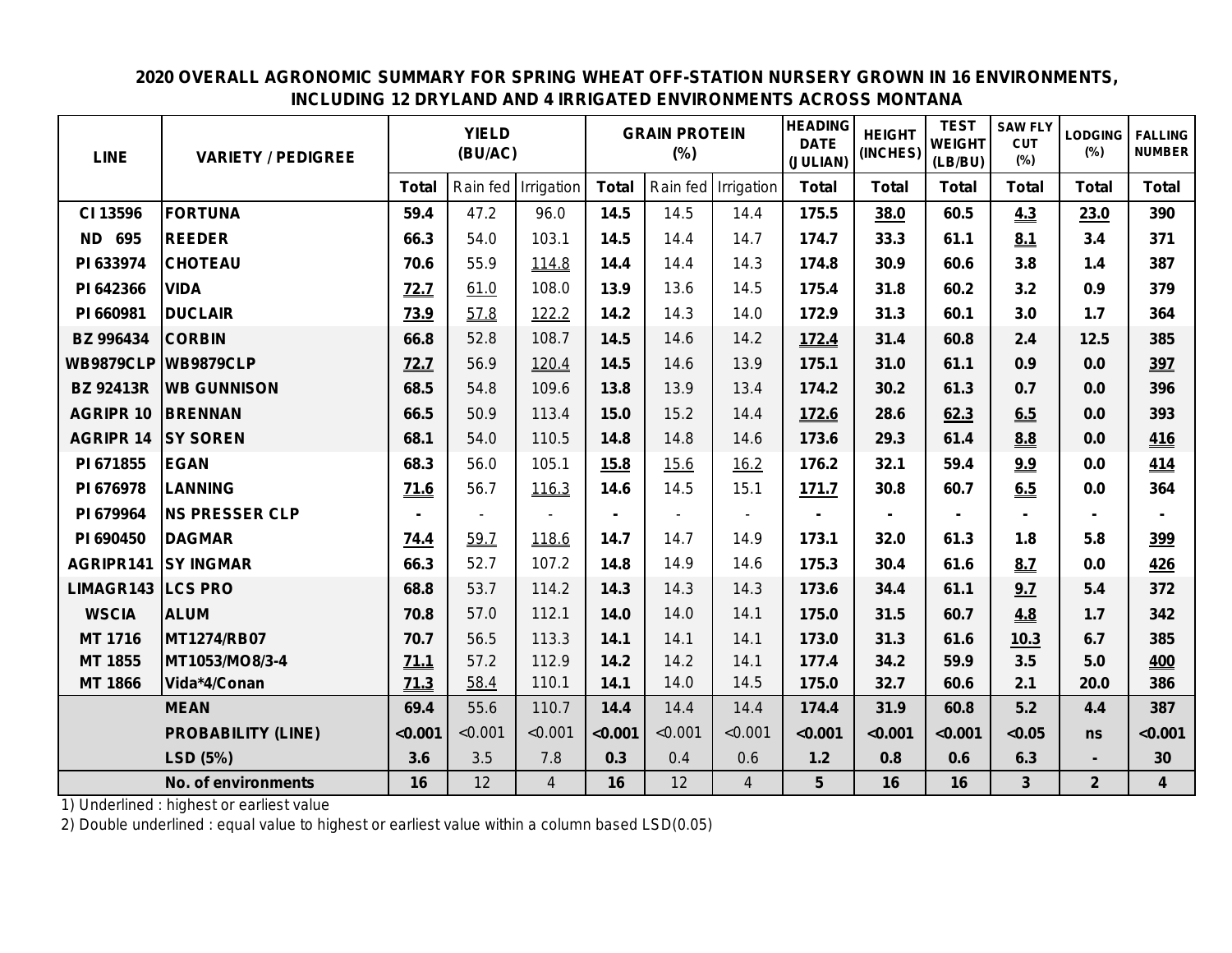#### **2019 OVERALL SUMMARY FOR MILLING AND BAKING TEST FOR ADVANCED SPRING WHEAT NURSERY, (BOZEMAN, HAVRE, CONRAD)**

| <b>VARIETY / LINE</b> | Class      | Wheat<br>Protein,<br>% (12%m.b.) | Single<br>Kernel<br><b>Hardness</b> | <b>Flour</b><br>Yield,<br>% | <b>Flour</b><br>Protein, %<br>(14%m.b.) | Flour<br>Ash,<br>% | Wheat<br>Ash,<br>% | <b>Mixing</b><br>Toler<br>ance | Mixo<br>Mixing | Mixo<br>Water<br>Time, min   Absorption, % | <b>Bake</b><br><b>Mixing</b><br>Time, min | Loaf<br>Volume<br>(cc) | Crumb<br>Grain<br><b>Score</b> | <b>Bake</b><br>Water<br>Absorption, % |
|-----------------------|------------|----------------------------------|-------------------------------------|-----------------------------|-----------------------------------------|--------------------|--------------------|--------------------------------|----------------|--------------------------------------------|-------------------------------------------|------------------------|--------------------------------|---------------------------------------|
| <b>ALUM</b>           | <b>HRS</b> | 14.6                             | 67.6                                | 71.3                        | 13.2                                    | 0.41               | 1.36               | 3.7                            | 3.9            | 65.2                                       | 7.3                                       | 1210                   | 6.0                            | 75.0                                  |
| <b>CHOTEAU</b>        | <b>HRS</b> | 15.6                             | 65.0                                | 70.5                        | 14.4                                    | 0.40               | 1.35               | 1.7                            | 2.7            | 69.1                                       | 4.4                                       | 1123                   | 4.7                            | 78.5                                  |
| <b>CORBIN</b>         | <b>HRS</b> | 15.1                             | 61.5                                | 70.5                        | 13.3                                    | 0.42               | 1.49               | 2.3                            | 4.1            | 65.5                                       | 8.4                                       | 1102                   | 5.3                            | 76.1                                  |
| <b>DAGMAR</b>         | <b>HRS</b> | 15.4                             | 67.2                                | 70.5                        | 13.8                                    | 0.41               | 1.33               | 4.7                            | 3.7            | 69.2                                       | 6.2                                       | 1140                   | 5.3                            | 77.4                                  |
| <b>DUCLAIR</b>        | <b>HRS</b> | 15.8                             | 64.8                                | 70.2                        | 13.8                                    | 0.41               | 1.38               | 3.3                            | 3.4            | 68.0                                       | 5.8                                       | 1185                   | 6.3                            | 77.9                                  |
| <b>EGAN</b>           | <b>HRS</b> | 16.5                             | 69.5                                | 68.6                        | 15.3                                    | 0.41               | 1.62               | 4.7                            | 8.5            | 71.9                                       | 16.0                                      | 1303                   | 6.0                            | 83.1                                  |
| <b>FORTUNA</b>        | <b>HRS</b> | 14.7                             | 67.6                                | 72.6                        | 13.5                                    | 0.40               | 1.42               | 3.0                            | 2.8            | 64.7                                       | 4.9                                       | 1110                   | 5.0                            | 74.2                                  |
| <b>LANNING</b>        | <b>HRS</b> | 15.8                             | 66.0                                | 70.7                        | 14.6                                    | 0.38               | 1.46               | 2.7                            | 3.3            | 70.8                                       | 7.3                                       | 1237                   | 5.3                            | 80.9                                  |
| <b>LCS REBEL</b>      | <b>HRS</b> | 15.4                             | 67.4                                | 73.7                        | 14.3                                    | 0.38               | 1.29               | 3.3                            | 3.9            | 70.3                                       | 8.6                                       | 1175                   | 6.3                            | 80.1                                  |
| <b>LNR 1156</b>       | <b>HRS</b> | 15.3                             | 70.9                                | 70.8                        | 13.9                                    | 0.41               | 1.43               | 2.3                            | 3.4            | 65.3                                       | 6.5                                       | 1090                   | 6.0                            | 76.5                                  |
| <b>LNR 1751</b>       | <b>HRS</b> | 14.9                             | 77.4                                | 70.6                        | 13.9                                    | 0.38               | 1.38               | 3.3                            | 3.5            | 67.3                                       | 6.8                                       | 1208                   | 6.3                            | 77.6                                  |
| <b>MCNEAL</b>         | <b>HRS</b> | 15.1                             | 80.9                                | 69.1                        | 13.6                                    | 0.39               | 1.46               | 5.3                            | 6.0            | 70.8                                       | 12.7                                      | 1225                   | 6.0                            | 82.0                                  |
| MT 1716               | <b>HRS</b> | 15.2                             | 71.7                                | 71.3                        | 13.7                                    | 0.37               | 1.31               | $1.3$                          | 3.5            | 67.8                                       | 8.4                                       | 1172                   | 5.3                            | 77.7                                  |
| MT 1855               | <b>HRS</b> | 14.9                             | 71.7                                | 72.3                        | 13.7                                    | 0.41               | 1.33               | 2.7                            | 2.5            | 67.4                                       | 4.2                                       | 1232                   | 5.7                            | 76.9                                  |
| MT 1866               | <b>HRS</b> | 14.7                             | 74.1                                | 72.7                        | 13.6                                    | 0.40               | 1.32               | 2.3                            | 2.8            | 64.9                                       | 5.4                                       | 1155                   | 5.7                            | 74.8                                  |
| <b>NS PRESSER CLP</b> | <b>HRS</b> | 14.8                             | 65.1                                | 72.3                        | 13.3                                    | 0.37               | 1.47               | 1.7                            | 3.1            | 66.5                                       | 6.4                                       | 1057                   | 4.7                            | 75.5                                  |
| <b>REEDER</b>         | <b>HRS</b> | 15.4                             | 67.8                                | 69.4                        | 14.0                                    | 0.39               | 1.36               | 2.3                            | 3.1            | 66.4                                       | 4.0                                       | 1125                   | 5.0                            | 75.1                                  |
| <b>SY 611 CL2</b>     | <b>HRS</b> | 15.5                             | 82.3                                | 69.0                        | 13.4                                    | 0.43               | 1.42               | 3.0                            | 2.6            | 67.3                                       | 3.9                                       | 1092                   | 5.7                            | 77.0                                  |
| <b>SY INGMAR</b>      | <b>HRS</b> | 15.6                             | 74.9                                | 72.0                        | 14.5                                    | 0.41               | 1.47               | 3.3                            | 4.6            | 69.3                                       | 10.0                                      | 1248                   | 6.0                            | 79.7                                  |
| <b>SY Longmire</b>    | <b>HRS</b> | 15.5                             | 68.9                                | 70.8                        | 14.2                                    | 0.38               | 1.42               | 3.7                            | 4.0            | 69.4                                       | 7.1                                       | 1207                   | 5.7                            | 79.5                                  |
| <b>SY McCloud</b>     | <b>HRS</b> | 16.1                             | 71.8                                | 69.8                        | 14.7                                    | 0.40               | 1.39               | 2.7                            | 3.9            | 71.9                                       | 7.7                                       | 1167                   | 5.7                            | 82.2                                  |
| <b>SY Rockford</b>    | <b>HRS</b> | 15.0                             | 66.6                                | 71.4                        | 13.4                                    | 0.41               | 1.36               | 3.7                            | 2.6            | 65.7                                       | 4.2                                       | 1130                   | 5.7                            | 75.6                                  |
| <b>SY Valda</b>       | <b>HRS</b> | 15.1                             | 71.4                                | 71.0                        | 13.4                                    | 0.40               | 1.39               | 2.0                            | 3.0            | 64.4                                       | 5.3                                       | 1095                   | 5.7                            | 74.3                                  |
| <b>THATCHER</b>       | <b>HRS</b> | 15.6                             | 75.2                                | 69.4                        | 14.3                                    | 0.41               | 1.54               | 3.7                            | 3.8            | 66.6                                       | 8.6                                       | 1200                   | 6.3                            | 76.3                                  |
| <b>VIDA</b>           | <b>HRS</b> | 14.7                             | 73.1                                | 72.3                        | 13.3                                    | 0.42               | 1.33               | 2.0                            | 3.0            | 66.8                                       | 4.8                                       | 1120                   | 5.0                            | 75.8                                  |
| <b>WB 9590</b>        | <b>HRS</b> | 15.6                             | 65.9                                | 71.2                        | 14.5                                    | 0.39               | 1.39               | 2.3                            | 4.1            | 68.8                                       | 7.6                                       | 1098                   | 5.7                            | 78.5                                  |
| <b>WB 9668</b>        | <b>HRS</b> | 16.7                             | 66.1                                | 70.6                        | 15.3                                    | 0.40               | 1.49               | 3.0                            | 4.1            | 71.5                                       | 8.3                                       | 1303                   | 6.3                            | 81.7                                  |
| <b>WB 9719</b>        | <b>HRS</b> | 14.4                             | 72.8                                | 71.7                        | 13.1                                    | 0.39               | 1.38               | 3.7                            | 3.9            | 67.6                                       | 8.1                                       | 1055                   | 6.0                            | 77.8                                  |
| <b>WB 9879 CLP</b>    | <b>HRS</b> | 15.6                             | 59.8                                | 68.3                        | 14.1                                    | 0.41               | 1.39               | 1.7                            | 1.8            | 63.0                                       | 2.0                                       | 1057                   | 3.3                            | 71.6                                  |
| <b>WB GUNNISON</b>    | <b>HRS</b> | 14.2                             | 75.3                                | 67.6                        | 12.6                                    | 0.44               | 1.48               | 5.0                            | 5.6            | 64.9                                       | 13.8                                      | 1155                   | 6.0                            | 80.3                                  |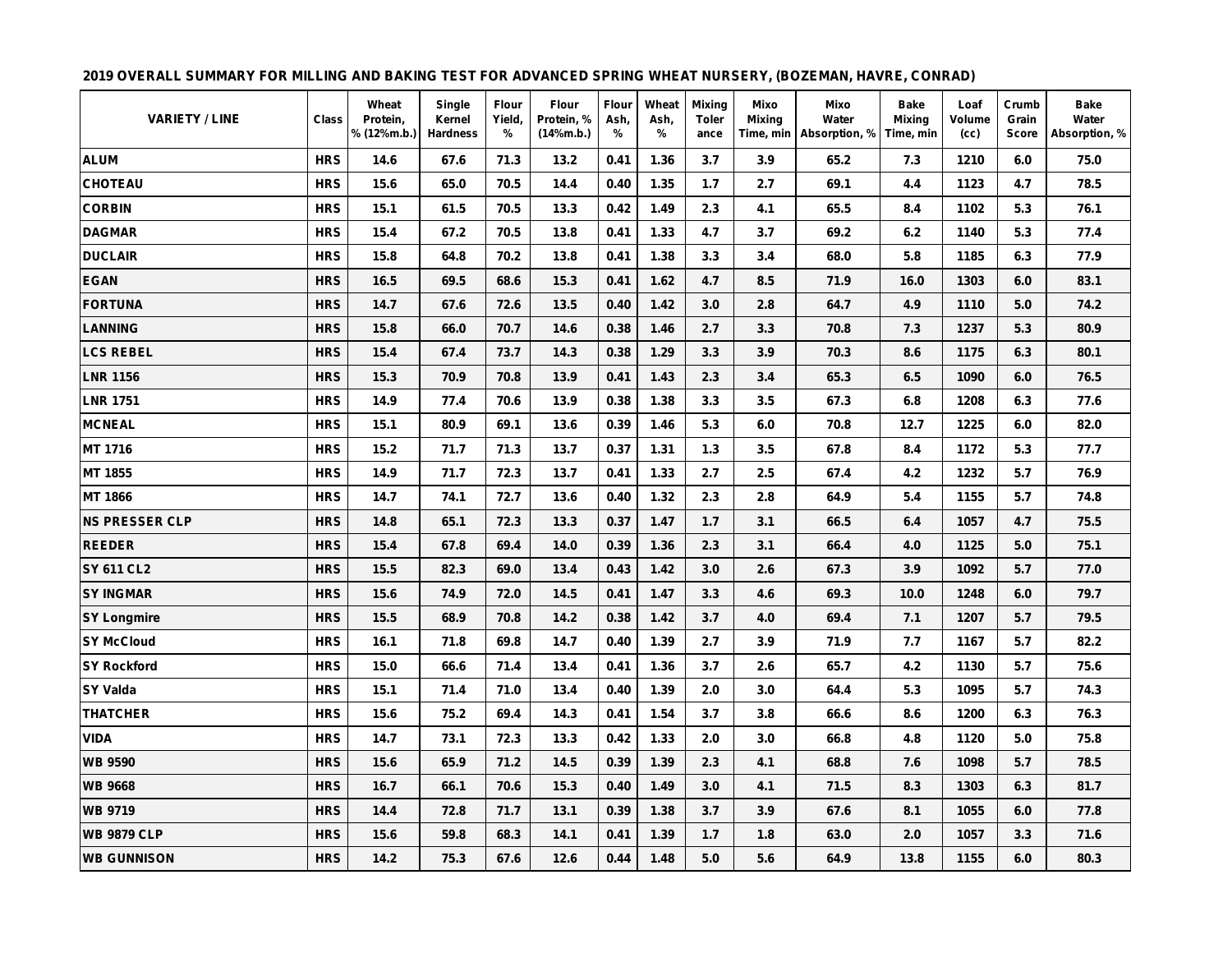#### **2019 MILLING AND BAKING TEST FOR ADVANCED SPRING WHEAT NURSERY, BOZEMAN (DRY)**

| <b>VARIETY / LINE</b> | <b>Class</b> | Wheat<br>Protein,<br>℅<br>(12%m.b. | Single<br>Kernel<br><b>Hardness</b> | <b>Flour</b><br>Yield,<br>% | <b>Flour</b><br>Protein, %<br>(14%m.b.) | Flour<br>Ash,<br>% | Wheat<br>Ash,<br>% | Mixo<br>graph<br><b>Type</b> | <b>Mixing</b><br><b>Toler</b><br>ance | Mixo<br><b>Mixing</b><br>Time, min | Mixo<br>Water<br>Absorption, % | <b>Bake</b><br><b>Mixing</b><br>Time, min | Loaf<br>Volume<br>(cc) | Crumb<br>Grain<br>Score | <b>Bake</b><br>Water<br>Absorption, % |                        |
|-----------------------|--------------|------------------------------------|-------------------------------------|-----------------------------|-----------------------------------------|--------------------|--------------------|------------------------------|---------------------------------------|------------------------------------|--------------------------------|-------------------------------------------|------------------------|-------------------------|---------------------------------------|------------------------|
| <b>ALUM</b>           | <b>HRS</b>   | 14.4                               | 55                                  | 72.4                        | 12.8                                    | 0.40               | 1.42               | М                            | 3                                     | 3.0                                | 62.8                           | 4.0                                       | 1155                   | $\overline{7}$          | 72.5                                  | <b>STStrong</b>        |
| <b>CHOTEAU</b>        | <b>HRS</b>   | 15.3                               | 55                                  | 70.9                        | 13.9                                    | 0.41               | 1.45               | м                            | 1                                     | 2.8                                | 70.3                           | 4.1                                       | 1155                   | 5                       | 80.5                                  | HasStrength            |
| <b>CORBIN</b>         | <b>HRS</b>   | 15.1                               | 47                                  | 69.6                        | 13.1                                    | 0.43               | 1.53               | M                            | 1                                     | 4.3                                | 68.8                           | 7.8                                       | 1095                   | 5                       | 79.5                                  | SIStrong               |
| <b>DAGMAR</b>         | <b>HRS</b>   | 15.3                               | 59                                  | 69.9                        | 13.2                                    | 0.42               | 1.53               | MH                           | 4                                     | 2.5                                | 64.5                           | 3.5                                       | 1120                   | 5                       | 74.7                                  | <b>STHasStrength</b>   |
| <b>DUCLAIR</b>        | <b>HRS</b>   | 16.8                               | 62                                  | 71.3                        | 13.2                                    | 0.41               | 1.41               | М                            | $\mathbf{2}$                          | 2.6                                | 69.8                           | 4.5                                       | 1145                   | 6                       | 79.5                                  | <b>STHasStrength</b>   |
| <b>EGAN</b>           | <b>HRS</b>   | 17.0                               | 54                                  | 69.1                        | 15.3                                    | 0.41               | 1.77               | M                            | 5                                     | 7.3                                | 75.3                           | 16.1                                      | 1255                   | 6                       | 86.5                                  | <b>STBucky</b>         |
| <b>FORTUNA</b>        | <b>HRS</b>   | 14.8                               | 52                                  | 73.8                        | 12.9                                    | 0.37               | 1.42               | M                            | $\overline{2}$                        | 1.8                                | 63.3                           | 3.2                                       | 1060                   | 5                       | 72.5                                  | <b>STHasStrength</b>   |
| <b>LANNING</b>        | <b>HRS</b>   | 16.0                               | 56                                  | 71.0                        | 14.6                                    | 0.40               | 1.59               | M                            | $\mathbf{1}$                          | 2.8                                | 73.3                           | 5.0                                       | 1185                   | 6                       | 83.5                                  | <b>STHasStrength</b>   |
| <b>LCS REBEL</b>      | <b>HRS</b>   | 14.8                               | 60                                  | 74.2                        | 13.9                                    | 0.42               | 1.48               | м                            | 3                                     | 3.6                                | 70.5                           | 4.9                                       | 1085                   | 5                       | 80.2                                  | <b>STHasStrength</b>   |
| <b>LNR 1156</b>       | <b>HRS</b>   | 14.5                               | 66                                  | 70.6                        | 12.8                                    | 0.44               | 1.46               | M                            | $\mathbf{2}$                          | 3.3                                | 65.8                           | 3.6                                       | 1020                   | 5                       | 75.5                                  | HasStrength            |
| <b>LNR 1751</b>       | <b>HRS</b>   | 14.9                               | 66                                  | 71.3                        | 13.7                                    | 0.41               | 1.46               | MН                           | 1                                     | 2.9                                | 68.3                           | 3.7                                       | 1185                   | 6                       | 78.0                                  | <b>STHasStrength</b>   |
| <b>MCNEAL</b>         | <b>HRS</b>   | 15.7                               | 71                                  | 69.3                        | 14.2                                    | 0.42               | 1.62               | MH                           | 5                                     | 5.2                                | 71.9                           | 8.9                                       | 1210                   | 6                       | 83.6                                  | <b>STBucky</b>         |
| MT 1716               | <b>HRS</b>   | 14.9                               | 65                                  | 72.2                        | 13.1                                    | 0.39               | 1.43               | M                            | 1                                     | 2.4                                | 65.6                           | 3.5                                       | 1160                   | 5                       | 74.8                                  | <b>STHasStrength</b>   |
| <b>MT1855</b>         | <b>HRS</b>   | 14.7                               | 69                                  | 72.2                        | 13.3                                    | 0.45               | 1.50               | <b>MH</b>                    | $\mathbf 2$                           | 2.0                                | 67.8                           | 2.8                                       | 1125                   | 6                       | 77.5                                  | <b>STHasStrength</b>   |
| MT 1866               | <b>HRS</b>   | 14.4                               | 65                                  | 73.1                        | 13.3                                    | 0.44               | 1.43               | MH                           | $\mathbf{2}$                          | 2.0                                | 60.9                           | 3.2                                       | 1115                   | 5                       | 71.1                                  | <b>STHasStrength</b>   |
| <b>NS PRESSER CLP</b> | <b>HRS</b>   | 14.8                               | 53                                  | 71.8                        | 13.0                                    | 0.38               | 1.53               | M                            | 1                                     | 2.3                                | 64.8                           | 3.8                                       | 1030                   | 5                       | 74.5                                  | HasStrength            |
| <b>REEDER</b>         | <b>HRS</b>   | 15.3                               | 57                                  | 69.5                        | 13.8                                    | 0.40               | 1.47               | м                            | $\overline{2}$                        | 2.8                                | 65.7                           | 3.3                                       | 1115                   | 5                       | 74.4                                  | <b>STHasStrength</b>   |
| <b>SY 611 CL2</b>     | <b>HRS</b>   | 15.2                               | 77                                  | 69.5                        | 12.3                                    | 0.46               | 1.53               | <b>MH</b>                    | $\mathbf{2}$                          | 2.6                                | 67.5                           | 2.8                                       | 1020                   | 5                       | 77.2                                  | <b>STHasStrength</b>   |
| <b>SY INGMAR</b>      | <b>HRS</b>   | 15.3                               | 69                                  | 72.6                        | 14.0                                    | 0.43               | 1.60               | M                            | 3                                     | 3.5                                | 70.4                           | 7.5                                       | 1155                   | $\overline{7}$          | 80.1                                  | <b>STStrong</b>        |
| <b>SY Longmire</b>    | <b>HRS</b>   | 15.2                               | 64                                  | 70.9                        | 13.7                                    | 0.41               | 1.53               | M                            | 4                                     | 3.2                                | 68.4                           | 4.4                                       | 1125                   | 6                       | 79.1                                  | <b>STVeryStrong</b>    |
| <b>SY McCloud</b>     | <b>HRS</b>   | 16.0                               | 59                                  | 70.5                        | 14.0                                    | 0.43               | 1.52               | MH                           | $\mathbf{2}$                          | 3.1                                | 72.7                           | 5.1                                       | 1135                   | 6                       | 82.4                                  | <b>STStrong</b>        |
| <b>SY Rockford</b>    | <b>HRS</b>   | 14.2                               | 55                                  | 72.7                        | 12.9                                    | 0.43               | 1.38               | MH                           | 3                                     | 2.7                                | 66.2                           | 3.8                                       | 1130                   | 6                       | 76.4                                  | <b>STHasStrength</b>   |
| <b>SY Valda</b>       | <b>HRS</b>   | 14.3                               | 66                                  | 71.4                        | 12.5                                    | 0.40               | 1.37               | M                            | $\mathbf{2}$                          | 2.3                                | 62.7                           | 3.0                                       | 1010                   | 5                       | 72.4                                  | <b>STHasStrength</b>   |
| <b>THATCHER</b>       | <b>HRS</b>   | 15.1                               | 57                                  | 71.0                        | 13.5                                    | 0.42               | 1.51               | M                            | 3                                     | 2.4                                | 65.5                           | 4.1                                       | 1100                   | 6                       | 75.2                                  | <b>STHasStrength</b>   |
| <b>VIDA</b>           | <b>HRS</b>   | 14.7                               | 61                                  | 73.0                        | 13.3                                    | 0.46               | 1.40               | M                            | $\mathbf{2}$                          | 2.3                                | 69.5                           | 3.9                                       | 1090                   | 5                       | 78.2                                  | <b>STHasStrength</b>   |
| <b>WB 9590</b>        | <b>HRS</b>   | 15.3                               | 57                                  | 70.8                        | 14.1                                    | 0.41               | 1.47               | MН                           | $\mathbf{2}$                          | 3.8                                | 71.5                           | 6.7                                       | 1040                   | 5                       | 81.2                                  | <b>STSIStrong</b>      |
| <b>WB 9668</b>        | <b>HRS</b>   | 16.7                               | 57                                  | 70.8                        | 15.2                                    | 0.41               | 1.61               | <b>MH</b>                    | $\overline{2}$                        | 4.1                                | 72.7                           | 8.0                                       | 1330                   | 6                       | 82.4                                  | <b>STSIStrong</b>      |
| <b>WB 9719</b>        | <b>HRS</b>   | 14.3                               | 64                                  | 72.4                        | 12.9                                    | 0.43               | 1.44               | <b>MH</b>                    | 3                                     | 3.5                                | 70.5                           | 6.0                                       | 1000                   | 6                       | 80.2                                  | <b>STSIStrong</b>      |
| <b>WB 9879 CLP</b>    | <b>HRS</b>   | 15.3                               | 49                                  | 68.9                        | 13.8                                    | 0.41               | 1.46               | M                            | 1                                     | 1.6                                | 63.3                           | 1.4                                       | 1010                   | 4                       | 72.5                                  | <b>SISTSomeStrengh</b> |
| <b>WB GUNNISON</b>    | <b>HRS</b>   | 14.3                               | 61                                  | 66.9                        | 12.3                                    | 0.44               | 1.52               | MН                           | 5                                     | 5.0                                | 66.9                           | 8.2                                       | 1180                   | 6                       | 78.6                                  | <b>STBucky</b>         |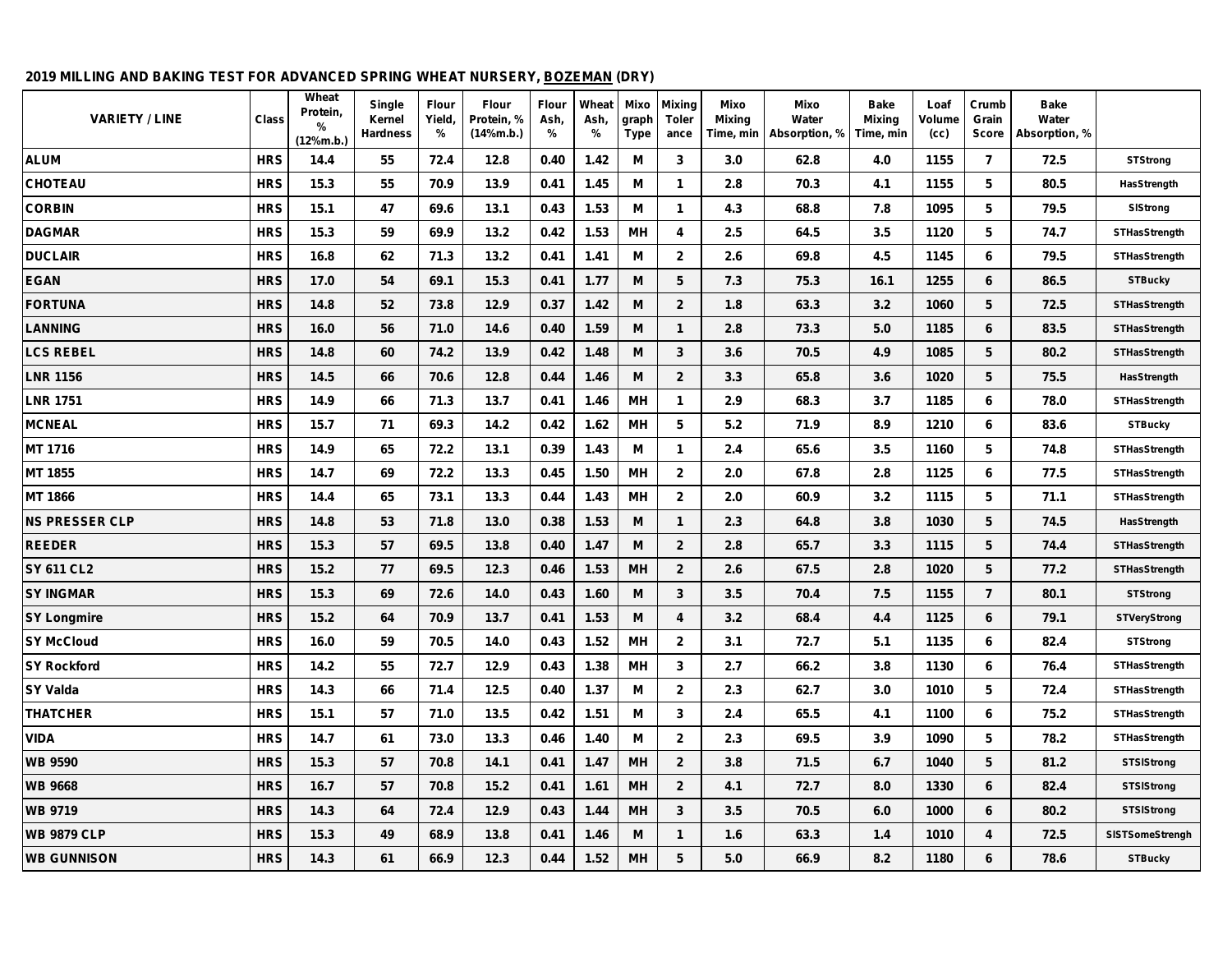#### **2019 MILLING AND BAKING TEST FOR ADVANCED SPRING WHEAT NURSERY, HAVRE (DRY)**

| <b>VARIETY / LINE</b> | Class      | Wheat<br>Protein,<br>% (12%m.b.) | Single<br>Kernel<br><b>Hardness</b> | Flour<br>Yield,<br>% | Flour<br>Protein, %<br>(14%m.b.) | Flour<br>Ash,<br>$\frac{9}{6}$ | Wheat<br>Ash,<br>$\%$ | Mixo<br>graph<br><b>Type</b> | <b>Mixing</b><br><b>Toler</b><br>ance | Mixo<br><b>Mixing</b><br>Time, min | Mixo<br>Water<br>Absorption, % | <b>Bake</b><br><b>Mixing</b><br>Time, min | Loaf<br>Volume<br>(cc) | Crumb<br>Grain<br>Score | <b>Bake</b><br>Water<br>Absorption, % |                        |
|-----------------------|------------|----------------------------------|-------------------------------------|----------------------|----------------------------------|--------------------------------|-----------------------|------------------------------|---------------------------------------|------------------------------------|--------------------------------|-------------------------------------------|------------------------|-------------------------|---------------------------------------|------------------------|
| <b>ALUM</b>           | <b>HRS</b> | 15.3                             | 69                                  | 71.2                 | 13.6                             | 0.44                           | 1.43                  | <b>MH</b>                    | 5                                     | 3.4                                | 63.7                           | 6.4                                       | 1260                   | 5                       | 73.4                                  | <b>STHasStrength</b>   |
| <b>CHOTEAU</b>        | <b>HRS</b> | 16.5                             | 71                                  | 69.7                 | 15.4                             | 0.41                           | 1.47                  | MН                           | $\mathbf{1}$                          | 2.4                                | 67.9                           | 3.7                                       | 1155                   | 4                       | 78.1                                  | <b>STHasStrength</b>   |
| <b>CORBIN</b>         | <b>HRS</b> | 16.3                             | 64                                  | 71.0                 | 14.4                             | 0.42                           | 1.59                  | MН                           | $\overline{2}$                        | 3.7                                | 64.4                           | 5.6                                       | 1130                   | 6                       | 75.6                                  | <b>STStrong</b>        |
| <b>DAGMAR</b>         | <b>HRS</b> | 16.3                             | 69                                  | 70.3                 | 15.0                             | 0.41                           | 1.30                  | н                            | 6                                     | 3.2                                | 66.5                           | 5.1                                       | 1210                   | 5                       | 76.2                                  | <b>STStrong</b>        |
| <b>DUCLAIR</b>        | <b>HRS</b> | 16.1                             | 65                                  | 69.4                 | 14.8                             | 0.42                           | 1.45                  | MН                           | 4                                     | 3.2                                | 67.4                           | 4.8                                       | 1250                   | $\overline{7}$          | 77.1                                  | <b>STHasStrength</b>   |
| <b>EGAN</b>           | <b>HRS</b> | 17.0                             | 70                                  | 68.9                 | 16.0                             | 0.39                           | 1.65                  | <b>MH</b>                    | 5                                     | 7.5                                | 74.3                           | 16.1                                      | 1320                   | 6                       | 85.0                                  | <b>STBucky</b>         |
| <b>FORTUNA</b>        | <b>HRS</b> | 15.6                             | 74                                  | 72.0                 | 14.5                             | 0.42                           | 1.50                  | MH                           | 3                                     | 3.1                                | 65.5                           | 4.8                                       | 1160                   | 6                       | 75.2                                  | <b>STSIStrong</b>      |
| <b>LANNING</b>        | <b>HRS</b> | 16.7                             | 68                                  | 70.6                 | 15.7                             | 0.38                           | 1.44                  | <b>MH</b>                    | 3                                     | 3.5                                | 70.9                           | 7.0                                       | 1310                   | 5                       | 81.1                                  | SIStrong               |
| <b>LCS REBEL</b>      | <b>HRS</b> | 16.3                             | 70                                  | 73.2                 | 14.8                             | 0.37                           | 1.29                  | <b>MH</b>                    | $\mathbf{3}$                          | 3.3                                | 70.9                           | 7.7                                       | 1230                   | $\overline{7}$          | 81.1                                  | <b>STSIStrong</b>      |
| <b>LNR 1156</b>       | <b>HRS</b> | 15.9                             | 67                                  | 70.5                 | 14.7                             | 0.41                           | 1.50                  | M                            | $\mathbf 1$                           | 2.6                                | 66.9                           | 3.7                                       | 1060                   | 6                       | 77.1                                  | <b>STHasStrength</b>   |
| <b>LNR 1751</b>       | <b>HRS</b> | 15.7                             | 80                                  | 69.7                 | 14.8                             | 0.37                           | 1.41                  | н                            | 4                                     | 3.3                                | 68.3                           | 6.2                                       | 1250                   | $\overline{7}$          | 79.0                                  | <b>STStrong</b>        |
| <b>MCNEAL</b>         | <b>HRS</b> | 15.4                             | 82                                  | 68.9                 | 14.2                             | 0.39                           | 1.54                  | <b>MH</b>                    | 6                                     | 5.8                                | 69.0                           | 11.3                                      | 1250                   | 5                       | 81.2                                  | <b>STBucky</b>         |
| MT 1716               | <b>HRS</b> | 15.7                             | 68                                  | 70.9                 | 14.5                             | 0.38                           | 1.42                  | M                            | $\mathbf{1}$                          | 3.8                                | 68.0                           | 8.3                                       | 1195                   | 5                       | 78.2                                  | <b>STStrong</b>        |
| MT 1855               | <b>HRS</b> | 15.9                             | 70                                  | 71.8                 | 14.8                             | 0.41                           | 1.39                  | <b>MH</b>                    | 3                                     | 2.7                                | 69.4                           | 5.1                                       | 1320                   | 6                       | 79.1                                  | <b>SISTHasStrength</b> |
| MT 1866               | <b>HRS</b> | 15.8                             | 76                                  | 72.2                 | 14.6                             | 0.41                           | 1.34                  | M                            | $\overline{2}$                        | 2.6                                | 68.3                           | 5.1                                       | 1185                   | 6                       | 78.0                                  | <b>STHasStrength</b>   |
| <b>NS PRESSER CLP</b> | <b>HRS</b> | 15.6                             | 72                                  | 72.6                 | 14.2                             | 0.39                           | 1.53                  | M                            | $\overline{2}$                        | 3.4                                | 68.3                           | 5.8                                       | 1115                   | 5                       | 78.0                                  | <b>STHasStrength</b>   |
| <b>REEDER</b>         | <b>HRS</b> | 15.9                             | 71                                  | 69.7                 | 14.5                             | 0.39                           | 1.43                  | MH                           | $\overline{2}$                        | 3.2                                | 65.4                           | 4.3                                       | 1175                   | 5                       | 75.1                                  | <b>SISTHasStrength</b> |
| <b>SY 611 CL2</b>     | <b>HRS</b> | 15.9                             | 86                                  | 67.3                 | 14.3                             | 0.46                           | 1.53                  | <b>MH</b>                    | 3                                     | 2.4                                | 67.8                           | 3.8                                       | 1100                   | 5                       | 77.5                                  | <b>STHasStrength</b>   |
| <b>SY INGMAR</b>      | <b>HRS</b> | 16.1                             | 72                                  | 71.9                 | 14.8                             | 0.38                           | 1.51                  | MH                           | 3                                     | 3.7                                | 69.0                           | 8.0                                       | 1255                   | $5\phantom{.0}$         | 79.2                                  | <b>STHasStrength</b>   |
| <b>SY Longmire</b>    | <b>HRS</b> | 16.4                             | 64                                  | 70.6                 | 15.1                             | 0.37                           | 1.44                  | M                            | 3                                     | 4.8                                | 73.5                           | 7.9                                       | 1235                   | 5                       | 83.2                                  | <b>STSIStrong</b>      |
| <b>SY McCloud</b>     | <b>HRS</b> | 17.0                             | 73                                  | 69.1                 | 15.8                             | 0.41                           | 1.47                  | MН                           | $\mathbf{2}$                          | 3.0                                | 71.4                           | 5.5                                       | 1190                   | 5                       | 81.1                                  | <b>STHasStrength</b>   |
| <b>SY Rockford</b>    | <b>HRS</b> | 15.9                             | 71                                  | 70.7                 | 14.4                             | 0.42                           | 1.45                  | <b>MH</b>                    | 3                                     | 2.3                                | 64.8                           | 3.8                                       | 1100                   | 6                       | 74.5                                  | <b>STHasStrength</b>   |
| SY Valda              | <b>HRS</b> | 16.0                             | 66                                  | 70.7                 | 14.6                             | 0.41                           | 1.49                  | M                            | 1                                     | 2.8                                | 64.7                           | 3.9                                       | 1080                   | 6                       | 74.4                                  | <b>SISTHasStrength</b> |
| <b>THATCHER</b>       | <b>HRS</b> | 16.5                             | 84                                  | 69.1                 | 15.2                             | 0.43                           | 1.73                  | MН                           | 4                                     | 4.3                                | 68.4                           | 8.9                                       | 1235                   | $\overline{7}$          | 78.1                                  | <b>STSIStrong</b>      |
| <b>VIDA</b>           | <b>HRS</b> | 15.3                             | 75                                  | 71.9                 | 13.7                             | 0.40                           | 1.38                  | MН                           | $\overline{2}$                        | 2.9                                | 63.5                           | 3.7                                       | 1150                   | 5                       | 73.2                                  | <b>STHasStrength</b>   |
| <b>WB 9590</b>        | <b>HRS</b> | 16.2                             | 62                                  | 71.3                 | 15.3                             | 0.39                           | 1.45                  | M                            | $\mathbf{1}$                          | 3.0                                | 68.4                           | 5.6                                       | 1140                   | 6                       | 78.1                                  | <b>HasStrength</b>     |
| <b>WB 9668</b>        | <b>HRS</b> | 17.9                             | 63                                  | 70.1                 | 16.6                             | 0.40                           | 1.56                  | <b>MH</b>                    | $\overline{2}$                        | 3.0                                | 71.7                           | 5.4                                       | 1325                   | 6                       | 82.4                                  | <b>STBucky</b>         |
| <b>WB 9719</b>        | <b>HRS</b> | 15.3                             | 73                                  | 71.0                 | 14.0                             | 0.40                           | 1.47                  | <b>MH</b>                    | 4                                     | 3.3                                | 66.5                           | 5.2                                       | 1100                   | $\overline{7}$          | 76.2                                  | <b>STSIStrong</b>      |
| <b>WB 9879 CLP</b>    | <b>HRS</b> | 16.5                             | 62                                  | 68.5                 | 15.0                             | 0.41                           | 1.48                  | M                            | $\mathbf{1}$                          | 1.5                                | 60.5                           | 1.8                                       | 1050                   | 3                       | 69.2                                  | HasStrength            |
| <b>WB GUNNISON</b>    | <b>HRS</b> | 15.0                             | 80                                  | 67.8                 | 13.5                             | 0.45                           | 1.57                  | MH                           | 5                                     | 4.9                                | 65.0                           | 9.2                                       | 1175                   | 5                       | 77.2                                  | <b>Bucky</b>           |